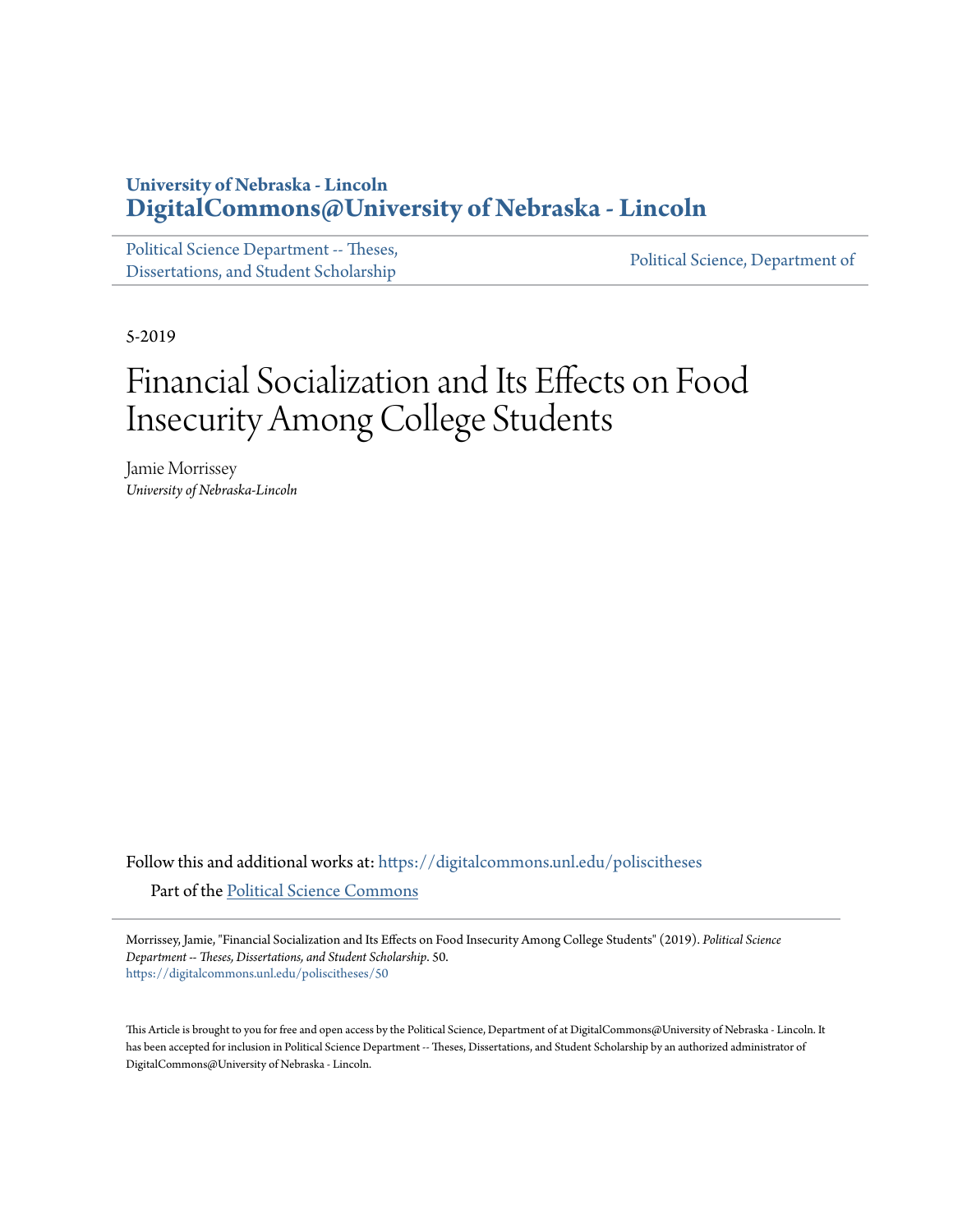# FINANCIAL SOCIALIZATION AND ITS EFFECTS ON FOOD INSECURITY AMONG COLLEGE STUDENTS

By

Jamie L. Morrissey

### A THESIS

Presented to the Faculty of

The Graduate College at the University of Nebraska

In Partial Fulfillment of Requirements

For the Degree of Master of Arts

Major: Political Science

Under the Supervision of Professor Ross Miller

Lincoln, Nebraska

May, 2019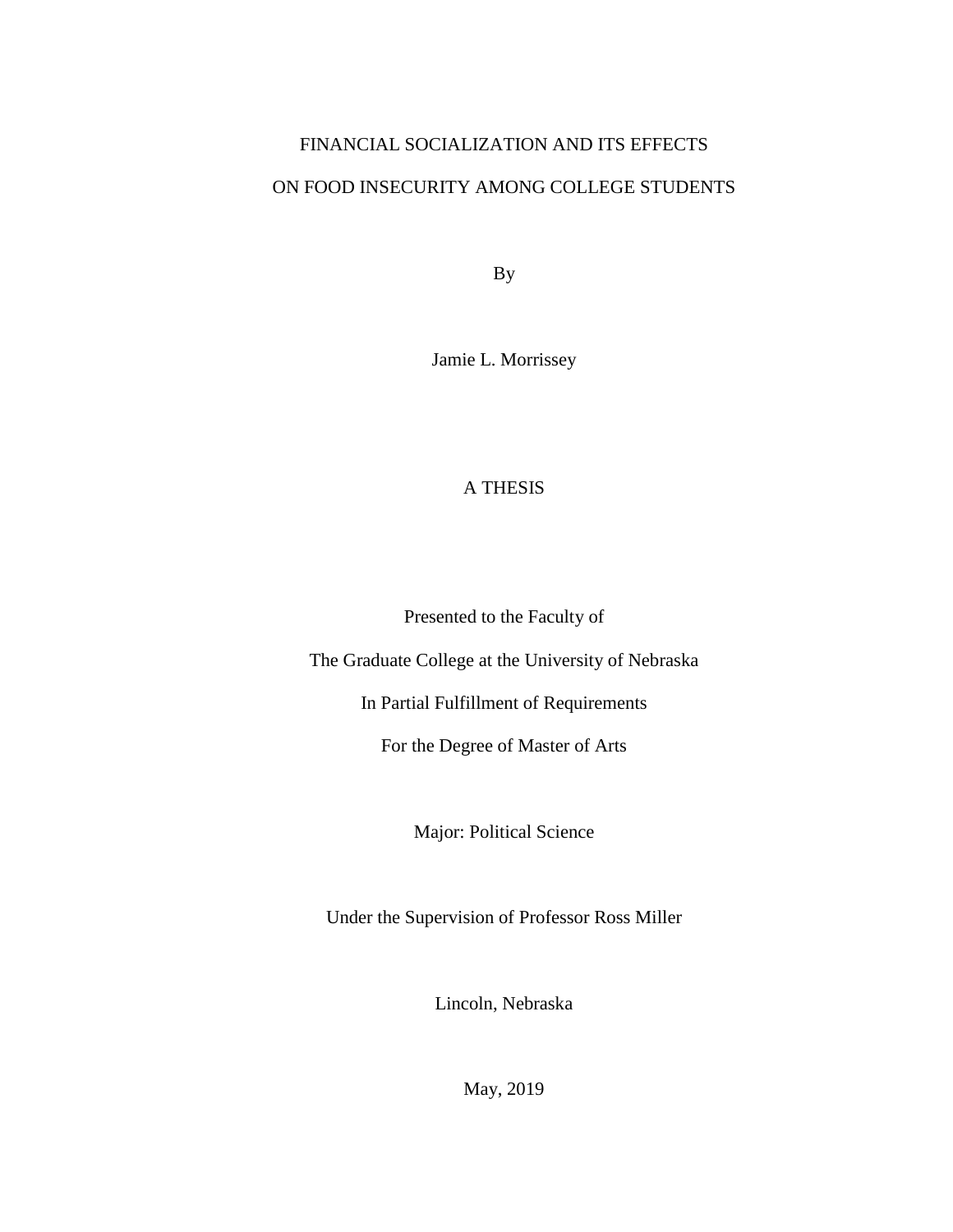## FINANCIAL SOCIALIZATION AND ITS EFFECTS ON FOOD INSECURITY AMONG COLLEGE STUDENTS

Jamie L. Morrissey, M.A.

University of Nebraska, 2019

Advisor: Ross Miller

College students are not a population the general public would consider food insecure; however, food insecurity while in college can have lasting effects that impact society as a whole. This study examines the effects of financial socialization on college students' ability to cope with, or mitigate, food insecurity while they are pursuing their education. The methods employed to study this relationship includes a survey and simulation of real-life situations to measure how a student prioritizes their social life, finances and food, as well as how the students were financially socialized and their previous and current food insecurity status. The results of this study provide support for a relationship between financial socialization and food insecurity among college students. Steps should be taken to require financial literacy courses are required for high school graduation in the state of Nebraska.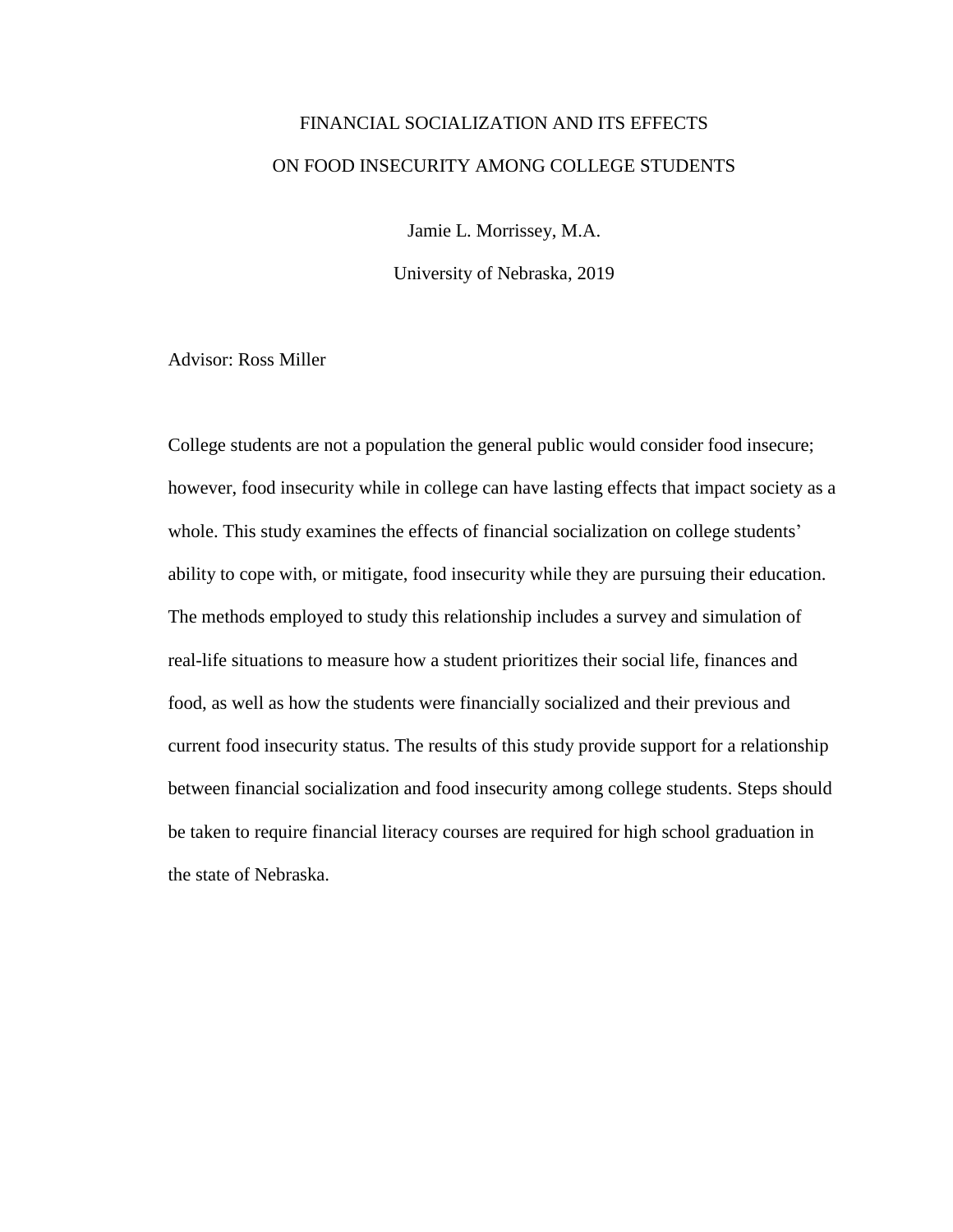The United States Department of Agriculture measures food insecurity by the number of times someone has worried about where their next meal was coming from and by the number of times food intake was disrupted in a year (Coleman-Jensen et al., 2018). In 2017, 11.8 percent of households in the United States were considered food insecure (Coleman-Jensen et al., 2018). Despite the widespread nature of the problem, there has not been much research on the exact causes of food insecurity in the United States (Gundersen & Ziliak, 2014). Food insecurity has significant mental and physical health consequences that follow a person throughout their lives, including some birth defects, anemia, low nutrient levels, cognitive problems, aggression, anxiety, depression, and diabetes (Seligman, Laraia & Kushel, 2010; Gundersen & Ziliak, 2015). Although food insecurity is typically thought to be a problem in developing countries, over 40 million Americans are food insecure in the United States (Gundersen & Ziliak, 2014).

Within that 40 million are a large percentage of college students across the country. The number of food pantries on college campuses has increased significantly over the last six years as more and more campuses recognize the extent of their food insecurity problem. When students are living off-campus, they are more likely to be food insecure than those living on-campus or at home (Gallegos et al., 2014). When college students are food insecure, they are more likely to be housing insecure, meaning they struggle to pay their rent, utilities and other bills (Dubick et al., 2016).

Financial socialization has shown to play a role in how young adults manage money and resources, especially when they come from a lower socioeconomic status. Some college students seem to have a better understanding of how to make ends meet with very limited financial resources, while others face significant struggles with roughly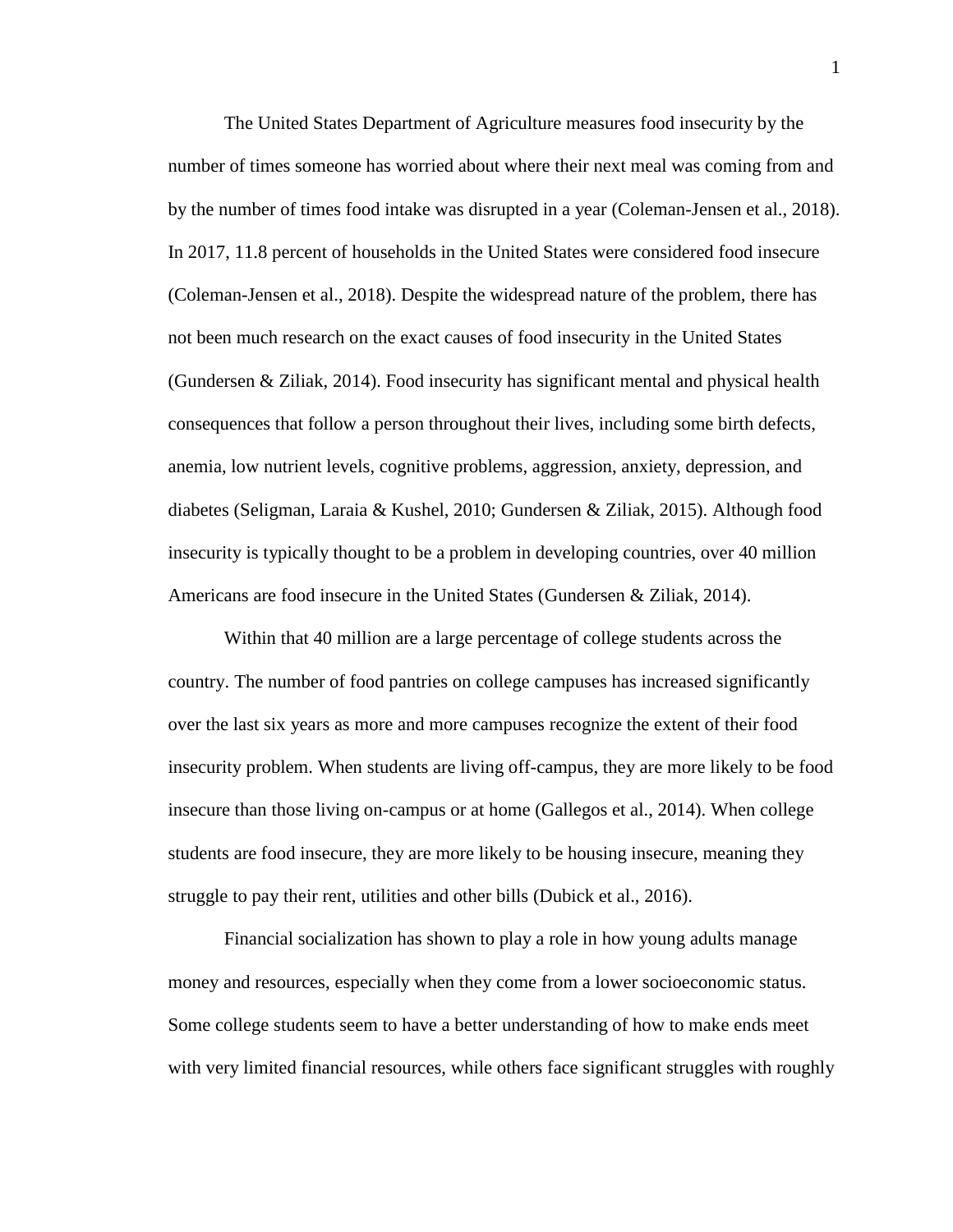the same amount of resources. Parents have the biggest influence, positively or negatively, on how young adults are socialized financially (Jorgensen & Savla, 2010). How a young adult is socialized may influence how they manage money under very limited financial resources and when they do not have their parents to fall back on for financial support.

My research question is: How does financial socialization affect college students' ability to prevent, or cope with, being food insecure in college? I will test my research question by introducing a simulator that asks students to make food, financial and social trade-offs with a limited budget.

The goal of this research is to have a better understanding of how college students manage their financial resources in order to prevent, or cope with, being food insecure. I argue that how students were socialized financially can make the difference between having enough food to eat until their next paycheck and being food insecure. Understanding how that socialization affects buying decisions when students are forced to make trade-offs is the first step in determining what can be done to socialize students, so they know how to cope with being on a limited budget.

My results indicate that, as suggested in previous literature, parents and formal education are the biggest factors of financial socialization. Financial socialization is related to the student's ability to maintain a relatively nutritious diet compared to other students, and how they prioritize their social lives, finances and food. Childhood food insecurity is linked to current food insecurity among college students.

In the following sections of this paper, I will demonstrate where this research fits into existing literature. I then outline my hypotheses and methodology before exploring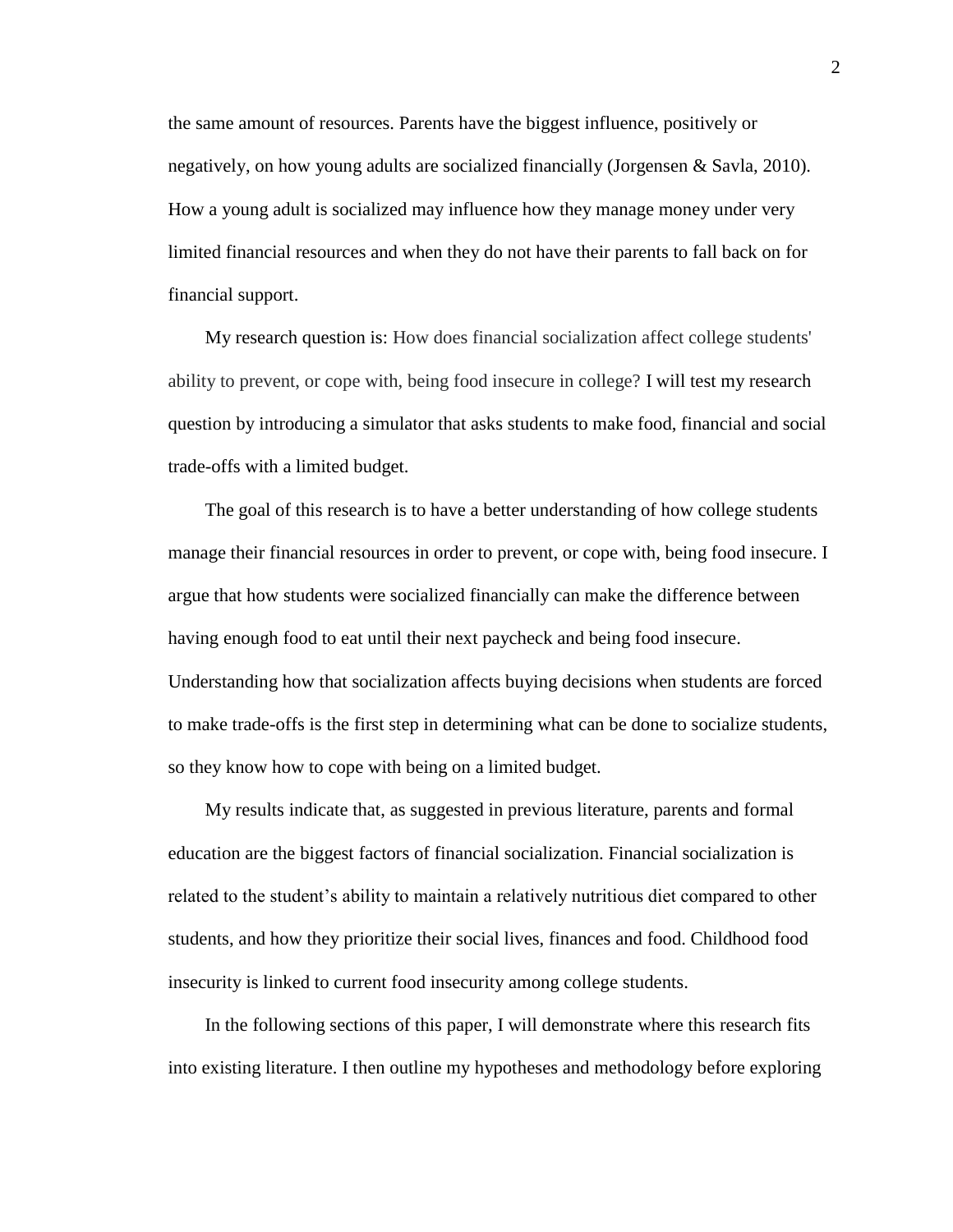the results of my food insecurity simulator. I will conclude by describing the implications of my results for the University of Nebraska- Lincoln campus and other campuses around the country.

#### **Literature Review:**

This literature review consists of five parts starting with defining food insecurity followed by the consequences of being food insecure. This part of the literature review demonstrates why food insecurity is a problem and the lasting effects it has on society. The third section is focused on the known causal agents of food insecurity in the United States. The fourth section of this literature review is about financial socialization, which is the new causal agent I propose to add to the food insecurity literature. The final section is on food insecurity among college students.

#### *Defining Food Insecurity*

The United States Department of Agriculture (USDA) is the federal agency in charge of measuring food insecurity domestically. The USDA collects these data by adding a supplement to the annual census survey, and based on their answers in the supplement, participant households are placed into one of four categories: 1) high food security, "no reported indications of food-access problems or limitations"; 2) marginal food security, "one or two reported indications, typically of anxiety over food sufficiency or shortage of food in the house with little or no indication of changes in food intake"; 3) low food security, "reports of reduces quality, variety or desirability of diet with little or no indication of reduced food intake"; and 4) very low food security, "reports of multiple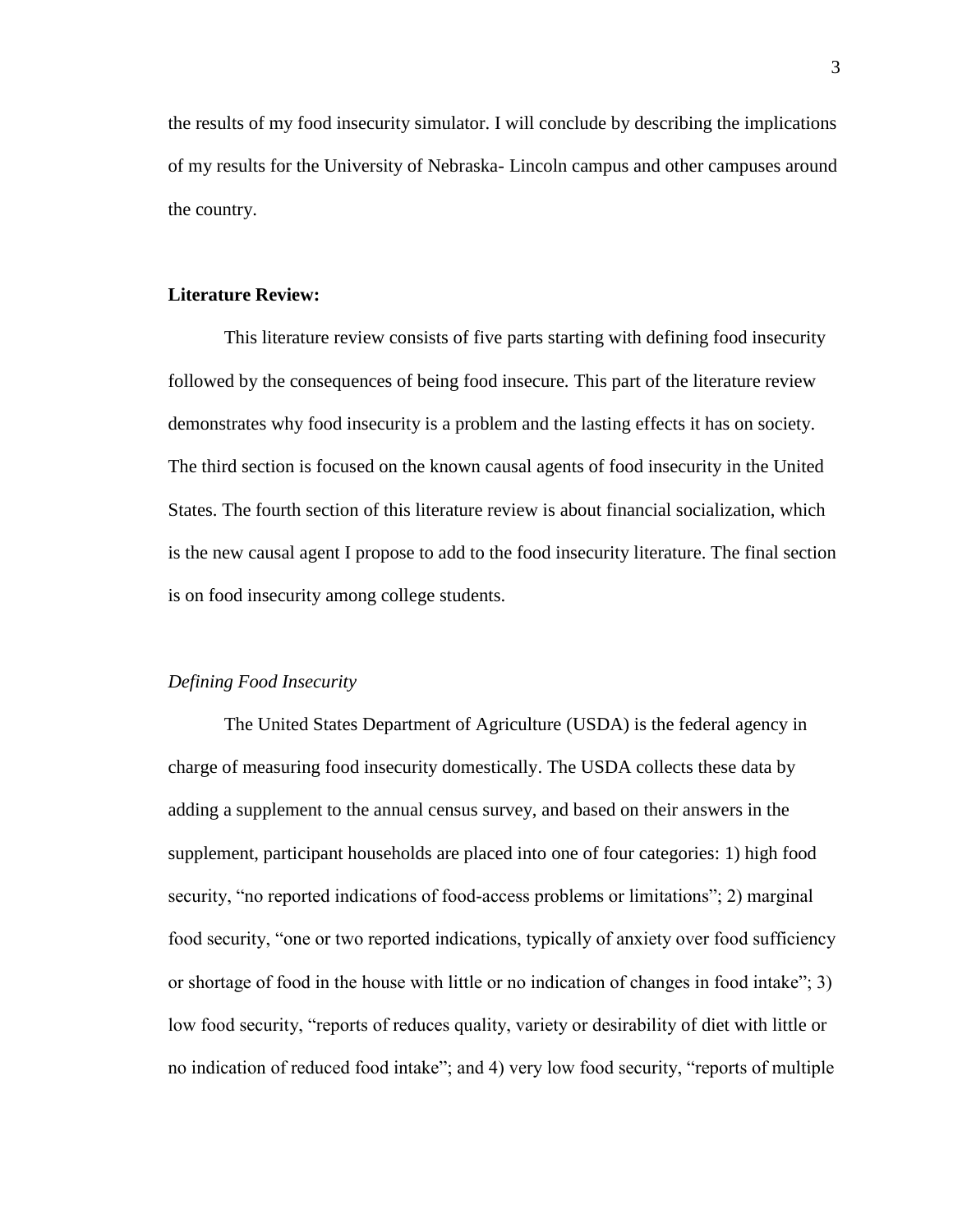indications of disrupted eating patterns and reduced food intake" (Overview, n.d.). Students who to have high food security or marginal food security are considered to be food secure and students who are in the low food security and very low food security category are considered food insecure.

#### *Consequences of Food Insecurity*

The biggest body of research pertaining to food insecurity in the United States is on the consequences of being food insecure. Most of this research is focused on health outcomes for adults and children as well as educational outcomes for children and college students. This research demonstrates how big of a problem food insecurity is and how deeply it reaches into people's lives.

Food insecurity has been associated with chronic health issues, and while some stem from childhood food insecurity, others can be developed from food insecurity as adults. Among children, food insecurity is associated with some birth defects, anemia, lower nutrient intakes, cognitive problems, aggression and anxiety (Gundersen & Ziliak, 2015, pg 1832).

Several studies have shown that children who have a lower socioeconomic status, and/or are exposed to food insecurity, from infancy to around age five have developmental issues in school and lag behind their peers until they graduate from high school (Gundersen & Ziliak, 2015; Shankar et al., 2017). As children get older, these issues are associated with increased teen birth rates and poverty rates (Berliner, 2016), making them and their children more likely to be reliant on welfare programs to survive through adulthood. Some researchers argue that "improving food security requires an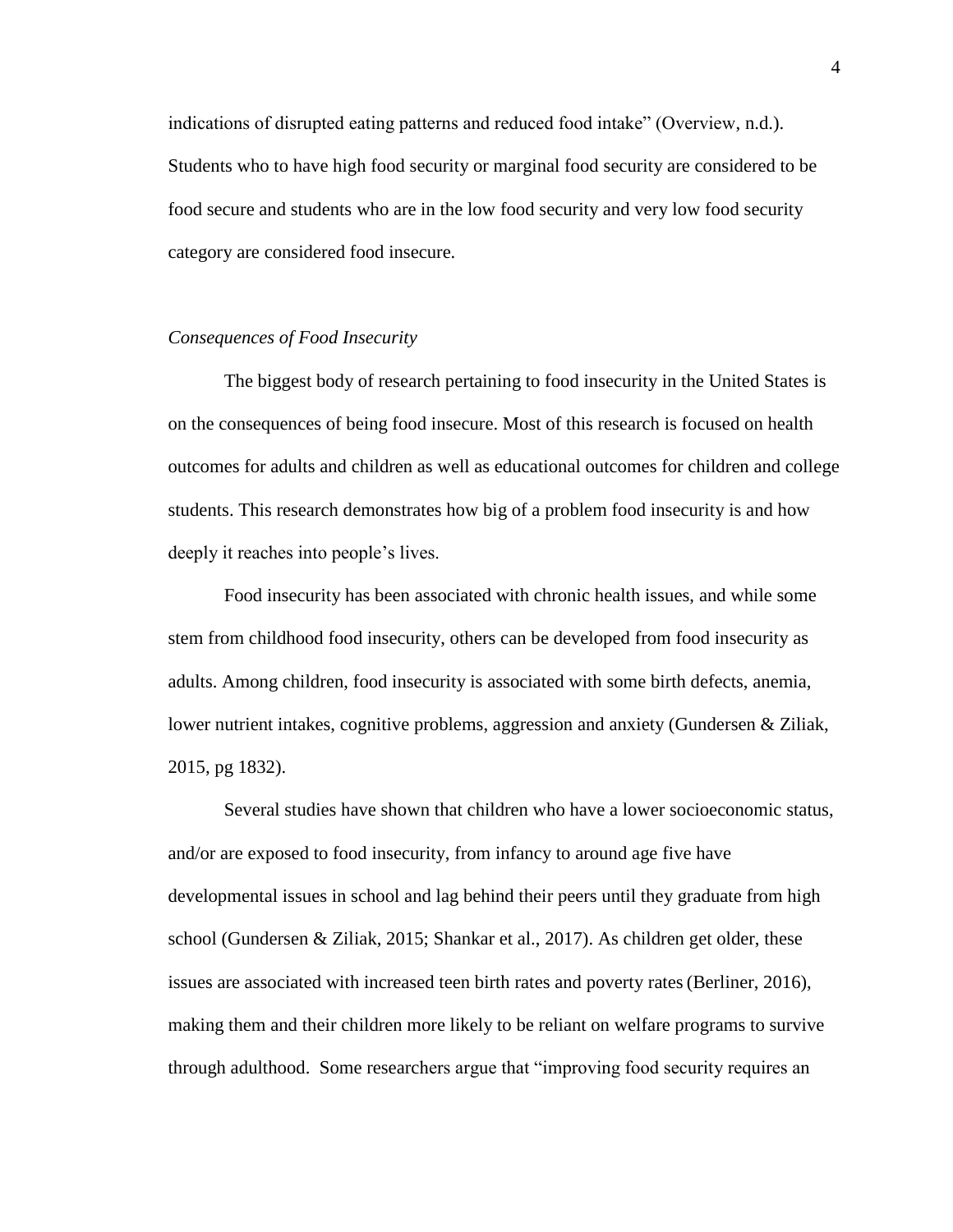understanding not just of who is food insecure today and why they are so, but also of who is likely to be food insecure in the future and why" (Lovendal, Knowles, 2006).

Among adults, diabetes, and the inability to control it, has been shown to be a consequence of being food insecure (Seligman, Laraia & Kushel, 2010). Decreased nutrient intake, increased mental health problems and depression, hypertension, hyperlipidemia, worse outcomes on health exams, poor sleep outcomes and obesity are also adverse health effects of being food insecure (Larson & Story, 2011; Levine, 2011; Ghosh-Dastidar et al., 2014; Gundersen & Ziliak, 2015, pg 1834; Hill et al., 2016; Nettle et al., 2017).

Food insecurity is also associated with cost-related medication underuse, which only further exacerbates health issues. This means that the people did not fill a prescription because of cost; took less than the recommended dosage; or skipped doses to save money (Berkowitz et al., 2014).

Food insecurity in pregnant women is of great concern because the lack of proper nutrients can interfere with the development of the baby and has the potential to increase the risk of obesity for the child (Larson & Story, 2011).

A group that sees high food insecurity rates that may surprise some, are college students. When students live off campus they are two to three times more likely to experience food insecurity than those who live at home (Gallegos et al., 2014). College students who are food insecure are also more likely to experience housing insecurity, which includes difficulty paying rent and other bills (Dubick et al., 2016).

The outcomes of being food insecure while in college can have consequences that follow the student throughout their lives. Food insecure college students are often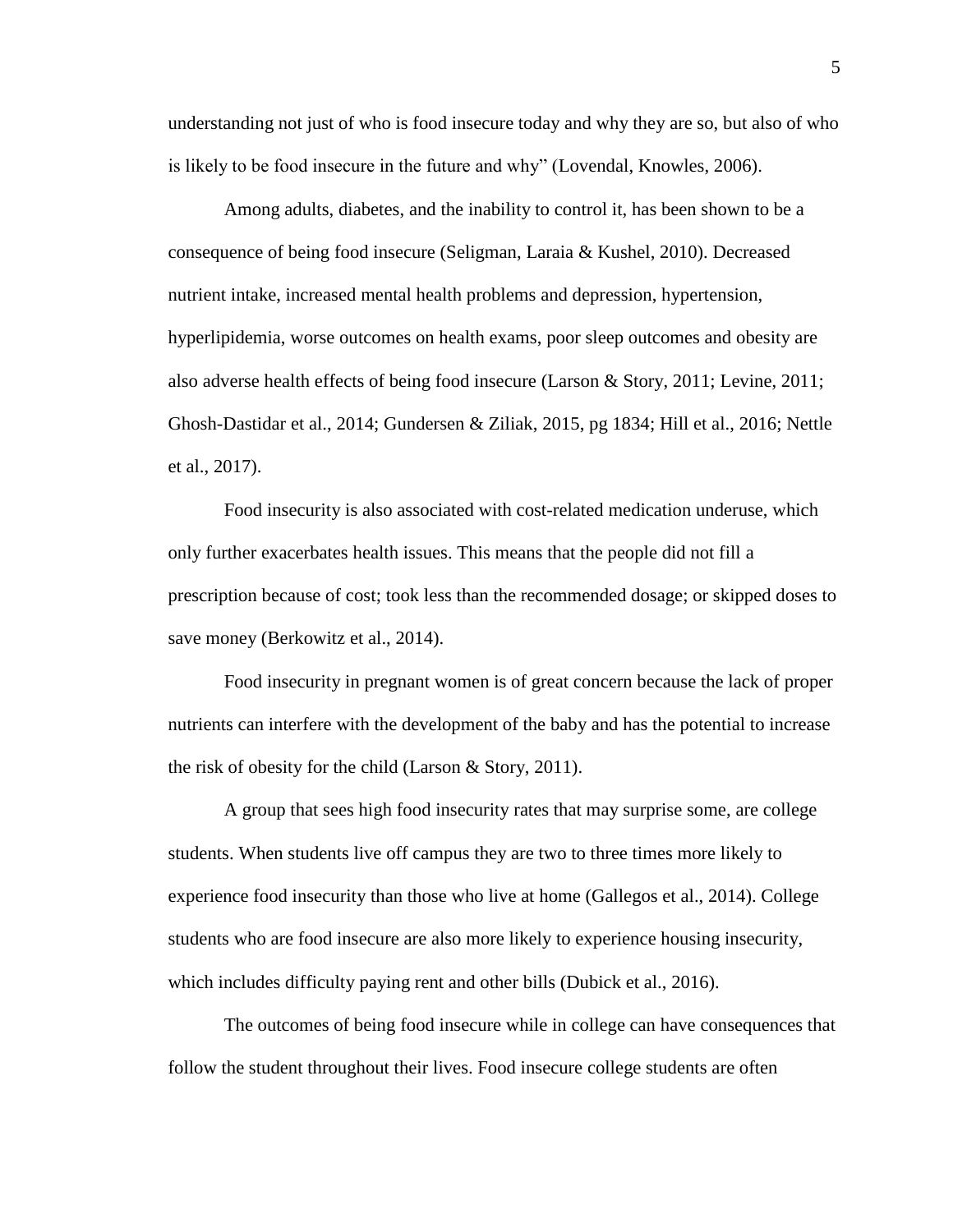employed over 20 hours per week, which has a negative effect on academic performance (Cady, 2014). Compared to food secure college students, food insecure college students have low academic performance and poor health outcomes (Patton-Lopez et al., 2014), which affects their ability to finish their degree and also affects their ability to contribute to society at their fullest potential. Researchers have made suggestions on how to mitigate the effects of food insecurity, but without more comprehensive research on the causes of the problem, any changes likely will not be as effective as they could be.

#### *Known Causal Agents of Food Insecurity in the United States of America*

The majority of the research on the casual agents of food insecurity in the United States at the national level has focused on the lack of two main resources: income and access (food deserts) (Gunderson & Ziliak, 2014; Ghosh-Dastidar et al., 2014).

Although poverty is a significant indicator of food insecurity, national data indicate that 57 percent of people who fall into a food insecure category earn incomes above the poverty rate (Gundersen et al., 2017). According to Feeding America, their clients that have at least one income earner in their household actually experience higher rates of food insecurity than those who do not have an income earner in the household (Babic et al., 2014). Even at income levels of two or three times the national poverty rate, food insecurity is still high and there are data that suggest that food insecurity is also influenced by state-level characteristics, like economic conditions (Coleman-Jensen et al., 2018; Ghosh-Dastidar et al., 2014). The Hunger in America 2010 report indicated that 24 percent of people that visited food pantries were classified as food secure by the current USDA standards (Echevarria et al., 2010). The Hunger in America 2014 report goes on to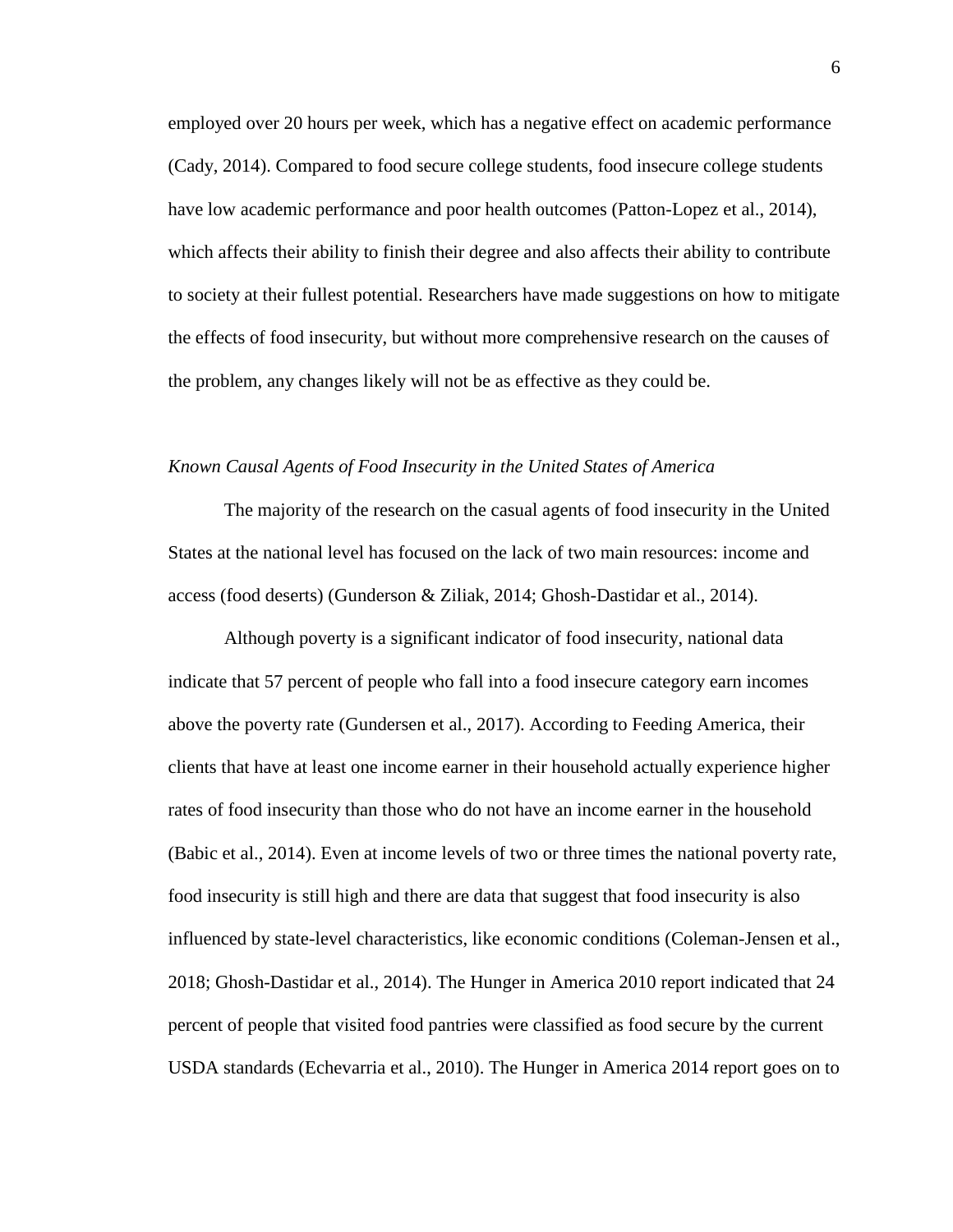suggest that decision makers should look at improving access to food for those households that do not qualify for government assistance programs but still struggle with food insecurity (Babic et al., 2014).

The term food desert is increasingly being used to describe areas where people do not have easy access to healthful foods, whether that be in populated urban areas or in rural areas (Cummins & Macintyre, 2002). In the 1990s in the United Kingdom, people that lived in poorer communities said the main reason they could not eat healthful food was because there were not any grocery stores in their areas, so the major retailers where blamed for the emergence of food deserts (Cummins & Macintyre, 2002).

When it comes to rural and urban areas, food insecurity is more predominant in rural areas than in urban areas and suburbs, with 15 percent of the population in rural areas classified as food insecure, compared to the 14.2 percent in urban areas and 9.5 percent in the suburbs (Coleman-Jensen et al., 2018). In rural areas, people must travel farther to get their food.

The effects of a lack of local grocery stores and transportation vary across demographic groups. One group that is of particular concern is the elderly, as they are becoming more and more dependent on non-local food sources that require them to find transportation or drive because the younger generations who used to help them are leaving rural communities (Bailey, 2010).

If college students live off-campus, are not living with their parents, and are food insecure, we also know that they are more likely to be housing insecure, which means that they also struggle to pay their rent and utilities, or they will prioritize those bills over school and food expenses (Lovendal, Knowles, 2006; Dubick et al., 2016). Basic needs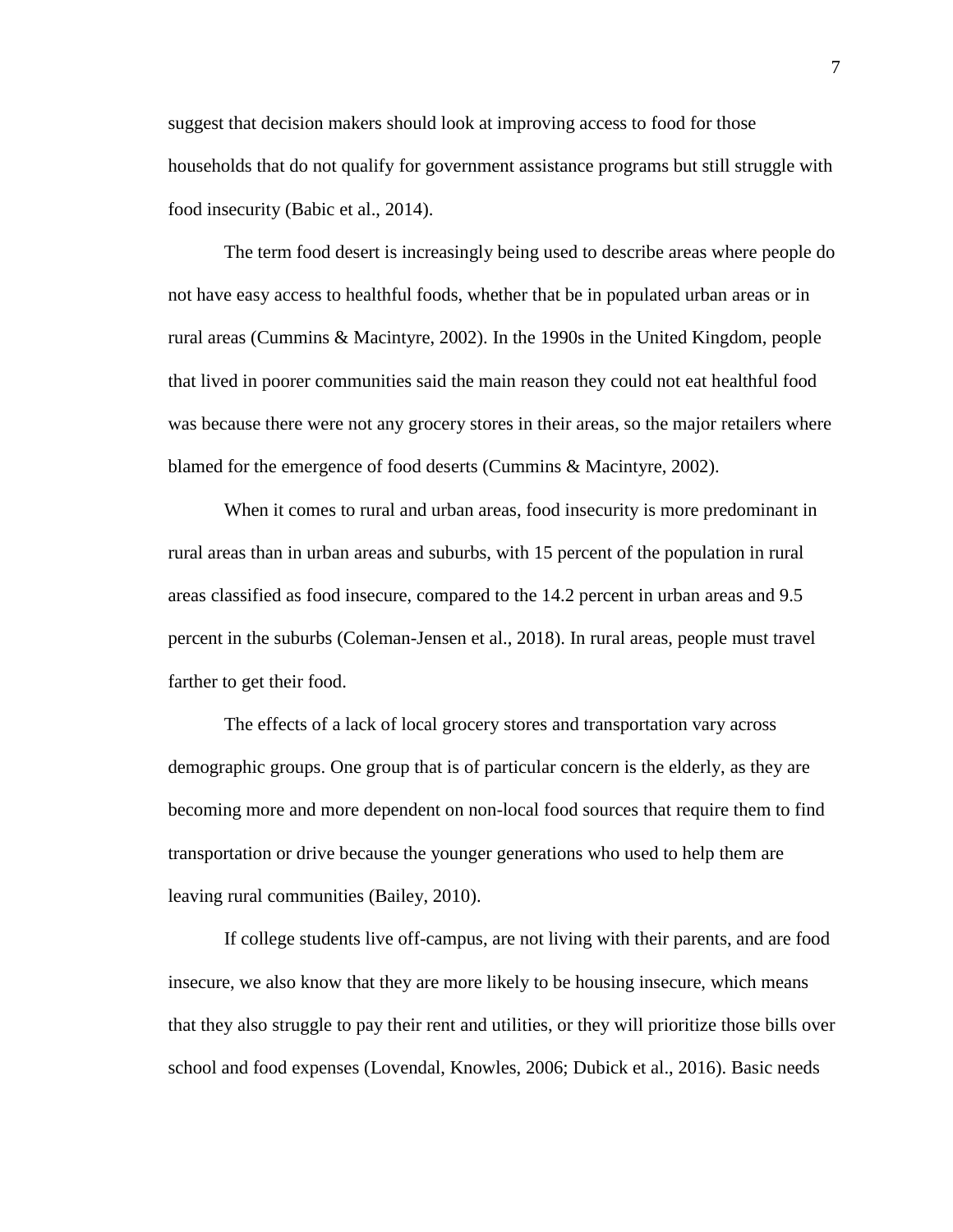assessments show that insecurities are disproportionately affecting marginalized students and are associated with long work hours and higher risks of unemployment (Goldrick-Rab et al., 2018). College students are only eligible for welfare benefits, like the Supplemental Nutrition Assistance Program (SNAP), under certain circumstances but often time university officials do not know the regulations surrounding student eligibility (Stabenow et al., 2018) putting students at an even greater disadvantage.

#### *Financial Socialization*

A concept that has not been previously introduced to the food insecurity literature is financial socialization. Financial socialization is informal, inferential learning about money and asset management behaviors and attitudes. Past research on financial socialization establishes that parental income, and experience with the management of finances during childhood is linked to financial attitudes and behaviors in young adulthood (Shim et al., 2010). Observing parents cope with being food insecure may influence financial attitudes and behaviors of children later in life (Cude et al., 2006). Parents are the primary force of socialization and parental income is also a key factor in the financial socialization process (Jorgensen & Savia, 2010).

Negative financial socialization refers to learned, problematic financial behaviors and attitudes. There are two potential outcomes of negative financial socialization: people observe negative or unhealthy behaviors and learn what not to do and are able to do the opposite successfully, or they follow their parents' or guardians bad or negative habits (Gudmunson & Danes, 2011).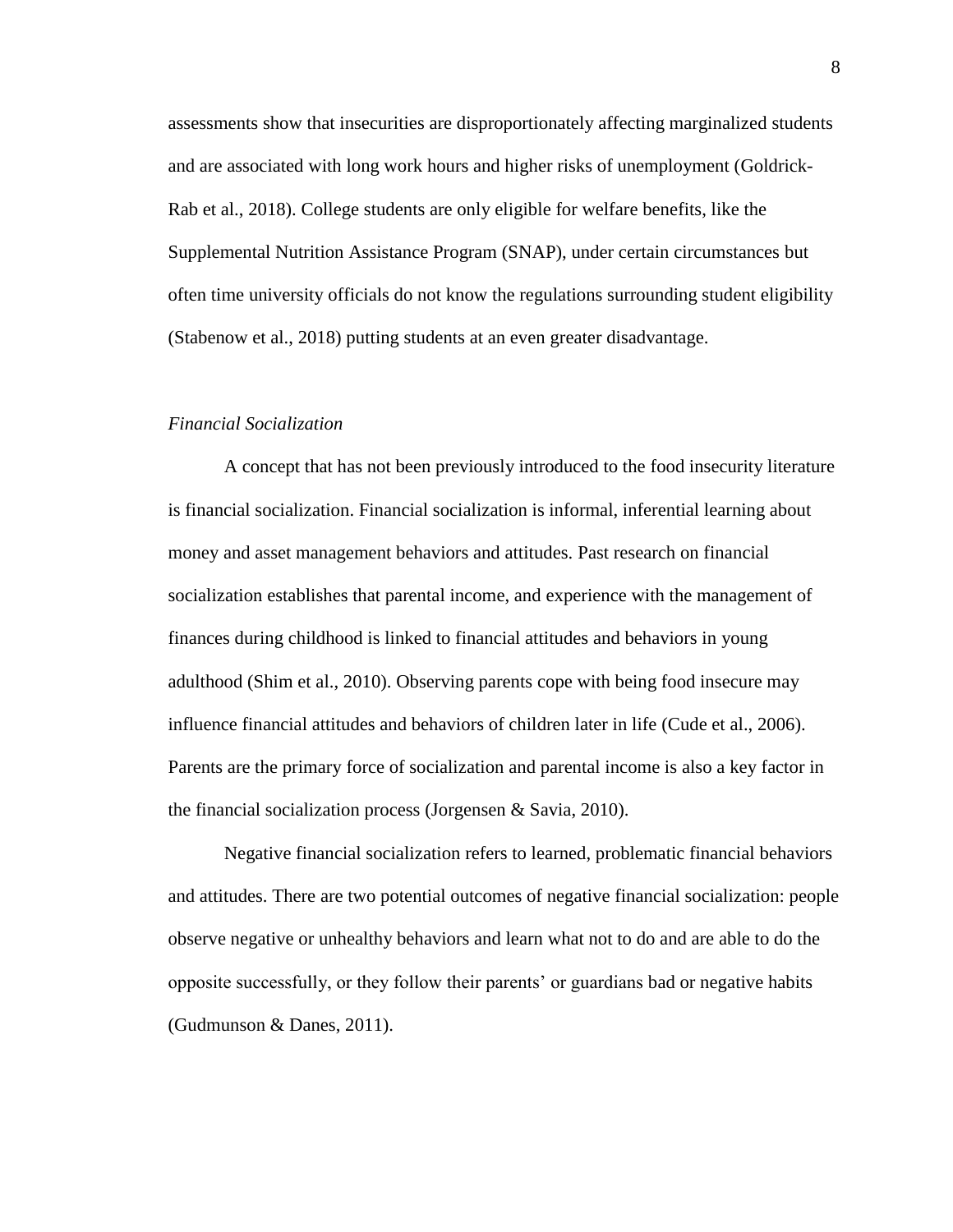It is also possible that college students can grow up in a food insecure household and be positively financially socialized. When children grow up in a financially conservative, or prudent, household, they tend not to have financial stress when they transition into supporting themselves and transitioning into adulthood (Hibbert et al., 2004). Positive financial socialization is positively associated with a lack of financial anxiety and an increased ability to manage finances (Kim & Chatterjee, 2013). By decreasing anxiety associated with finances in college, students may be able to focus more on classwork, finish with a higher grade point average, and get a better paying job.

Financial socialization is most often measured through surveys, and while my measurement includes a survey portion, my main instrument is a simulation, which gives participants situations that ask them to make tradeoffs as they would in their everyday lives to get a better understanding of their financial attitudes. To my knowledge this approach is also new to the financial socialization literature.

#### **Theory**

I expect that if the student was positively socialized financially, they will be more likely to possess the skills to deal with financial stresses that come with being on a limited budget while in college. Positive financial socialization leads students to save more, live within their means and to only spend the money they have. If students were food insecure in the past and they learned how to make the most out of less food, or they grew up in a frugal household, they will likely know how to mitigate food insecurity. However, if students were negatively socialized, they will not be as equipped mentally to adjust to the financial challenges that are faced by many college students.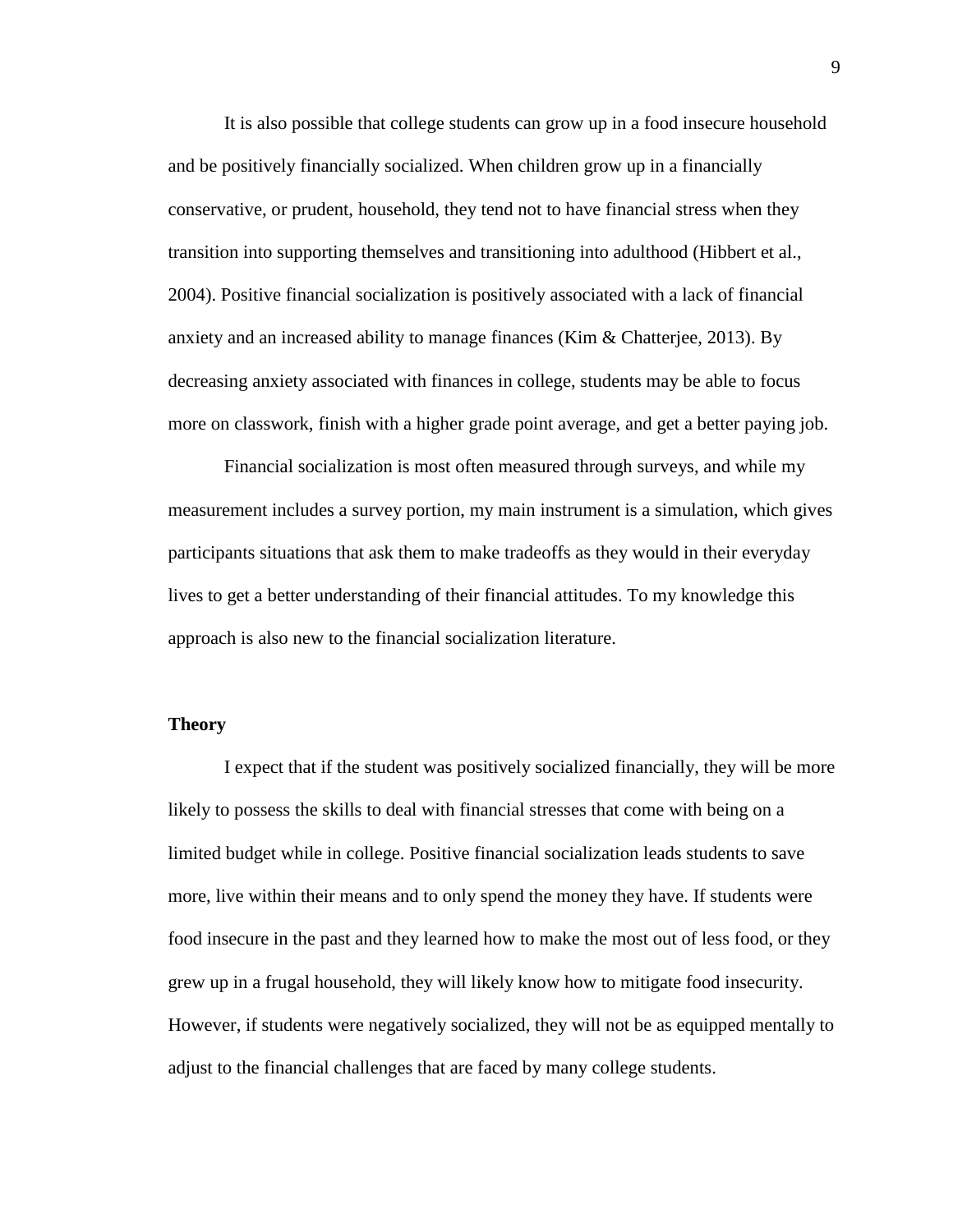Negative financial socialization means that the students are spending all of the money they make or receive rather than saving. They do not live within their means and they are spending more money than they are bringing in. If students were food insecure previously and they learned negative financial behaviors, or they grew up in a household where they did not think about how they were spending their money, they will likely not be able to deal with financial challenges (Griskevicius et al., 2013). By the latter, I mean both long term income shortfalls, but especially short-term health problems such as health emergencies or car repairs. Both represent situations that pose immediate food insecurity challenges, and some students will be more adept at avoiding food insecurity than others.

#### **Hypotheses**

Research Hypothesis 1: When students have had experiences with food insecurity in their childhood, they will more likely be able to mitigate, or prevent, being food insecure while on a limited budget as a college student.

Research Hypothesis 2: Students who are socialized to make limited financial resources last until the next paycheck will prioritize their finances over social activities.

Research Hypotheses 3: When asked to grocery shop, those who have been positively socialized will be able to ensure food availability with a limited budget better than participants who have been negatively socialized.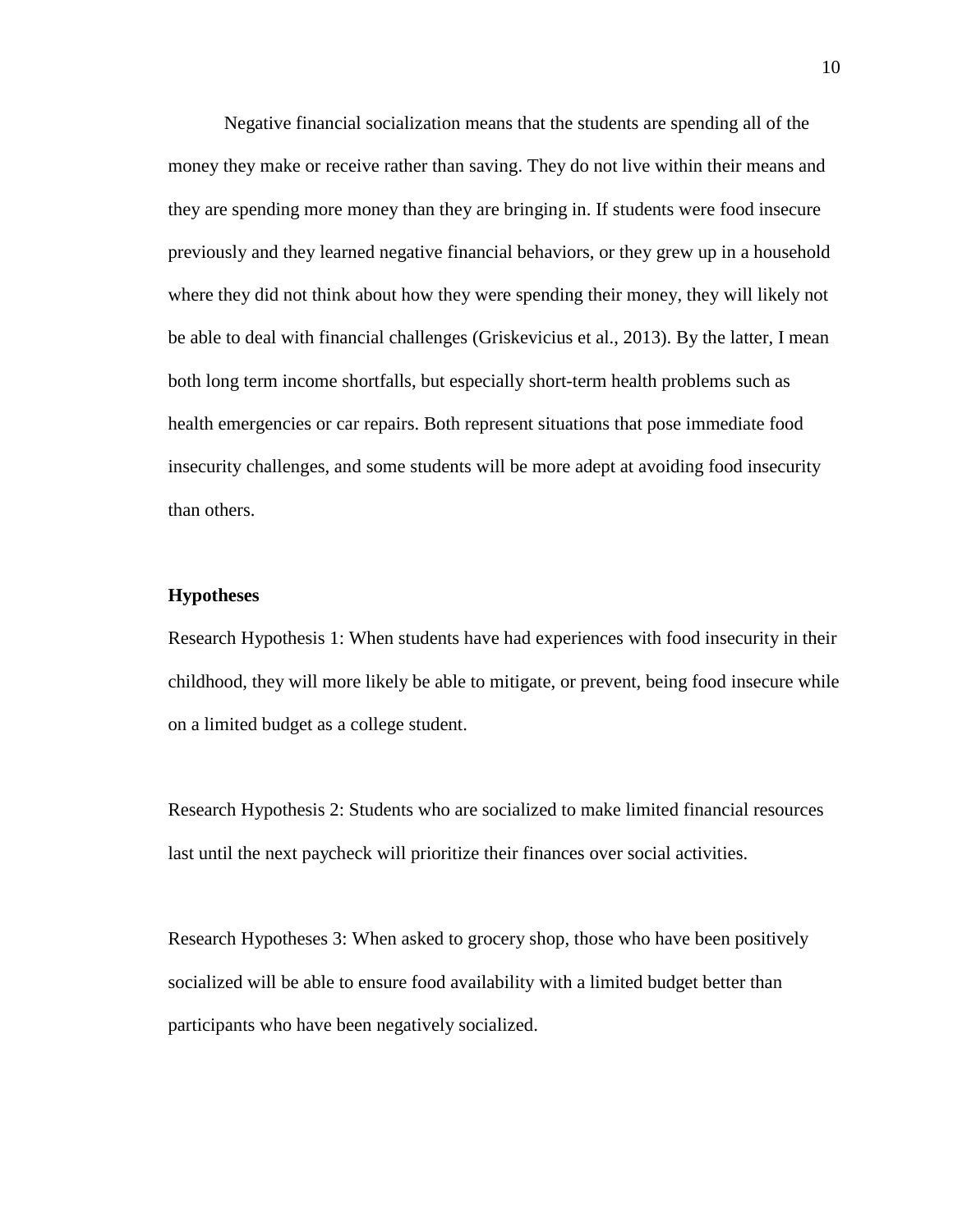I anticipate affirmation of all of the research hypothesis. Those who grew up in a food insecure household will be more likely to cope with, or mitigate, being food insecure, such as being more able to select more nutritious foods at lower cost (making groceries last longer on a limited budget). Students who grew up in frugal households, whether that frugality was a choice or not, will prioritize food over social activities when faced with financial challenges. I anticipate that they will also be able to make a limited budget stretch further to maximize food availability until the next paycheck.

I further expect that those who grew up in a household with few financial concerns and those who grew up in a household that was not financially stable with negative financial socialization, are more likely to prioritize socializing over food. I also anticipate that the former will not be able to make a limited budget stretch to maximize food availability until the next paycheck.

#### **Methods**

I test my research hypotheses using an original simulation and survey, both of which can be found in the appendix. The sample for this study is made up of undergraduate students enrolled in introductory political science courses at the University of Nebraska-Lincoln in spring 2019. The students are required to complete a total of five research credits and have the choice of the studies they participate in to complete these credits. There was a total of 115 participants in the simulation and survey.

The simulation portion of the survey consists of a series of social, financial and food buying decisions that occur under a set of hypothetical financial conditions. Participants are first be asked to go grocery shopping as they normally would, with a list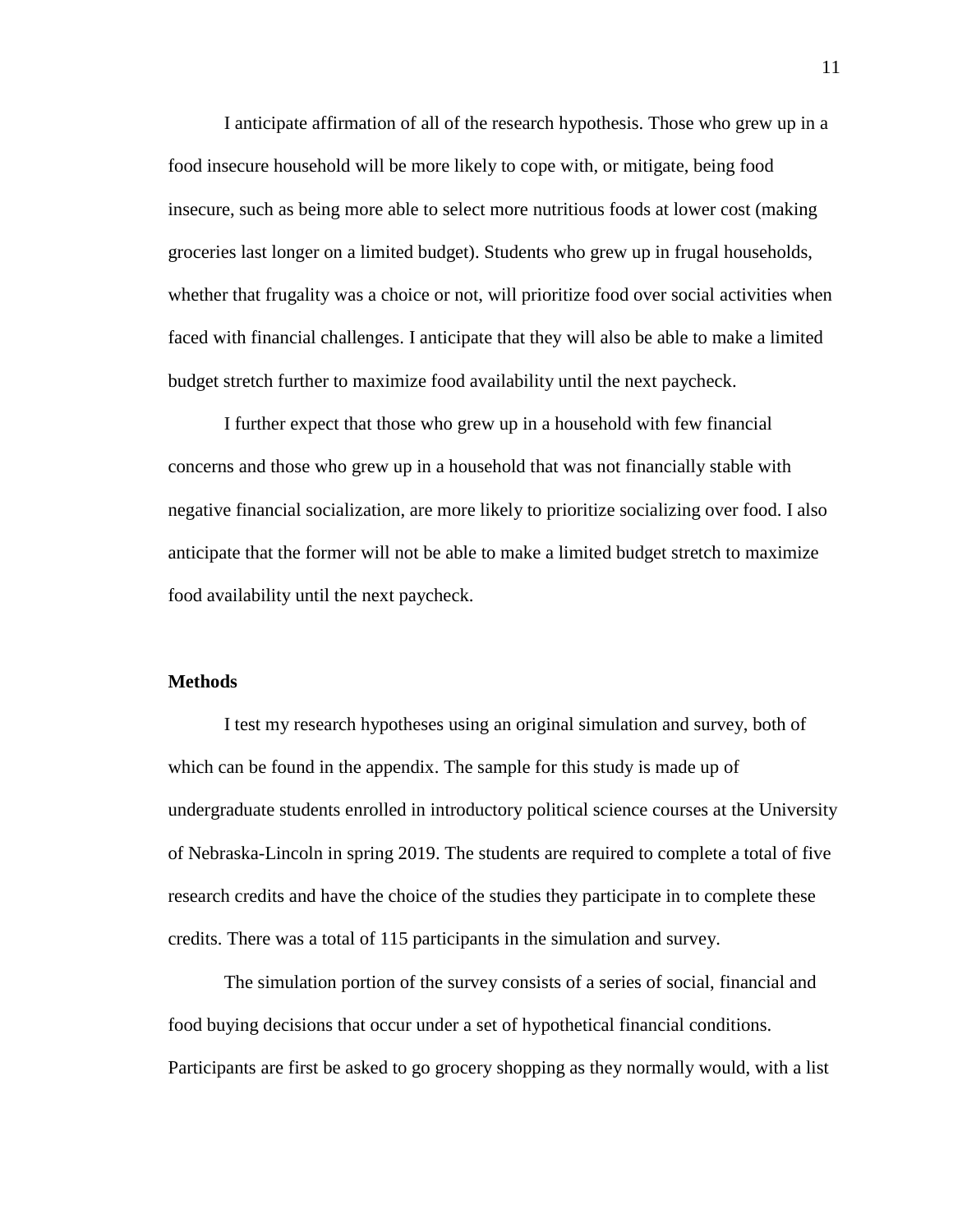of groceries provided in the simulator (question 1). The grocery list is used to get an indication of how much food is a priority for the participant and we will use the macronutrient content of the foods to gauge how well the participant gets balanced meals in their diets.

The participants will then go through a simulation that is designed to ask them to make trade -offs among food, their finances and their social life. The simulation is designed to mimic situations that someone may face in college when they are living offcampus and out of their parent's household. For example, the students will have to deal with fluctuating utility bills because of seasonal changes. If the student drives a car, they will have to deal with unexpected expenses for repairs. Under conditions of financial stress generated by higher utility bills and unexpected car repairs, students will have to decide if they are going to out for their friend's birthday and how much money they are willing to spend on their friends with a limited budget.

Examples of the food buying decisions include eating off of the dollar menu until the next paycheck or going to the campus food pantry for extra food to make what is left of their paychecks last until they are paid again.

In every scenario in the simulation, the student has the option to ask their parents for additional financial help. I included this as an option because I recognize that there are students who are reliant on their parents to supplement a majority, if not all, of their income.

The next part of the simulation asked students to go grocery shopping with a \$25 budget and the goal of buying enough food for a week. The students are given a list of items that are available to purchase from the grocery store with the price and volume of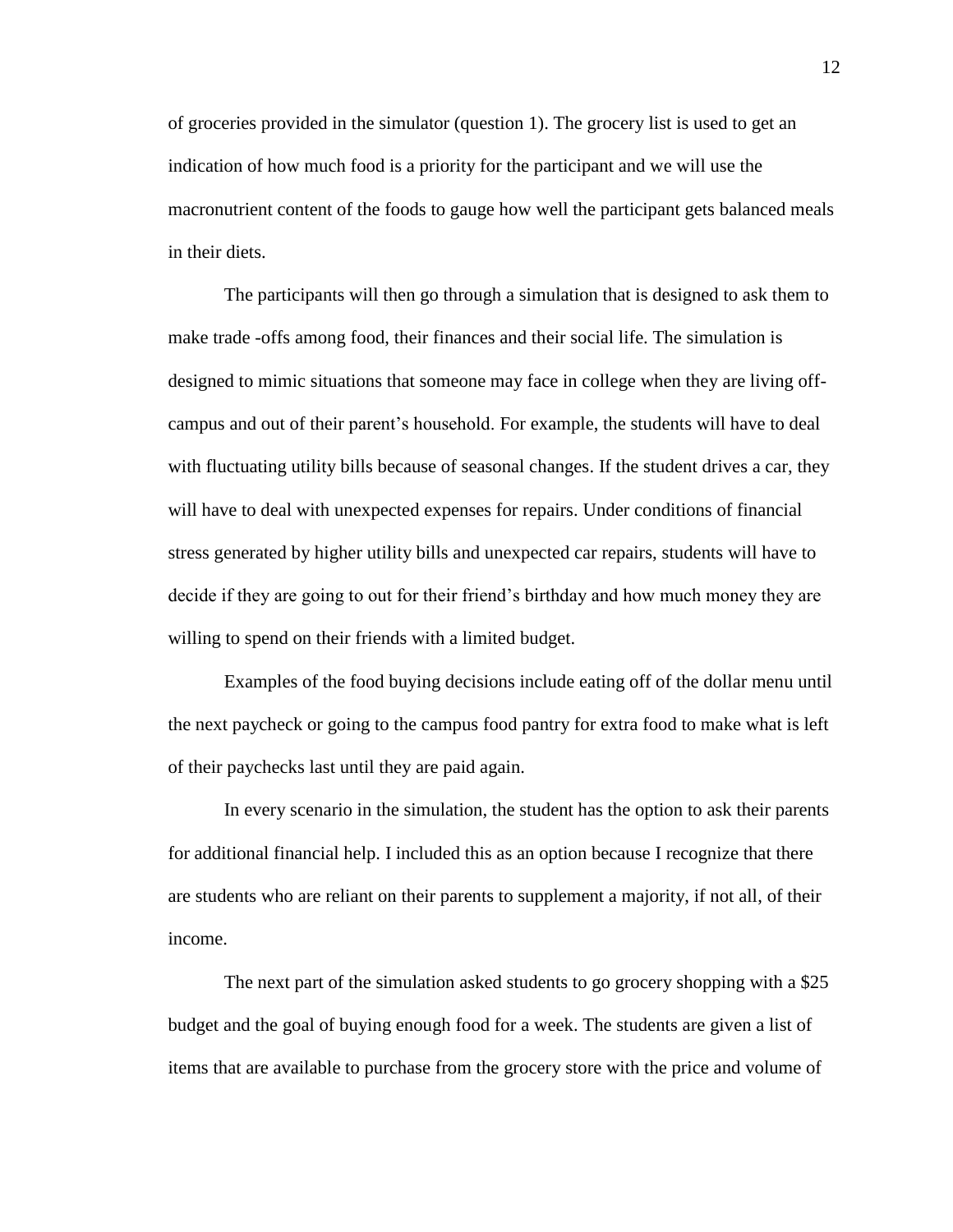individual items, just as they were in the first grocery list (see Question 16 in the appendix). With the second grocery shopping exercise I am looking at whether or not they change their shopping behavior to reflect the restricted budget to 25 dollars for a week's worth of food. This question helps to measure how financially adept students are. More financially savvy students will be able to buy nutrient dense foods that will last for one week and stay within the 25-dollar budget. Less adept students will not be able to stick with the 25-dollar budget or have enough nutritious food for an entire week.

The participants will then be asked a variety of questions pertaining to their background, their personal finances and what they remember observing about their parent or guardians' finances and spending behaviors growing up (questions 17-39).

#### *Independent Variable*

The independent variable used to test the first hypothesis is childhood food security status. This is measured using the USDA's childhood food security supplement to the annual census survey and the suggested scoring that comes with it. The survey questions pertain to a variety of questions about to how often the student missed meals during their childhood, if they are worried about food as a child and how often the student was hungry because their family could not afford food. The survey supplement measures the number of affirmative answers and then uses those affirmatives to place each student into a food security category. If the student does not give any affirmative answers (i.e. no worries about food as a child; no recollection of being hungry; etc), the student is placed into the high food security category. Students who gave one affirmative answer were placed into the marginal food security category. Students that gave two to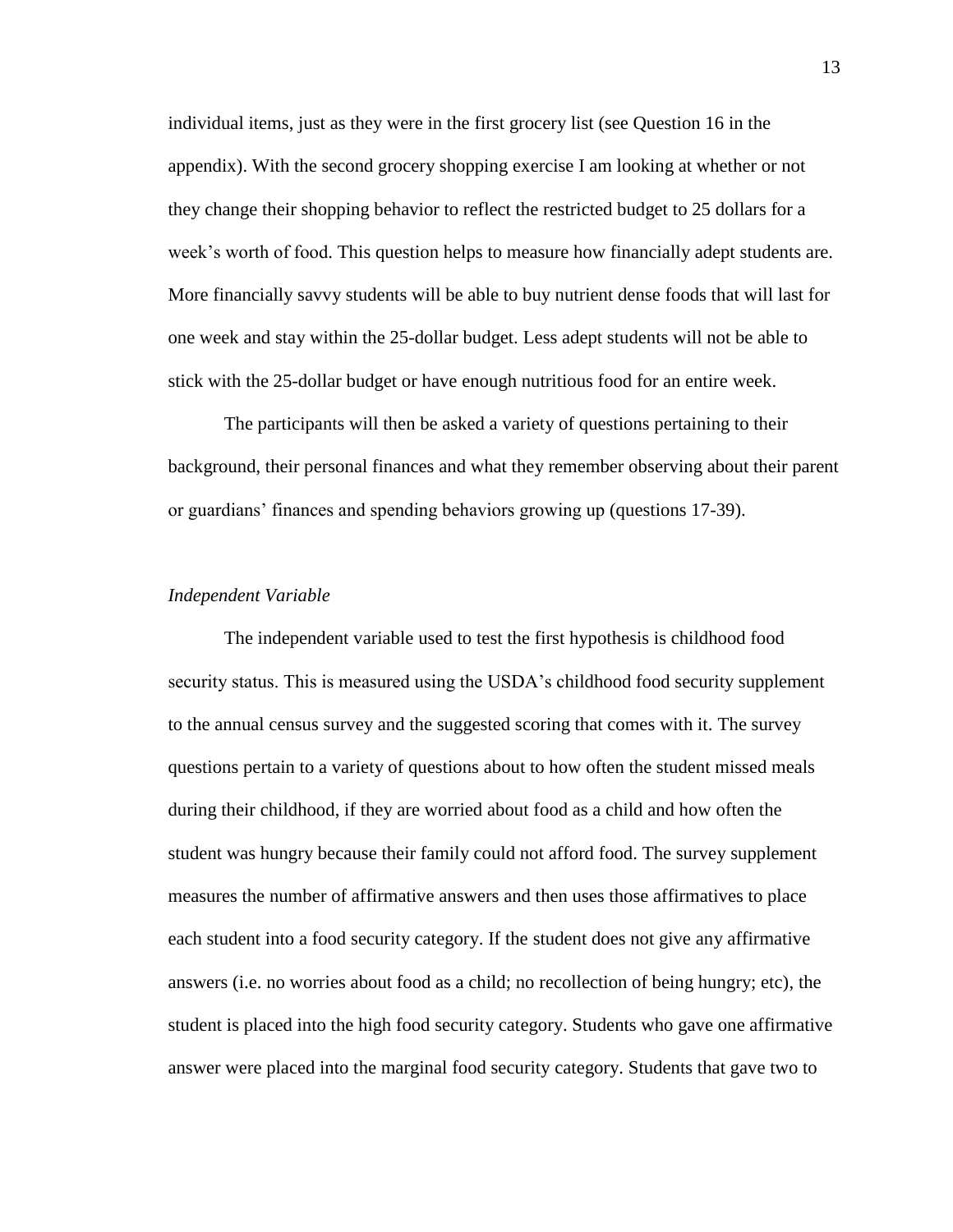five affirmative answers are in the low food security category and those who give six to nine affirmative answers are in the very low food security category.

The independent variable used to test the second and third hypotheses is how the student was socialized financially. Financial socialization is a combination of different factors. In this study we measured financial socialization with (1) what socioeconomic class the students perceived themselves to grow up in (poor, middle class, upper middle class and upper class) (2) how often they observed their parents/guardians struggle with money (3) the parent's/guardian's current willingness to help the student financially (4) the parent's/guardian's ability to help the student financially (5) whether or not the student took a personal finance or financial literacy course before they graduated from high school (6) the student's perception of their parent's/guardian's ability to manage money (7) how often the student's parents/guardians taught the student about money management (8) the socioeconomic class the student thinks they grew up in. The options given to the students to answer these questions that were associated with positive financial socialization were given higher values and the options that were associated with negative financial socialization were given lower values. These eight variables allow us to get a better measurement of the things that influence the students inferential learning of attitudes and behaviors when it comes to their finances, as there is not one thing that goes into financial socialization.

#### *Dependent Variables*

The dependent variable used to test the first hypothesis is current food insecurity. This is measured using the USDA's adult food security supplement survey. This survey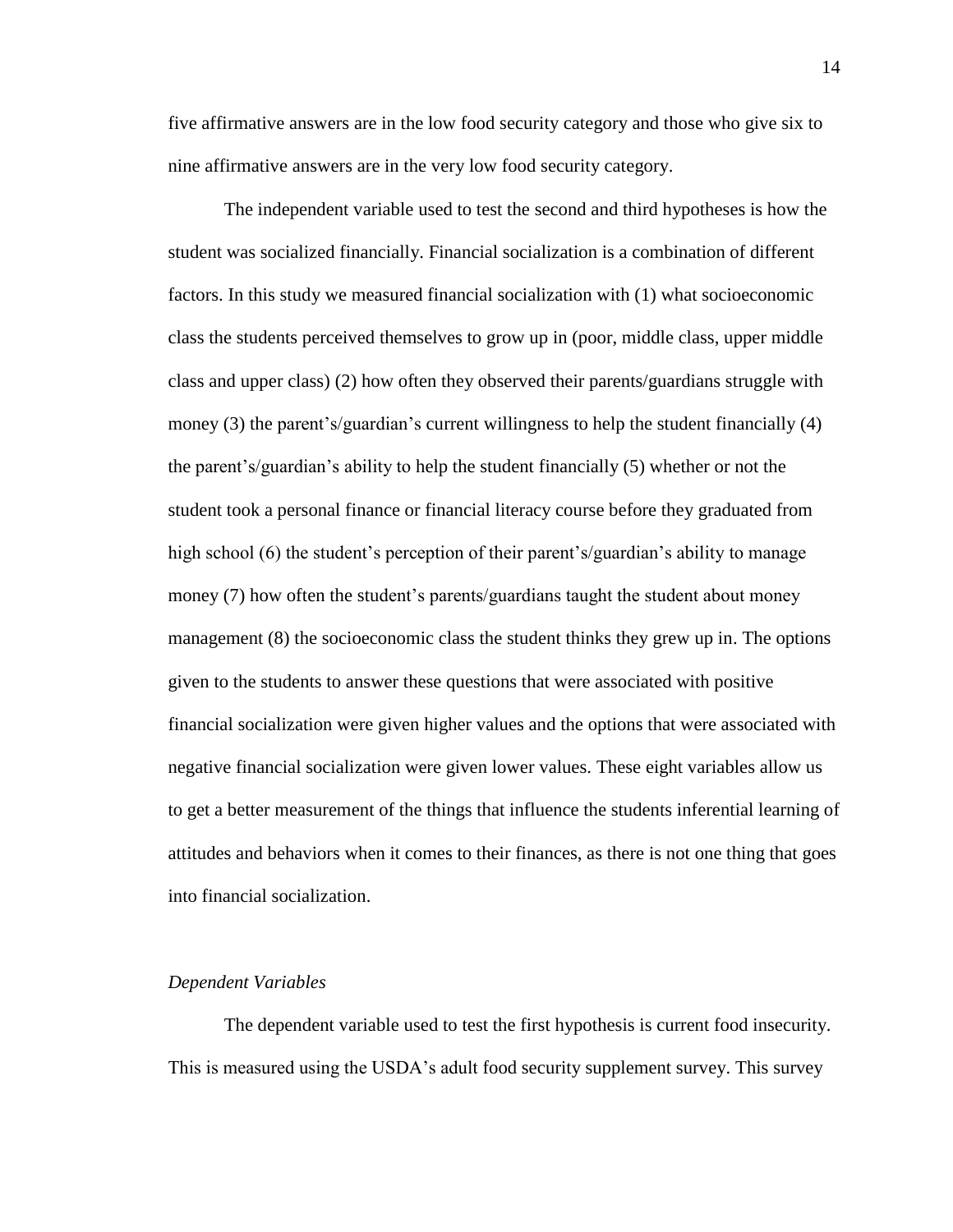askes a variety of questions pertaining to skipping meals, anxiety around food and quality of meals. The adult food security supplement places students into four categories that are determined by the number of affirmative answers to the survey questions. Students who have zero affirmative answers are placed into the very high food security category. Those students with one or two affirmatives are placed into the marginal food security category. Those students with three to five affirmatives are placed into the low food security category, and those with six to ten affirmatives are placed into the very low food security category. Those in the high and marginal food security categories are considered to be food secure and those in the low and very low food security categories are considered food insecure.

The dependent variable used to measure the second hypothesis is how the students prioritize their social lives in comparison to their finances. Each participant will be given the option to make one of three different kinds of tradeoffs in different situations provided in the simulation. Students will be given fifteen different situations in which they have to choose among food, their finances and their social life. The priority of tradeoffs was calculated by giving behaviors that indicate that the specific category of tradeoff was a priority the higher scores, and the behaviors that indicate that category is not a priority a lower score. The scores for the choices made in each category were then summed. For example, when students are given the social trade-off to go out, study or leave the social gathering early to study, the option to go out without adjusting your schedule will be ranked highest; the option to go but leave early is second highest; and then the option to not go at all is the lowest ranked option. I summed the students answers across all three categories creating one value for each category and then created an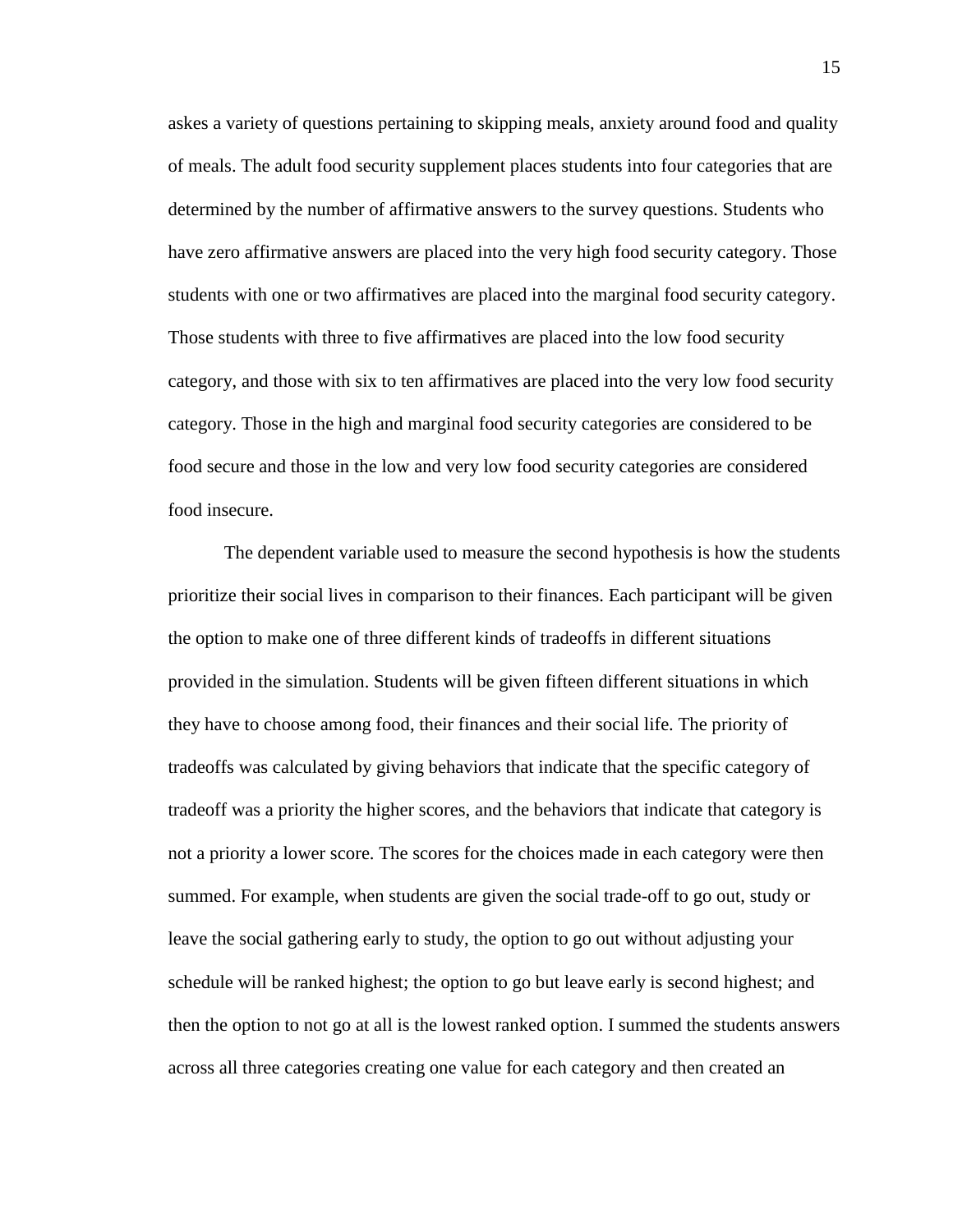additional dichotomous variable for those who prioritized food and finances over their social life. This variable is dichotomous where 1 indicates a low prioritization of social activities compared to their finances and 0 indicates a high prioritization of social activities compared to their finances. If the social sum was higher than the financial sum, the student was given a 0 and if the financial sum was higher than the social sum, the student was given a 1.

The dependent variables used to test the third hypothesis are the participant's choices when grocery shopping without any imposed budget restrictions and the difference in nutrient value of the items selected when there is not an imposed budget restriction and when the students must shop with a \$25 budget. As mentioned above, the participants are first asked to grocery shop how they normally would on their budgets. Then the students are given a budget of \$25 for a week and a list of grocery items with the quantity and prices for each. The participants will need to buy enough food one week and stay on budget to the best of their ability. Each food item has a numerical grade with foods that are more nutritious having higher grades and those with lower nutritional content having lower grades. For example, Oreos are given a score of a 12 and tomatoes are given a score of 181 (Fuhrman, 2017). The overall performance will be determined by the sum total of the individual nutrient grades of the foods selected for each list. The nutritional differential is measured by the difference between the total nutrient grades of the first grocery list and the limited budget list. The smaller the difference, the higher ability if students to maintain a nutritional diet on a limited budget.

#### *Control Variables*

16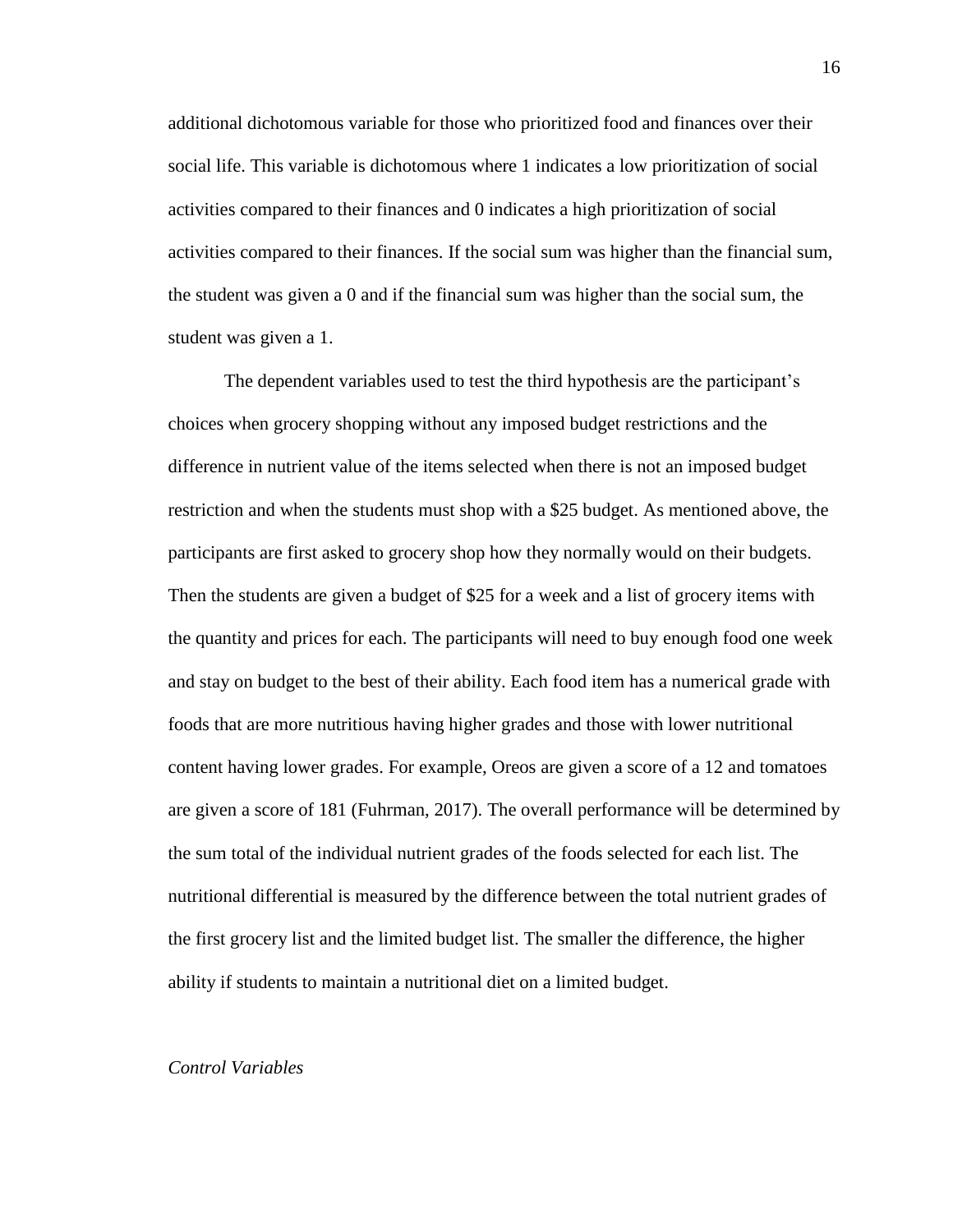In this study, there are multiple control variables collected including, but not limited to, the students monthly food budget, where they live, and their current selfreported financial behaviors. I choose to control for perceived socioeconomic class when examining the relationship between childhood and current food insecurity, even though it is also a financial socialization variable. In studies examining the demographics of food insecure populations, the data is indicating that areas with the fastest growing food insecurity rates is the suburbs and in middle class families. By asking which socioeconomic class the student thinks they grew up in, it allows me to see if the students who were food insecure as children, were from the stereotypical classes or if they were from other socioeconomic classes.

I controlled for how often the student had difficulties managing their finances, which was self-reported. When examining how students prioritize their social lives, the frequency with which students struggle with their finances allowed me to see if they were very stable financially and thus felt comfortable enjoying social activities or if the students were prioritizing their social lives over their financial health.

I controlled for the student's monthly food budget for the grocery shopping exercises. This gave me a better idea of how much the students were being pushed when they were given the budget restriction and how focused the students were on nutrition during the initial grocery shopping exercise.

| Table 1      |     |         |                           |      |                           |
|--------------|-----|---------|---------------------------|------|---------------------------|
|              |     |         | <b>Summary Statistics</b> |      |                           |
|              |     |         |                           |      |                           |
|              | N   | Minimum | Maximum                   | Mean | <b>Standard Deviation</b> |
| Social Score | 115 |         |                           | 9.26 | 1.623                     |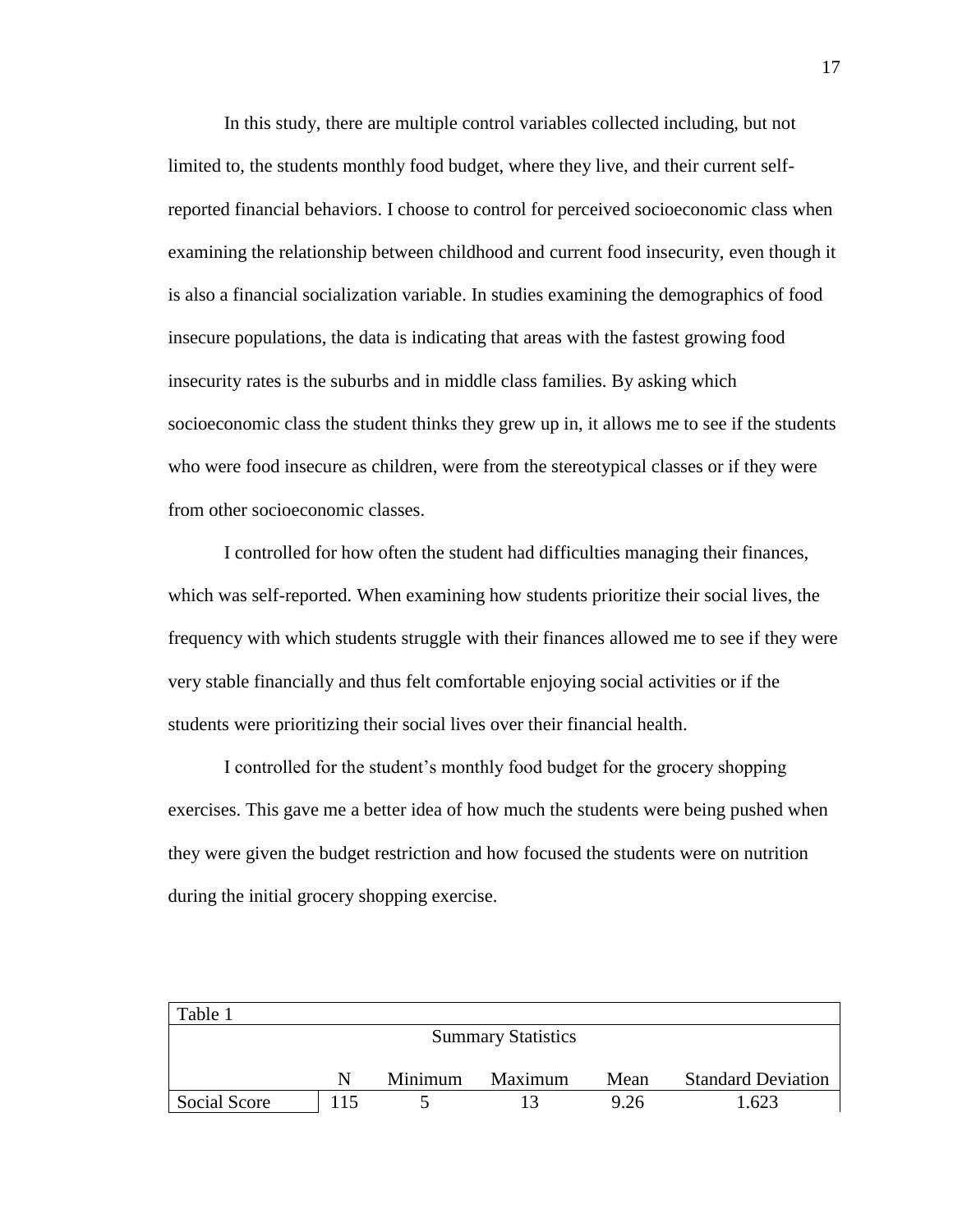| <b>Financial Score</b>                                                                       | 115 | 6                | 18             | 13.43 | 2.988                                                                                            |
|----------------------------------------------------------------------------------------------|-----|------------------|----------------|-------|--------------------------------------------------------------------------------------------------|
| Food Score                                                                                   | 115 | 10               | 21             | 14.67 | 2.519                                                                                            |
| Low Priority                                                                                 | 115 | $\overline{0}$   | $\mathbf{1}$   | .20   | .404                                                                                             |
| Social Life                                                                                  |     |                  |                |       |                                                                                                  |
| Parents Willing                                                                              | 115 | $\mathbf{1}$     | 5              | 3.82  | 1.189                                                                                            |
| to Help                                                                                      |     |                  |                |       |                                                                                                  |
| Parents Able to                                                                              | 115 | $\mathbf{1}$     | 5              | 3.73  | 1.15                                                                                             |
| Help                                                                                         |     |                  |                |       |                                                                                                  |
| <b>Perceived Class</b>                                                                       | 115 | $\mathbf{1}$     | $\overline{4}$ | 2.53  | .692                                                                                             |
| <b>Parent Money</b>                                                                          | 115 | $\overline{2}$   | $\overline{7}$ | 5.97  | 1.367                                                                                            |
| Management                                                                                   |     |                  |                |       |                                                                                                  |
| <b>Skill</b>                                                                                 |     |                  |                |       |                                                                                                  |
| Parent Teach                                                                                 | 115 | $\overline{0}$   | 3              | 2.27  | .753                                                                                             |
| <b>Money Manage</b>                                                                          |     |                  |                |       |                                                                                                  |
| Observe                                                                                      | 115 | $\mathbf{1}$     | 5              | 2.5   | 1.32                                                                                             |
| <b>Struggles</b>                                                                             |     |                  |                |       |                                                                                                  |
| <b>Discuss</b>                                                                               | 115 | $\mathbf{1}$     | 5              | 2.52  | 1.372                                                                                            |
| <b>Struggles</b>                                                                             |     |                  |                |       |                                                                                                  |
| <b>Personal Finance</b>                                                                      | 115 | $\boldsymbol{0}$ | $\mathbf{1}$   | .56   | .499                                                                                             |
| Course                                                                                       |     |                  |                |       |                                                                                                  |
| Living Situation                                                                             | 115 | $\mathbf{1}$     | 5              | 2.139 | 1.35                                                                                             |
| <b>Initial Grocery</b>                                                                       | 115 | 5                | 13             | 9.26  | 1.623                                                                                            |
| Exercise                                                                                     |     |                  |                |       |                                                                                                  |
| Nutrition                                                                                    | 115 | 6                | 18             | 13.43 | 2.988                                                                                            |
| Differential                                                                                 |     |                  |                |       |                                                                                                  |
| Childhood Food                                                                               | 115 | $\mathbf{1}$     | $\overline{4}$ | 2.53  | .692                                                                                             |
| Insecurity                                                                                   |     |                  |                |       |                                                                                                  |
| <b>Current Food</b>                                                                          | 115 | $\mathbf{1}$     | $\overline{4}$ | 1.70  | .991                                                                                             |
| Insecurity                                                                                   |     |                  |                |       |                                                                                                  |
| Class                                                                                        | 115 | 1                | 4              | 1.48  | .872                                                                                             |
| The maximums are associated with more positive behaviors and are coded answers to the survey |     |                  |                |       |                                                                                                  |
|                                                                                              |     |                  |                |       | that can be found in the appendix. The minimums are associated with more negative behaviors that |

*that can be found in the appendix. The minimums are associated with more negative behaviors that are derived from the survey that can be found in the appendix.*

#### **Results**

The first hypothesis is: *When students have had experiences with food insecurity in their childhood, they will more likely be able to mitigate, or prevent, being food insecure while on a limited budget as a college student.* This hypothesis is consistent with previous literature pertaining to generational poverty, and other related predicaments. Childhood food insecurity and current food insecurity were measured using the USDA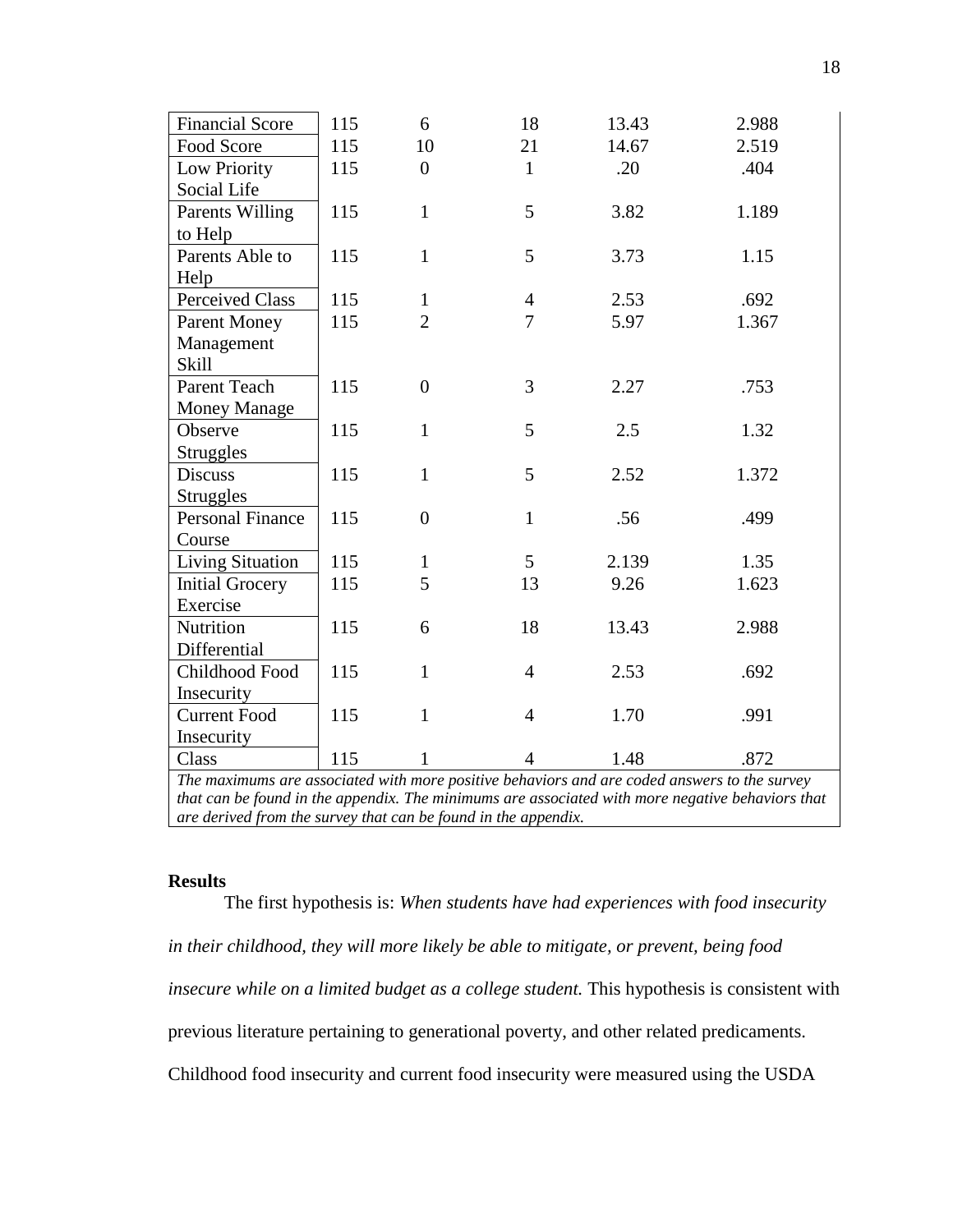food security supplements and recommended scoring instructions. Food security is measured based on the number of affirmations to a variety of questions pertaining to food consumption and anxiety over food.

Table 2 presents the results from a model evaluating hypothesis 1 (one). The dependent variable is childhood food insecurity and I estimated a model for the independent variable, current food insecurity in the table below. The estimate provides full support for hypothesis one. The coefficient is in the expected direction and is significant. Childhood food insecurity has a positive significant relationship with current food insecurity, with a p-value less than .001 and a positive coefficient.

| Table 2                                                                               |            |
|---------------------------------------------------------------------------------------|------------|
| <b>Current Food Insecurity</b>                                                        |            |
|                                                                                       |            |
| Childhood Food Insecurity                                                             | $0.333***$ |
|                                                                                       | (0.077)    |
| Constant                                                                              | $0.911***$ |
|                                                                                       | (0.151)    |
|                                                                                       |            |
| <b>Observations</b>                                                                   | 115        |
| R-squared                                                                             | 0.143      |
| Standard errors in parentheses                                                        |            |
| *** $p<0.01$ , ** $p<0.05$ , * $p<0.1$                                                |            |
| $\frac{1}{2}$ Furties are coefficients (with standard errors below) from a regression |            |

Entries are coefficients (with standard errors below) from a regression model with current food insecurity as the dependent variable.

Table 3 adds in a control for the socioeconomic class the students think they grew up in. The estimate provides full support for hypothesis one. The childhood food insecurity coefficient is in the expected direction and is significant, which means that when the student is food insecure as a child, they are more likely to be food insecure as adults. When running the model while controlling for perceived socioeconomic class, we find that there is a positive, significant relationship between childhood food insecurity and current food insecurity with a p-value that is less than .001, as with the last model,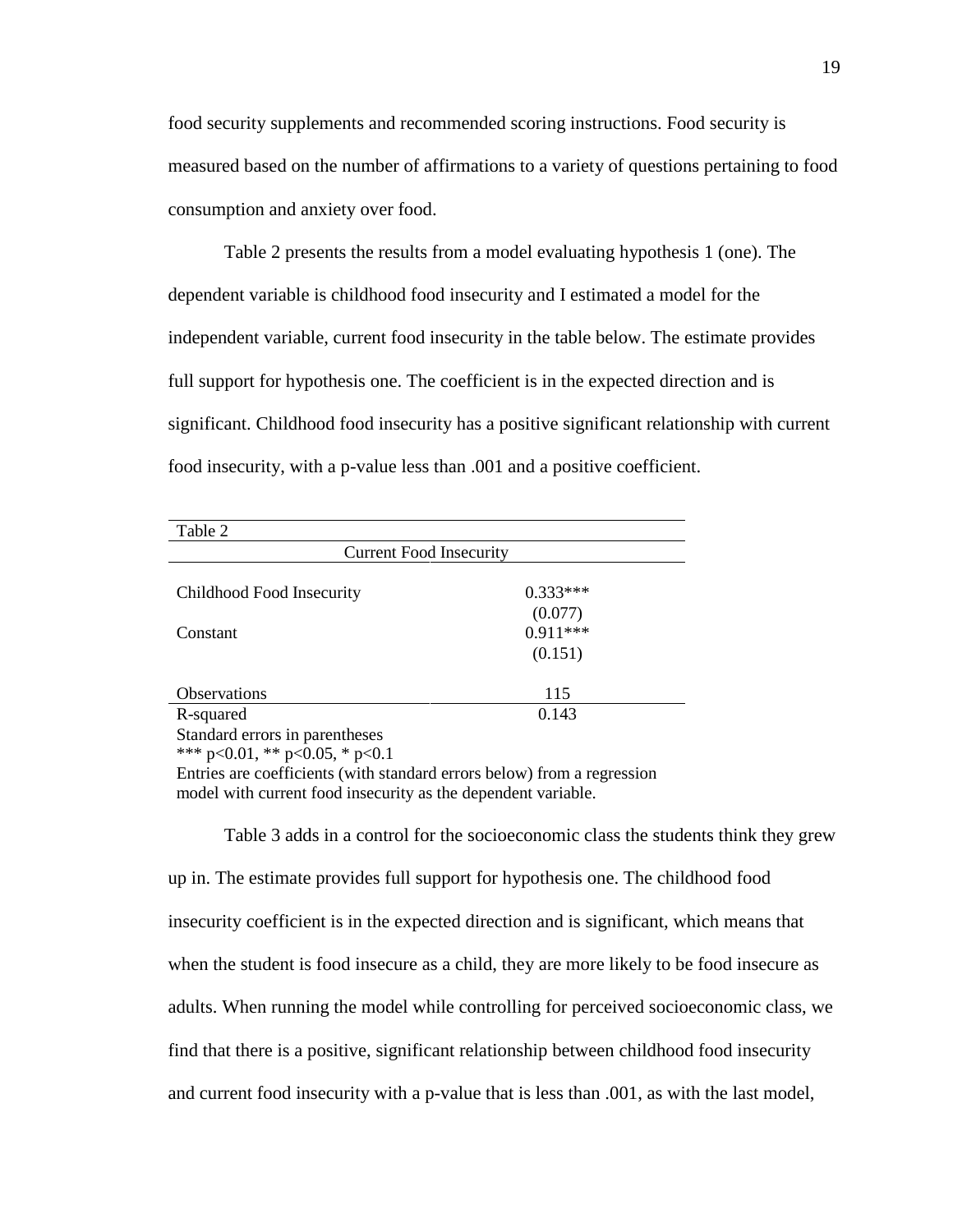this means that when the students are food insecure as children, they are more likely to be food insecure as adults.

| Table 3                        |            |            |
|--------------------------------|------------|------------|
| <b>Current Food Insecurity</b> |            |            |
| Childhood Food Insecurity      | $0.333***$ | $0.368***$ |
|                                | (0.077)    | (0.085)    |
| Perceived Socioeconomic Class  |            | 0.116      |
|                                |            | (0.122)    |
| Constant                       | $0.911***$ | 0.558      |
|                                | (0.151)    | (0.401)    |
| <b>Observations</b>            | 115        | 115        |
| R-squared                      | 0.143      | 0.150      |
| Standard errors in parentheses |            |            |

\*\*\* p<0.01, \*\* p<0.05, \* p<0.1

Entries are coefficients (with standard errors below) from a regression model with current food insecurity as the dependent variable.

These results fully support the first hypothesis. Considering the population of this study is college students, this finding, though expected, is concerning. If students are food insecure as children and are significantly more likely to be food insecure in college, it begs the question of can they decrease their chances of being food insecure by improving their lives, or is it the case that once you are food insecure as a child, you will be more likely to be food insecure for your entire life? Now that we have established confirmation that the data pertaining to this hypothesis is in alignment with previous literature, we move on to testing the novel hypotheses in this study.

The second hypothesis is: *students who are socialized to make limited financial resources last until their next paycheck, will prioritize their finances over social activities*. Table 4 presents the results from the model evaluating Hypothesis 2 (two). The dependent variable is social life is a low priority, and I estimated a multiple regression model containing each of the independent variables that make up financial socialization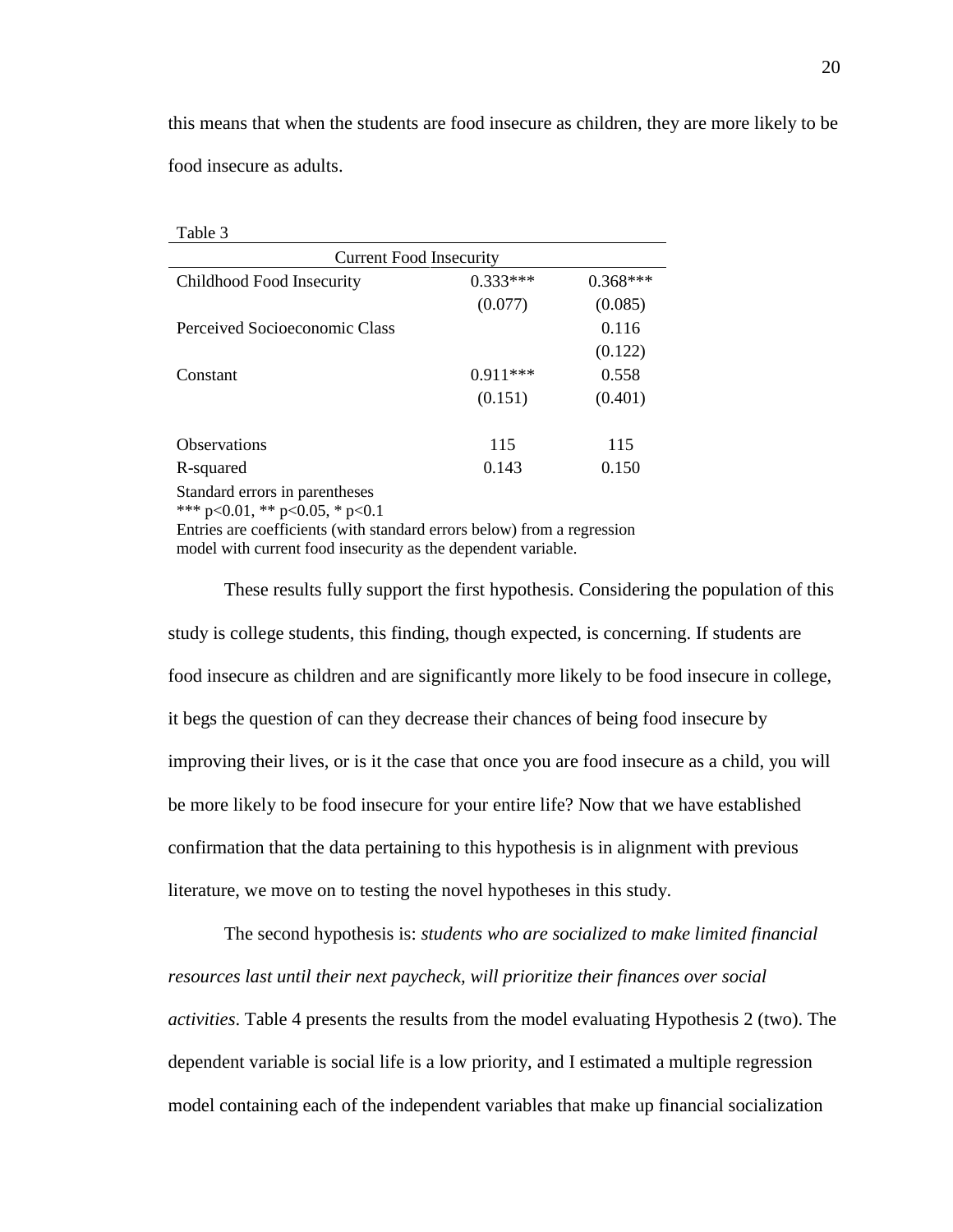(reported separately in the table below). The estimate provides partial support for Hypothesis two. The overall model is significant, indicating that is a good model to test the relationship between financial socialization and whether or not students prioritize their social lives over their finances. However, the direction of a majority of the coefficients for the independent variables are not in the expected direction, providing partial support for the hypothesis.

| Table 4                                   |                              |
|-------------------------------------------|------------------------------|
| Dependent Variable                        | <b>Social Prioritization</b> |
|                                           | (1)                          |
| Constant                                  | .966***                      |
|                                           | (.310)                       |
| Parent's Willingness to Help              | .061                         |
|                                           | (.048)                       |
| Parent's Ability to Help                  | $-.076$                      |
|                                           | (.057)                       |
| Perceived Socioeconomic Class             | $-.128*$                     |
|                                           | (.077)                       |
| <b>Student Perceptions of Parent's</b>    | .002                         |
| <b>Money Management Skills</b>            | (.036)                       |
| <b>Parents Teach Student Money</b>        | $-.068$                      |
| <b>Management Skills</b>                  | (.056)                       |
| <b>Financial Struggles Discussed</b>      | $-.047$                      |
| Directly with the Student                 | (.044)                       |
| <b>Student Observed Parents Financial</b> | .006                         |
| Struggles                                 | (.052)                       |
| <b>Financial Course Taken Before</b>      | $-.178**$                    |
| <b>High School Graduation</b>             | (.084)                       |
| Observations                              | 115                          |
| $R^2$                                     | .135                         |
| F                                         | 2.066                        |

Standard errors in parentheses

\*\*\* p<0.01, \*\* p<0.05, \* p<0.1

Entries are coefficients (standard errors below in parentheses) from a logit model with low priority social life as the dependent variable  $(1=$  low priority social life;  $0=$  high priority social life).

Table 4 explores the relationship between each of the financial socialization

independent variables and the prioritization of the student's social life within the model.

Three of the coefficients are in the expected direction, and two were statistically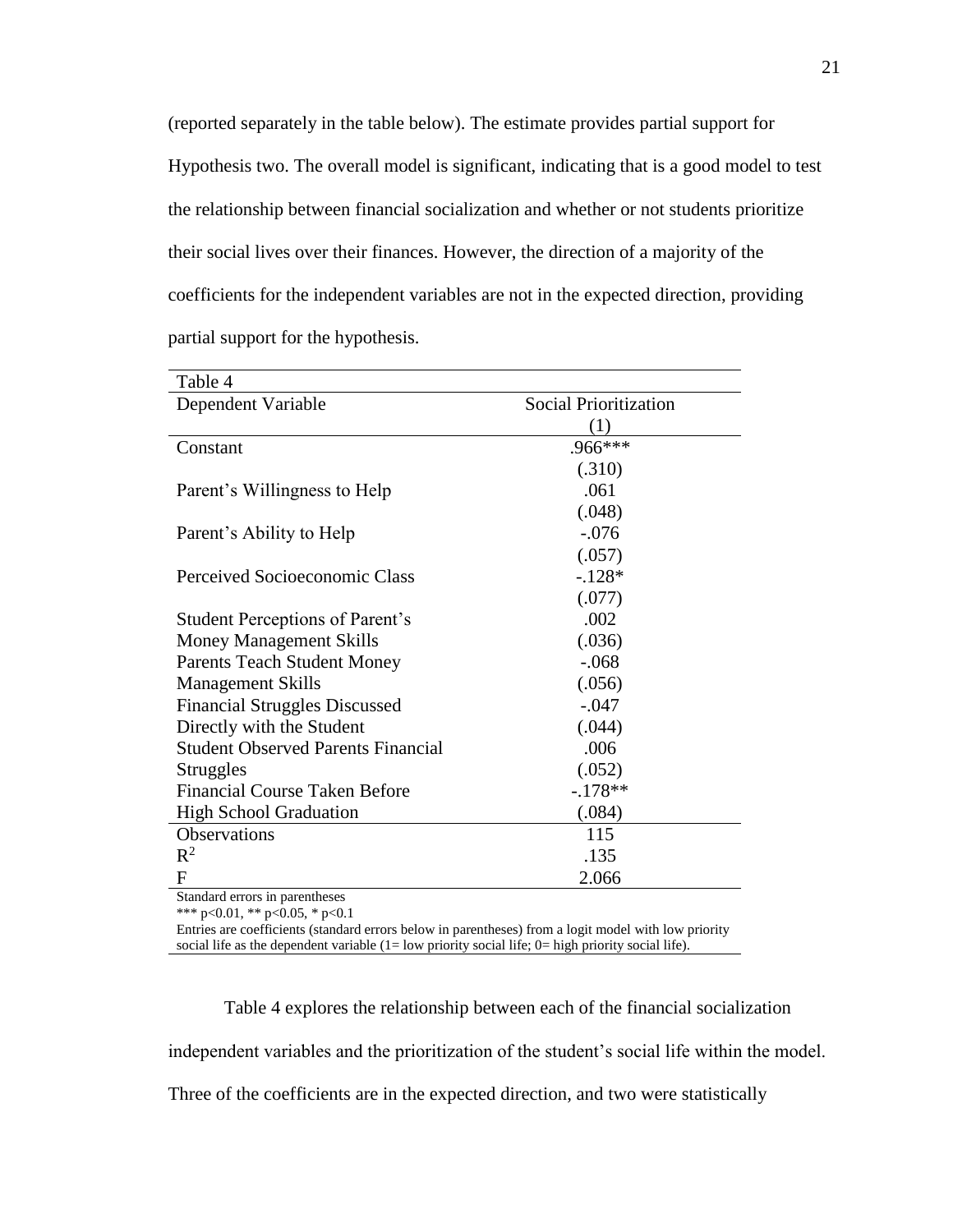significant. The social life variable was coded so that 0 indicated a high prioritization of social activities and 1 indicated a low prioritization of social activities. The significance of the model, with a p-value of .046, in combination with five of the eight independent variables that make up financial socialization are in the negative directions indicates that there is a negative relationship between financial socialization and how the student's social lives are prioritized. Based on this model, when students are positively financially socialized, they make their social lives more of a priority, which is the opposite of what was expected. There were two significant independent variables in this model. The socioeconomic class the student perceived themselves to grow up in has a negative relationship with how they prioritized social activities with a significance less than .10. Whether or not the student took a personal finance course before they graduated from high school has a negative relationship with how they prioritize their social lives with a significance less than .05. The three coefficients that were in the expected direction, though not significant, were how willing the parents are to help the student financially, how well the students think their parents manage money and how often the student observed their parents struggle with finances. This means that

The overall significance of the model indicates that this is a good measure of the relationship between financial socialization and how the students prioritize their social lives. The direction of the coefficients indicated that the relationship between financial socialization and the prioritization of social activities is in an unanticipated direction, providing no support for the hypothesis. This model indicates that the more positively students are socialized financially, the more value they place in social activities. This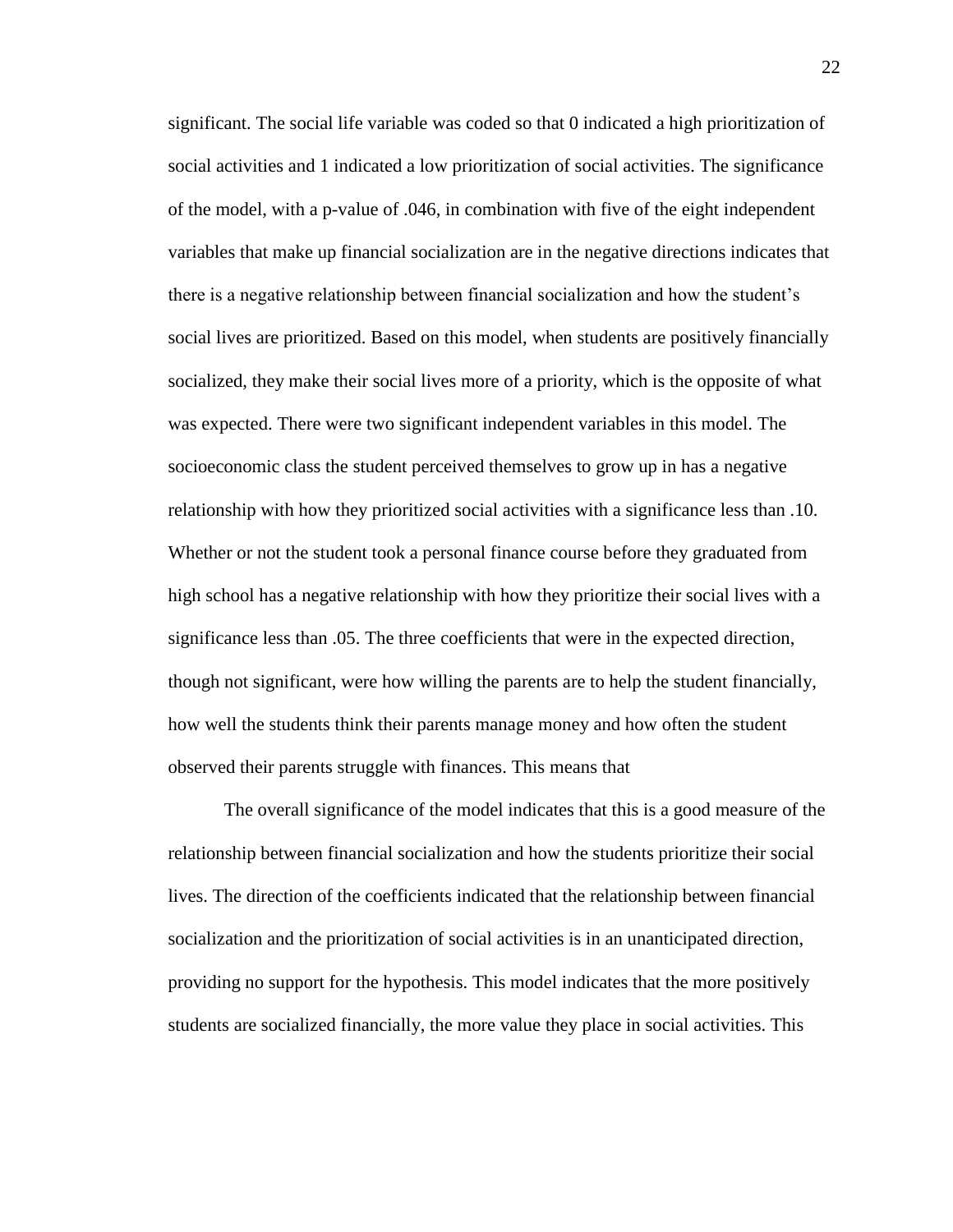relationship would need to be flushed out in a follow up study that explores student's confidence in their ability to manage their money.

Table 5 presents the results of the model controlling for how often the students have difficulties managing their finances. To use the variable of how often student experiences difficulties, 5 indicates they always have little or no difficulty managing money and 1 indicates that they never have little or no difficulty managing their money. The overall model is significant at the .1 level.

| Table 5                                       |                              |  |
|-----------------------------------------------|------------------------------|--|
| Dependent Variable                            | <b>Social Prioritization</b> |  |
|                                               | (1)                          |  |
| Constant                                      | $.871**$                     |  |
|                                               | (.322)                       |  |
| Parent's Willingness to Help                  | .061                         |  |
|                                               | (.048)                       |  |
| Parent's Ability to Help                      | $-.070$                      |  |
|                                               | (.057)                       |  |
| Perceived Socioeconomic Class                 | $-.131*$                     |  |
|                                               | (.077)                       |  |
| <b>Student Perceptions of Parent's Money</b>  | .002                         |  |
| <b>Management Skills</b>                      | (.036)                       |  |
| <b>Parents Teach Student Money</b>            | $-.097$                      |  |
| <b>Management Skills</b>                      | (.063)                       |  |
| <b>Financial Struggles Discussed Directly</b> | $-.054$                      |  |
| with the Student                              | (.044)                       |  |
| <b>Student Observed Parents Financial</b>     | .008                         |  |
| <b>Struggles</b>                              | (.052)                       |  |
| Financial Course Taken Before High            | $-182**$                     |  |
| <b>School Graduation</b>                      | (.084)                       |  |
| Frequency Students have Difficulty            | .043                         |  |
| <b>Managing Money</b>                         | (.040)                       |  |
| Observations                                  | 115                          |  |
| $R^2$                                         | .144                         |  |
| F                                             | 1.962                        |  |

Standard errors in parentheses

\*\*\* p<0.01, \*\* p<0.05, \* p<0.1

Entries are coefficients (standard errors below in parentheses) from a multiple regression model with *low priority social life* as the dependent variable (1= low priority social life; 0= high priority social life) with control for how often students struggle to manage their money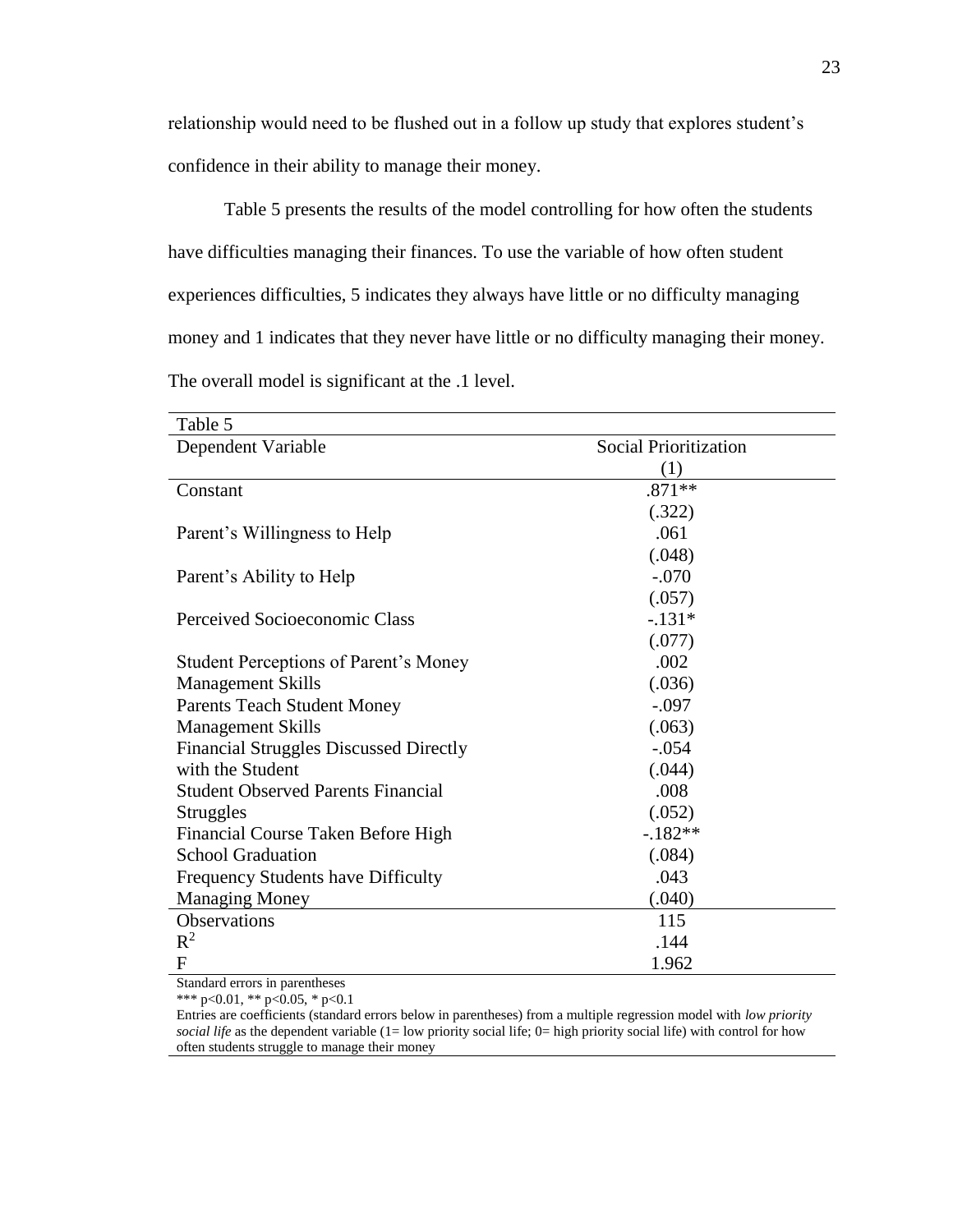Table 5 explores the relationship between each of the financial socialization independent variables and the prioritization of the student's social life within the model controlling for how often the student has difficulties managing their finances. Four of the coefficients are in the expected direction, and two were statistically significant. The significance of the model, with a p-value of .051, in combination with five of the eight independent variables that make up financial socialization are in the negative directions indicates that there is a negative relationship between financial socialization and how the student's social lives are prioritized when controlling for how often they have difficulties managing their finances. Based on this model, when students are positively financially socialized, they make their social lives more of a priority, which is the opposite of what was expected. There were two significant independent variables in this model. The socioeconomic class the student perceived themselves to grow up in has a negative relationship with how they prioritized social activities with a significance less than .10. Whether or not the student took a personal finance course before they graduated from high school has a negative relationship with how they prioritize their social lives with a significance less than .05. The four coefficients that were in the expected direction, though not significant, were the willingness of the parents of the student to help them financially, how often financial struggles were directly discussed with the student, how well the students think their parents manage money, how often the student observed financial struggles and how often the students have difficulties managing their money. Considering both models were significant and they both indicated the relationship between financial socialization and how student prioritize their social lives was in the opposite direction of what was expected, there is partial support for hypothesis two.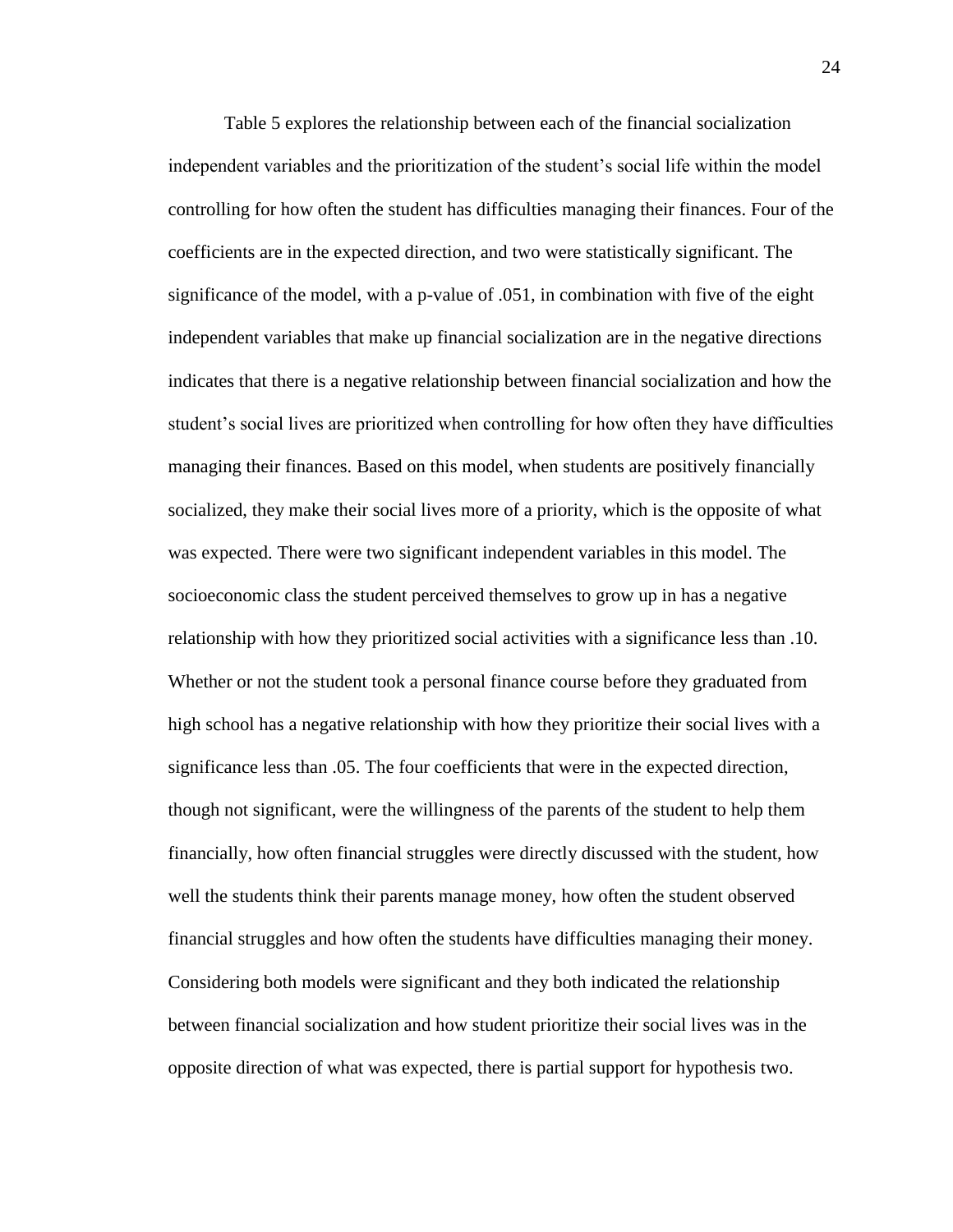There needs to be a follow up study that explores why those who are financially socialized more positively, are not putting as much of a focus on their finances as they are their social lives. Are they confident in their money management skills? Do they know their parents are willing to give them more money if they run out? Why are students who should know how to manage money, not focusing on their finances?

The third hypothesis is: *when asked to grocery shop, those who have been positively socialized will be able to ensure food availability with a limited budget better than participants who have been negatively socialized.* We first examined how students normally shopped when they did not have an imposed budget restriction. Then we calculated the differential between the scores of the two lists to see how their habits changed with an imposed budget restriction. The scores of both the initial grocery shopping experience and the experience with a limit budget had an outlier, once those outliers were removed, the data had a relatively normal distribution.

| Table 6                                       |                                 |
|-----------------------------------------------|---------------------------------|
| Dependent Variable                            | <b>Initial Grocery Exercise</b> |
|                                               |                                 |
| Constant                                      | 2778.952**                      |
|                                               | (1252.587)                      |
| Parent's Willingness to Help                  | $-278.641$                      |
|                                               | (194.629)                       |
| Parent's Ability to Help                      | 32.531                          |
|                                               | (230.394)                       |
| Perceived Socioeconomic Class                 | 82.555                          |
|                                               | (310.505)                       |
| <b>Student Perceptions of Parent's Money</b>  | $-25.220$                       |
| <b>Management Skills</b>                      | (143.879)                       |
| <b>Parents Teach Student Money</b>            | $-144.136$                      |
| <b>Management Skills</b>                      | (227.977)                       |
| <b>Financial Struggles Discussed Directly</b> | 189.651                         |
| with the Student                              | (176.836)                       |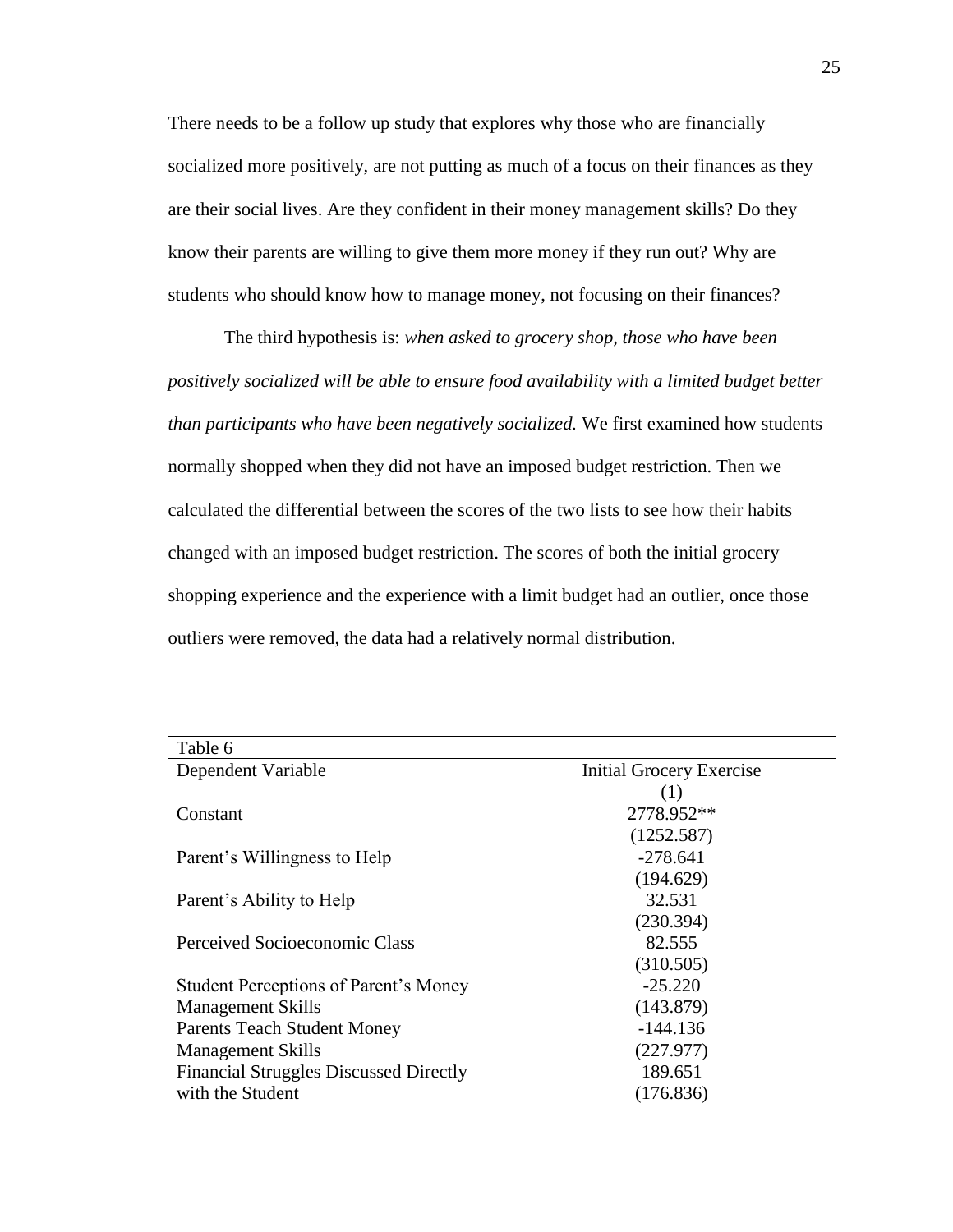| <b>Student Observed Parents Financial</b> | $-31.684$ |  |
|-------------------------------------------|-----------|--|
| <b>Struggles</b>                          | (211.025) |  |
| Financial Course Taken Before High        | $-2.812$  |  |
| <b>School Graduation</b>                  | (340.758) |  |
| <b>Observations</b>                       | 115       |  |
| $\mathbb{R}^2$                            | .065      |  |
| $\mathbf{F}$                              | .918      |  |
| $\sim$ $\sim$ $\sim$ $\sim$<br>- 11       |           |  |

Standard errors in parentheses

\*\*\* p<0.01, \*\* p<0.05, \* p<0.1

Entries are coefficients (standard errors below in parentheses) from a multiple regression model with *nutritional score from the initial grocery shopping exercise* as the dependent variable.

Table 6 presents the results from a model evaluating Hypothesis three. The dependent variable is the nutritional score from the initial grocery exercise, and I estimated one model containing each of the independent variables that make up financial socialization. The estimate provides no support for hypothesis three. The overall model is not significant, and thus not a good model to test the relationship between financial socialization and the initial grocery shopping exercise.

Table 6 explores the relationship between each of the financial socialization independent variables and the nutritional value of the food students are buying with no budgetary interventions. Three of the coefficients are in the expected direction, and none were statistically significant. The significance of the model, with a p-value of .505, in combination with five of the eight independent variables that make up financial socialization are in the negative directions indicates that there is not a significant relationship between financial socialization and the nutritional value of the foods they buy, which is the opposite of what was expected. The results of this model also indicate there needs to be a follow up study exploring the relationship found in this model. The two coefficients that were in the expected direction, though not significant, were how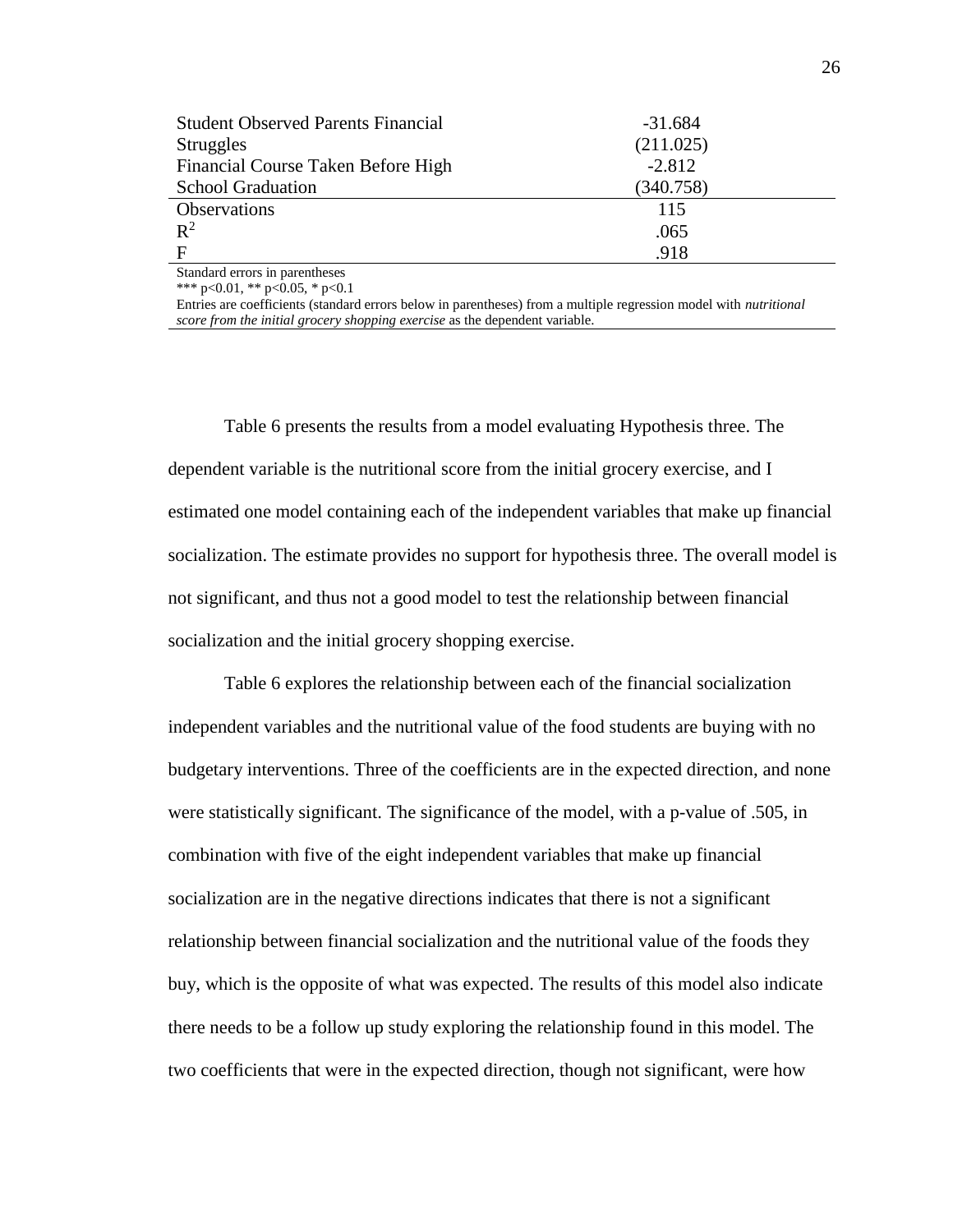often financial struggles were directly discussed with the student and how often the student observed financial struggles.

When the model is estimated with a control for the student's monthly food budget, the results are consistent with the previous model. These results are displayed in Table 7, which presents the results from a model evaluating hypothesis two. The dependent variable is the nutritional score from the initial grocery shopping exercise while controlling for monthly food budget and I estimated one model containing each of the independent variables that constitute financial socialization (reported separately in the table). Once again, the estimate provides no support for hypothesis two. Three of the coefficients are in the expected direction, and one significant.

| Table 7                                       |                                 |
|-----------------------------------------------|---------------------------------|
| Dependent Variable                            | <b>Initial Grocery Exercise</b> |
|                                               | $\left(1\right)$                |
| Constant                                      | 2665.548**                      |
|                                               | (1253.0)                        |
| Parent's Willingness to Help                  | $-410.972**$                    |
|                                               | (194.687)                       |
| Parent's Ability to Help                      | 170.310                         |
|                                               | (235.861)                       |
| Perceived Socioeconomic Class                 | $-27.346$                       |
|                                               | (324.409)                       |
| Student Perceptions of Parent's Money         | .052                            |
| <b>Management Skills</b>                      | (144.550)                       |
| <b>Parents Teach Student Money</b>            | $-222.880$                      |
| <b>Management Skills</b>                      | (232.881)                       |
| <b>Financial Struggles Discussed Directly</b> | 132.961                         |
| with the Student                              | (180.134)                       |
| <b>Student Observed Parents Financial</b>     | 60.97                           |
| <b>Struggles</b>                              | (214.383)                       |
| Financial Course Taken Before High            | 119.412                         |
| <b>School Graduation</b>                      | (347.615)                       |
| Food Budget                                   | .854                            |
|                                               | (1.209)                         |
| <b>Observations</b>                           | 115                             |
| $R^2$                                         | .115                            |
| $\mathbf{F}$                                  | 1.333                           |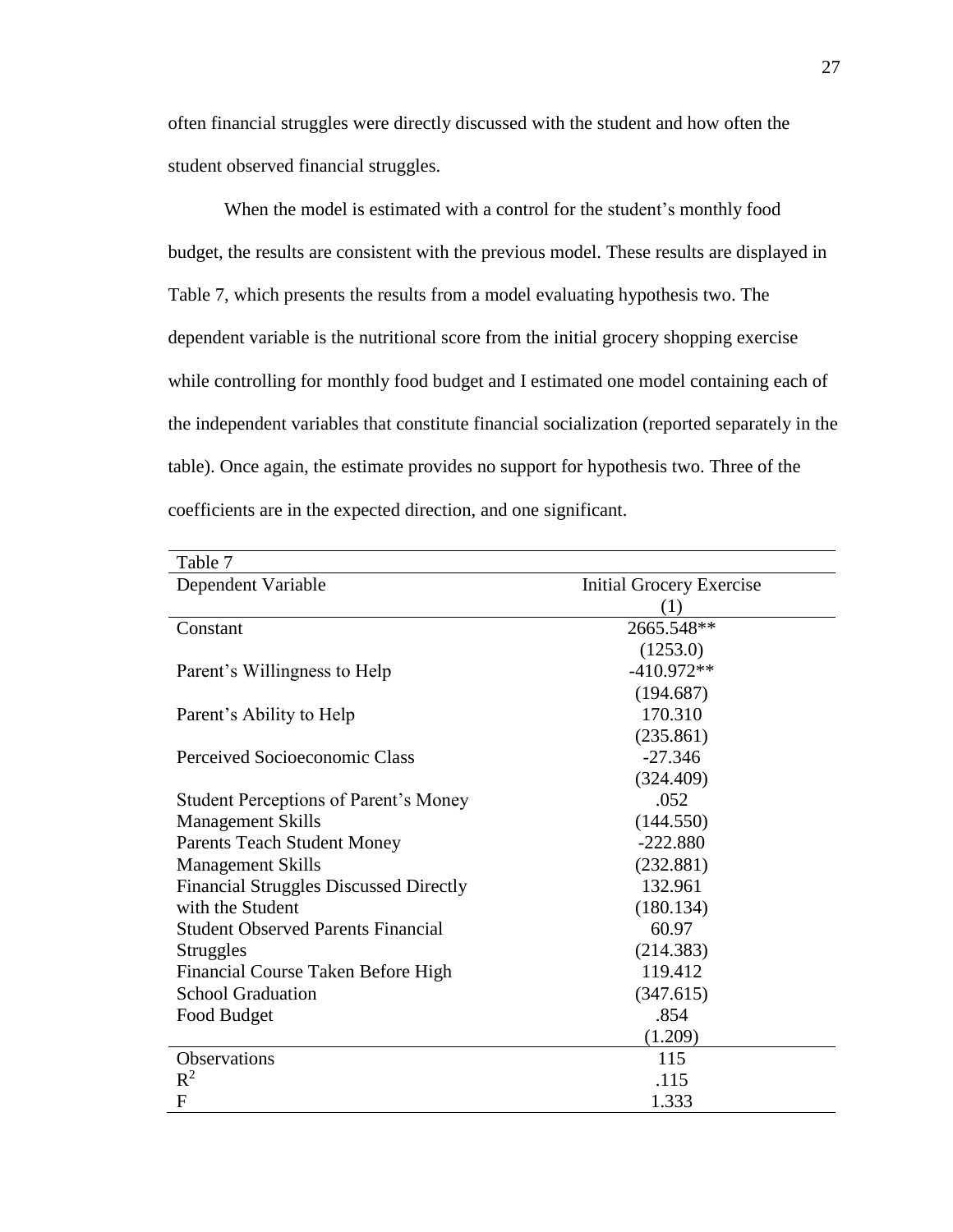Standard errors in parentheses

\*\*\* p<0.01, \*\* p<0.05, \* p<0.1

Entries are coefficients (standard errors below in parentheses) from a multiple regression model with *nutritional score from the initial grocery shopping exercise* as the dependent variable with the students budget as the control variable.

Table 7 explores the relationship between each of the financial socialization independent variables and the nutrition scores from the initial grocery shopping exercise while controlling for the student's food budget. Six of the coefficients are in the expected direction, and none was statistically significant. The significance of the model, with a pvalue of .231 indicates that there is a partial relationship between financial socialization and the nutritional score of the initial grocery shopping exercise. Based on this model, when students are positively financially socialized, it has a slight effect on how they grocery shop with no budgetary interference, which only provides partial support for the hypothesis. There was not a significant independent variable in this model. The six coefficients that were in the expected direction, though not significant, were the parents ability to help the student financially, how well the students think their parents manage money, how often financial struggles were directly discussed with the student, how often the student observed financial struggles and the student's food budget, whether or not the student took a financial literacy course before graduating from high school and the students food budget. Seeing as how the model is not significant, it raises of the question of is this an error, are the selected financial socialization variables not a good indication of future money management behaviors or do the students now know what foods provide more nutritional values compared to others?

The main variable of focus to test this hypothesis is how well students are able to maintain the nutritional value of their food when their grocery budget has been dramatically cut, which is the differential between the initial grocery shopping exercise and the exercise after the simulation.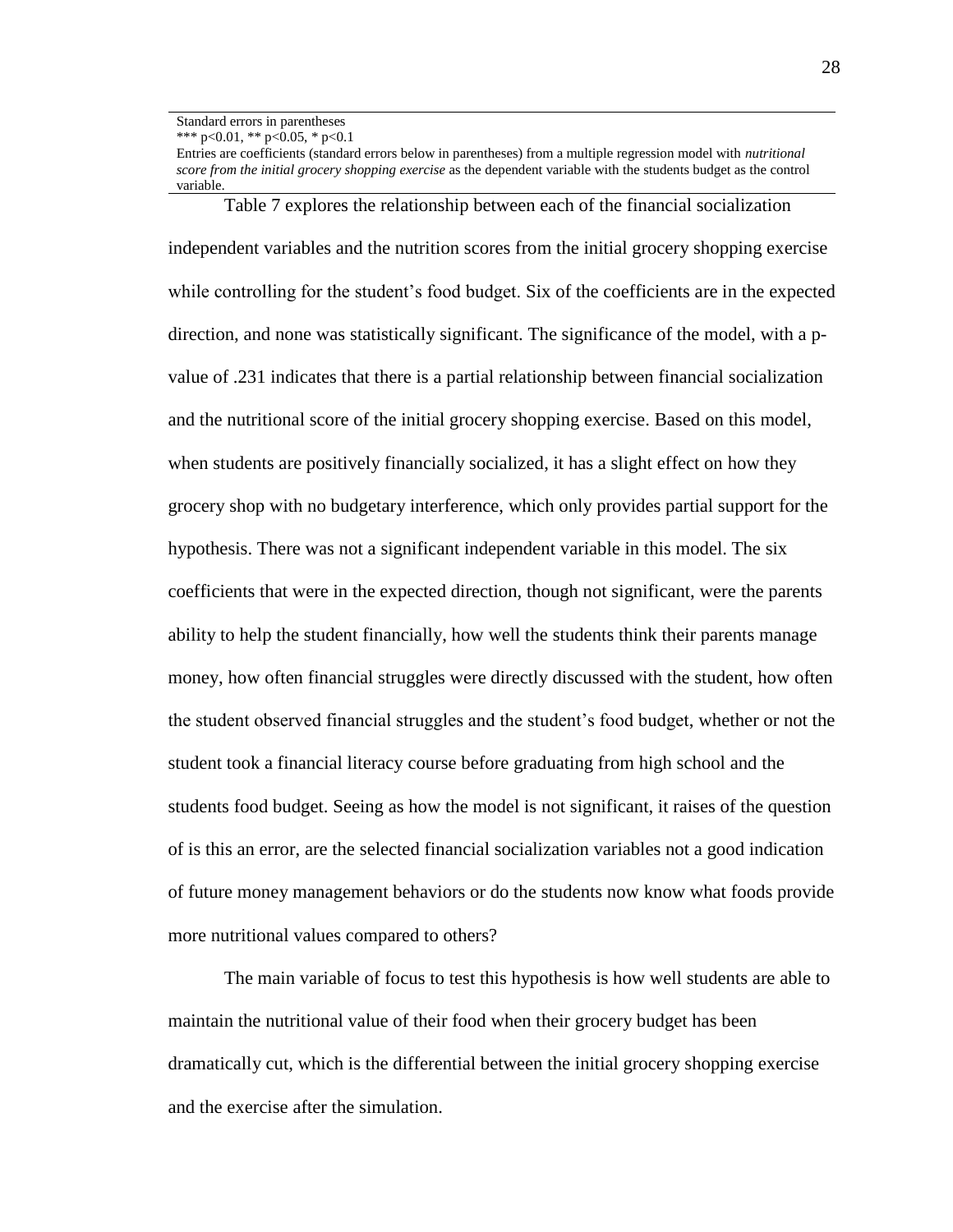Table 8 presents the results from a model evaluating hypothesis two. The dependent variable is the nutritional differential between the first grocery shopping exercise and the second one and I estimated the model to include each of the independent variables that constitute financial socialization. The estimate provides no support for hypothesis two. Two of the coefficients are in the expected direction, and none are statistically significant. The significance of the overall model is .69, which means the model is not a good measurement of the relationship between financial socialization and the nutritional score differential between the initial and second grocery shopping exercise.

| Table 8                                       |                                 |
|-----------------------------------------------|---------------------------------|
| Dependent Variable                            | <b>Nutritional Differential</b> |
|                                               | (1)                             |
| Constant                                      | 34338.493***                    |
|                                               | (2396.448)                      |
| Parent's Willingness to Help                  | $-129.177$                      |
|                                               | (372.364)                       |
| Parent's Ability to Help                      | $-372.221$                      |
|                                               | (440.790)                       |
| Perceived Socioeconomic Class                 | 41.303                          |
|                                               | (594.057)                       |
| <b>Student Perceptions of Parent's Money</b>  | $-196.267$                      |
| <b>Management Skills</b>                      | (275.27)                        |
| <b>Parents Teach Student Money</b>            | $-233.285$                      |
| <b>Management Skills</b>                      | (436.165)                       |
| <b>Financial Struggles Discussed Directly</b> | 99.155                          |
| with the Student                              | (338.323)                       |
| <b>Student Observed Parents Financial</b>     | $-515.156$                      |
| <b>Struggles</b>                              | (403.734)                       |
| Financial Course Taken Before High            | $-562.075$                      |
| <b>School Graduation</b>                      | (651.939)                       |
| <b>Observations</b>                           | 115                             |
| $R^2$                                         | .050                            |
| $\mathbf{F}$                                  | .701                            |

Standard errors in parentheses

\*\*\* p<0.01, \*\* p<0.05, \* p<0.1

Entries are coefficients (standard errors below in parentheses) from a regression model with *Difference between initial grocery shopping exercise and the second grocery shopping exercise* as the dependent variable.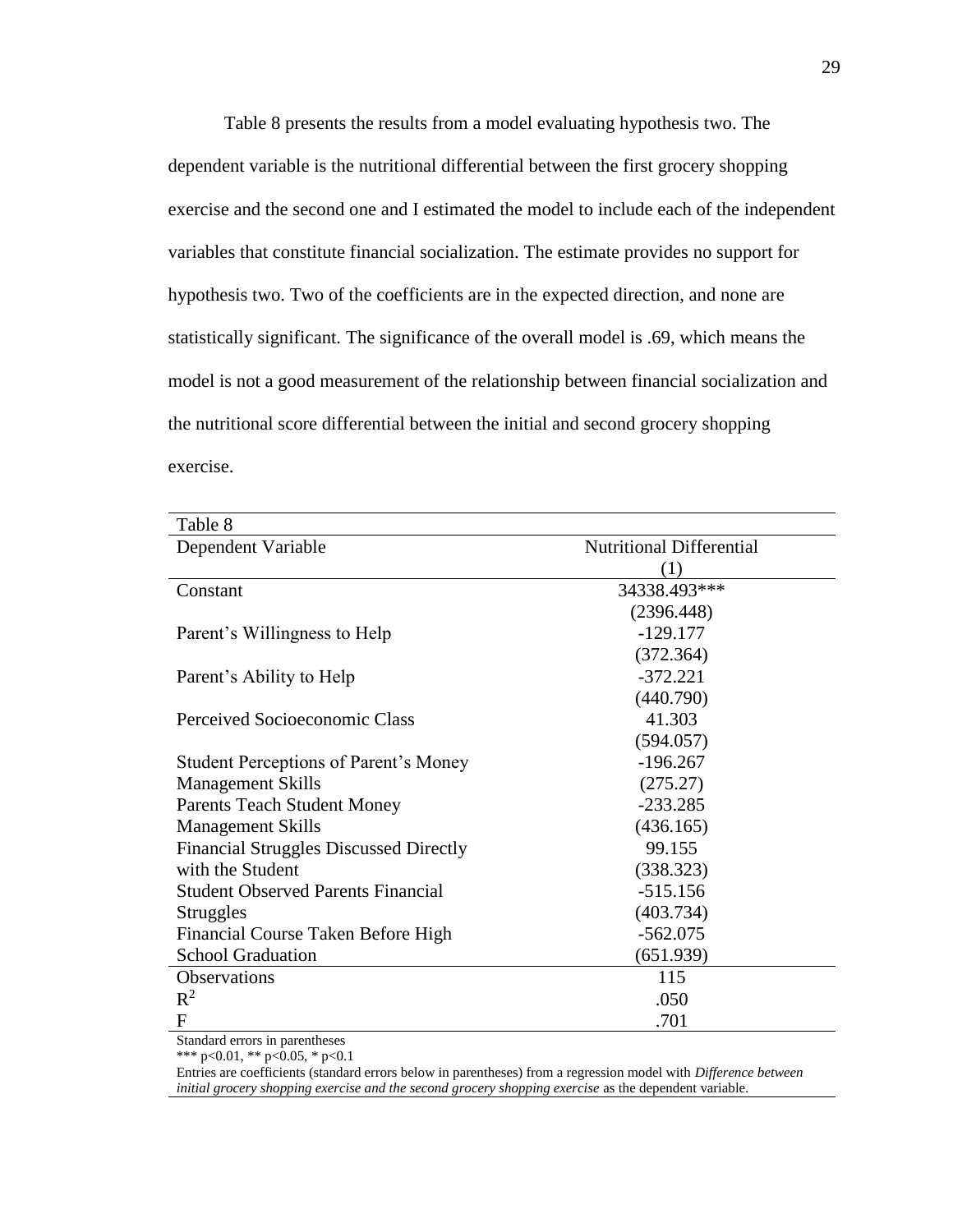Table 8 explores the relationship between each of the financial socialization independent variables and the nutritional differential. Two of the coefficients are in the expected direction, and none were statistically significant. Based on this model, when students are positively financially socialized, it has no effect on how they grocery shop when there is budgetary interference, which is the opposite of what was expected.

Table 9 presents the results from a model evaluating hypothesis three. The dependent variable is the nutritional difference between the two grocery shopping exercises while controlling for the student's self-reported monthly food budget, and I estimated one model containing each of the independent variables that constitute financial socialization. The estimates provide no support for hypothesis two as the model has a significance of .62.

| Table 9                                       |                                 |  |
|-----------------------------------------------|---------------------------------|--|
| Dependent Variable                            | <b>Initial Grocery Exercise</b> |  |
|                                               | (1)                             |  |
| Constant                                      | 234564.811***                   |  |
|                                               | (2606.17)                       |  |
| Parent's Willingness to Help                  | $-275.196$                      |  |
|                                               | (404.937)                       |  |
| Parent's Ability to Help                      | $-258.647$                      |  |
|                                               | (490.577)                       |  |
| Perceived Socioeconomic Class                 | $-55.420$                       |  |
|                                               | (674.752)                       |  |
| <b>Student Perceptions of Parent's Money</b>  | $-216.435$                      |  |
| <b>Management Skills</b>                      | (300.655)                       |  |
| <b>Parents Teach Student Money</b>            | $-241.806$                      |  |
| <b>Management Skills</b>                      | (484.379)                       |  |
| <b>Financial Struggles Discussed Directly</b> | 34.099                          |  |
| with the Student                              | (374.668)                       |  |
| <b>Student Observed Parents Financial</b>     | $-546.853$                      |  |
| Struggles                                     | (445.904)                       |  |
| Financial Course Taken Before High            | $-692.454$                      |  |
| <b>School Graduation</b>                      | (723.020)                       |  |
| Food Budget                                   | .2.937                          |  |
|                                               | (2.515)                         |  |
| Observations                                  | 115                             |  |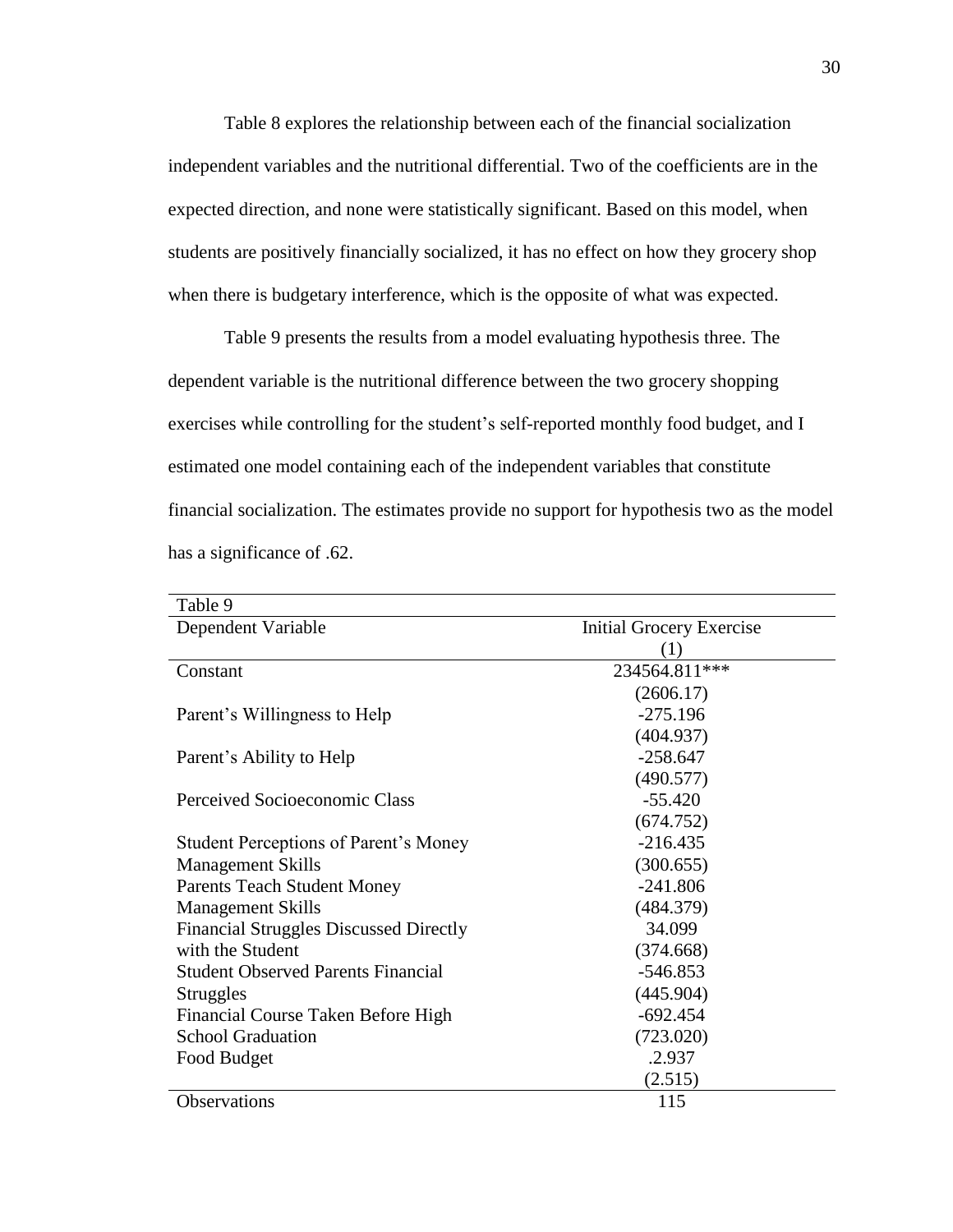| $R^2$       | .072 |
|-------------|------|
| $\mathbf F$ | 797  |

Standard errors in parentheses \*\*\* p<0.01, \*\* p<0.05, \* p<0.1

Entries are coefficients (standard errors below in parentheses) from a regression model with *Difference between initial grocery shopping exercise and the second grocery shopping exercise* as the dependent variablewith the students budget as the control variable.

Table 9 explores the relationship between each of the financial socialization independent variables and the nutritional differential from the initial and second grocery shopping exercise while controlling for the student's food budget. Two of the coefficients are in the expected direction, and none were statistically significant. The significance of the model, with a p-value of .620 indicates that there is not a relationship between financial socialization and the nutritional differential between the two grocery shopping exercises. Based on this model, when students are positively financially socialized, it has no effect on how they grocery shop with when they are on a limited budget, which is the opposite of what was expected. Again, this model is not a good test of the hypothesized relationship and that raises questions that need to be examined in a follow up study.

These results provide no support for the third hypothesis. According to previous literature on financial socialization, it effects attitudes and behaviors toward finances. The lack of support for these models however demonstrates that it either does not influence food buying behaviors, the financial socialization factors may not be the best predictors of future behaviors or students do not know which foods have more nutritional value compared to others. This is a deviation from the literature that needs to be explored in follow up studies to determine what exactly is the cause of the insignificant model.

#### **Conclusion**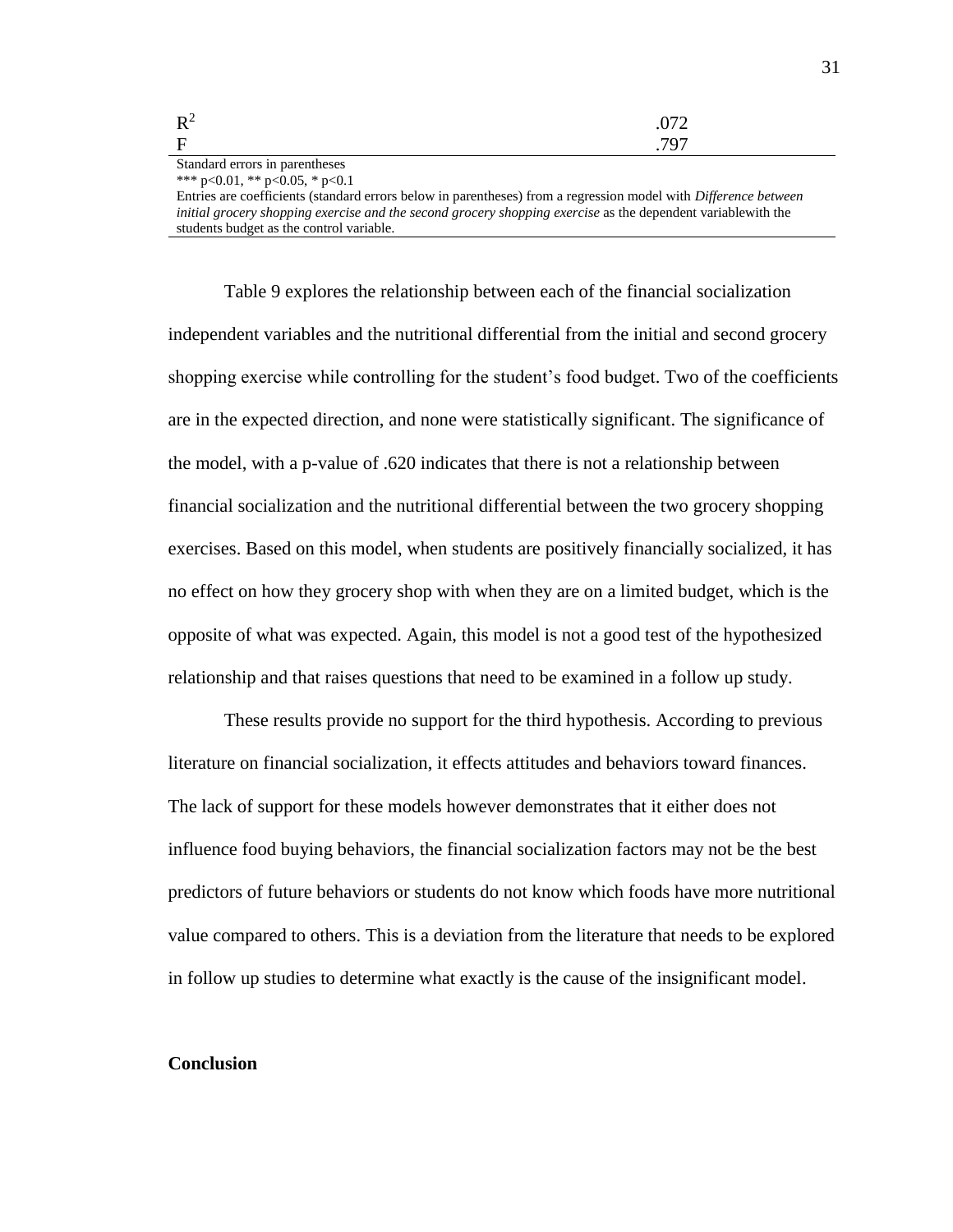Parents and formal education play a role in financial socialization, as the previous literature suggested but this study also found that financial socialization did not have a relationship with food buying decisions. We find that students who have less parental support value food and finances over their social lives and that is a line of research that needs to be explored. These results suggest that behaviors associated with learning from negative financial socialization are helping students make better money management decisions, but this study is not equipped to explore that relationship further. If someone was food insecure when they were growing up and are currently in college, they learned from the previous experiences and are attempting to make a better life for themselves. Follow up studies would need to be conducted with the general public, not just the college student population to get the full influences of negative financial socialization on experiential learning.

At the same time, some results were unexpected. For example, we found that some students who had taken a personal finance or financial literacy course placed their social lives above their finances or food, but then would have indications of low food security. This finding may suggest that students are over confident in their ability to manage money on their own and then get in over their heads or fail to ensure they are receiving the proper nutrition before they spend time in social settings. The results showing that those who were negatively socialized prioritized their finances and food over their social lives may be an indication of those students learning what not to do from their parents and are trying to provide a better life for themselves. Because they are in this situation, they may not be comfortable spending money on social things because they are afraid of being in a food insecure situation, because they experienced that before.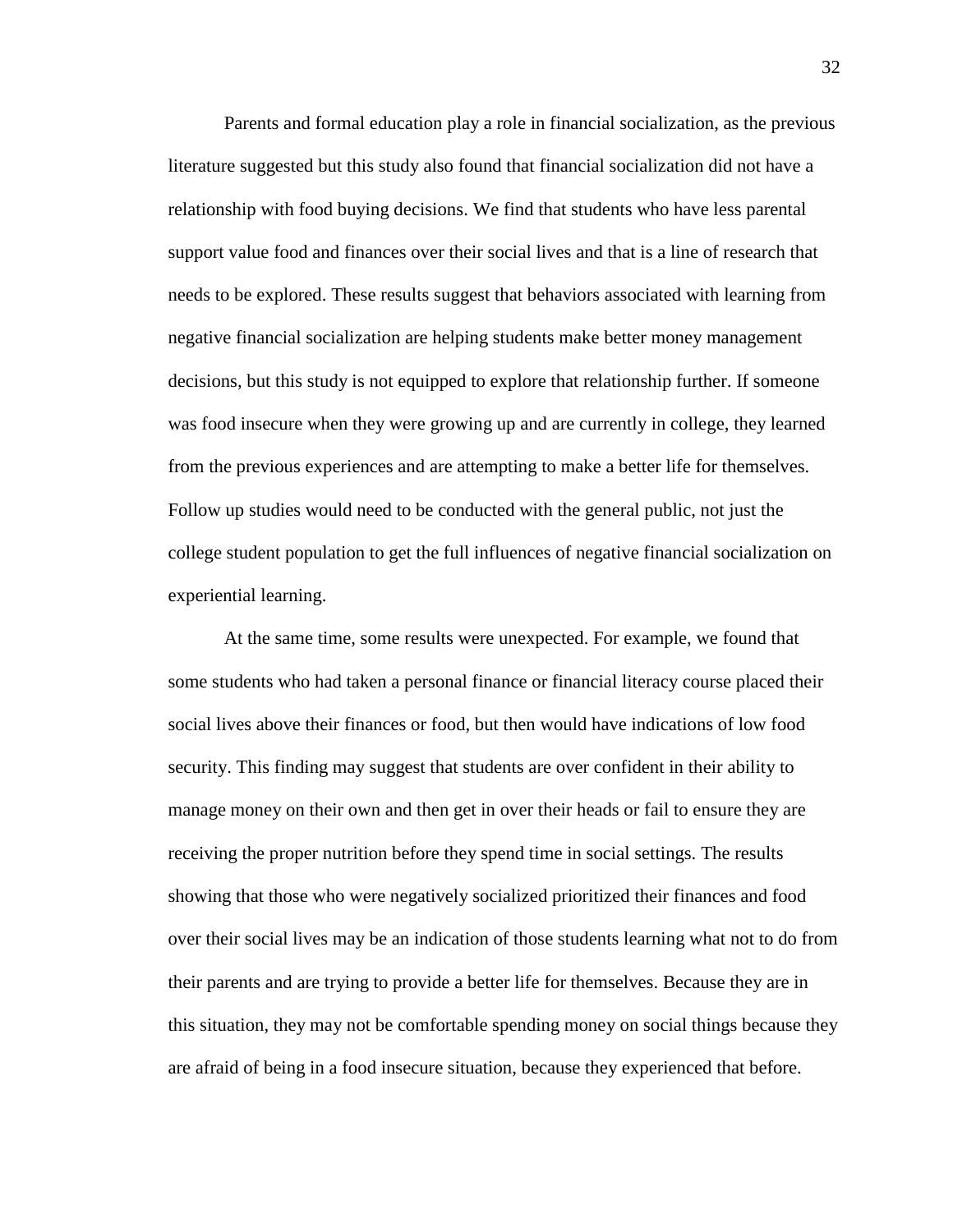We also find, in congruence with previous literature, that childhood food insecurity is closely related to current food insecurity.

This study is not without its limitations, despite every attempt by the researchers, not all students completed the grocery shopping exercises the same way, meaning some responses had to be excluded and it opened up the possibility of their being some internal validity issues with those variables. We also had a sample size of 115, so we were not seeing as much variance on some variables as we were expecting. There are plenty of areas for improvement when conducting follow up experiments to further explore the unexpected relationships we found in this study.

#### **Implications**

Because this study provides partial support for the relationship between financial socialization and food insecurity among college students at the University of Nebraska-Lincoln, I would suggest the State of Nebraska make financial literacy courses a requirement to graduate from high school. This would allow those students who grew up in low-income areas or school districts that do not teach this material currently, to have a better understanding of money when they graduate from high school.

By ensuring that every Nebraska teenager has the basic education on how to manage their money, we can see more positive spending behaviors in young adults throughout the state and lower rates of food insecurity. By teaching teenagers how to manage their money more effectively, when they graduate and go to college or go into the work force, they will be able to make better decisions to make the most out of limited budgets to create solid financial foundations. When they do this, it will affect them for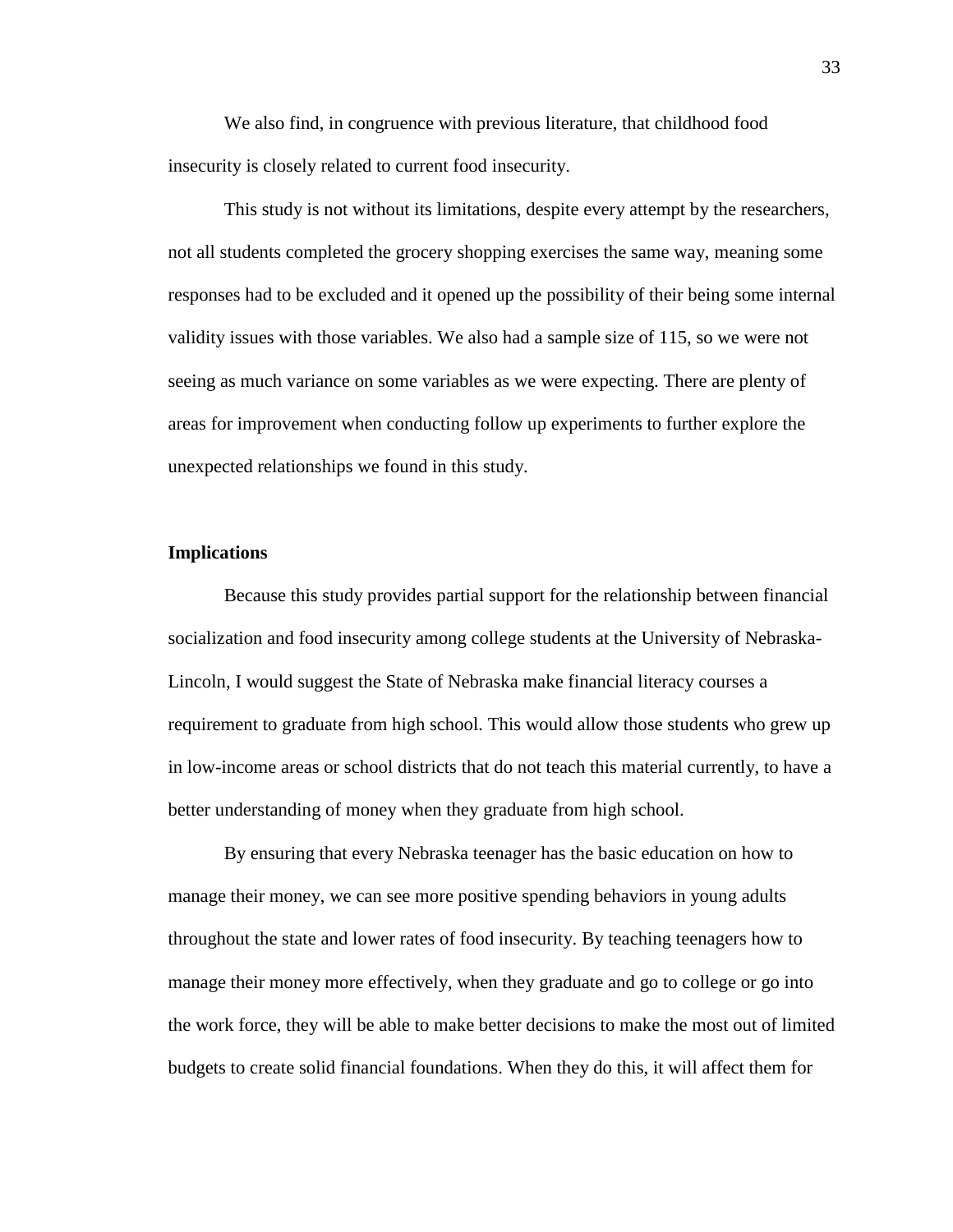the remainder of their lives and their children. If we can instill positive financial management behaviors into children, we can decrease the childhood and adult food insecurity rates over generations.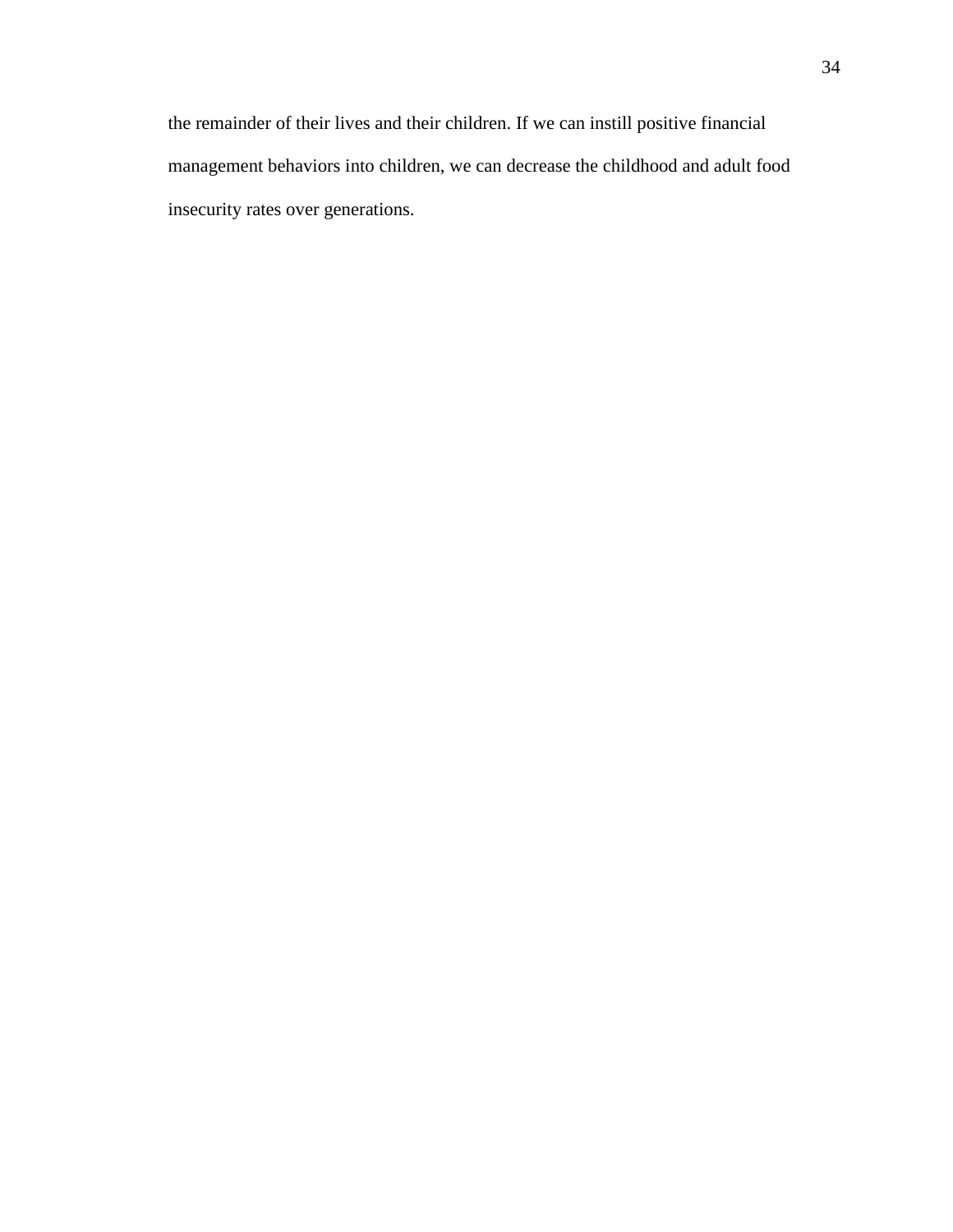#### **Bibliography**

- Babic M. DelVecchio Dys T. Hake M. O'Leary M. Waxman E. Yarrow A. From paycheck to pantry: hunger in working America. Feeding America. 2014
- Bailey J. M. Rural grocery stores: importance and challenges. Center for Rural Affairs: Rural Research and Analysis Program. 2010
- Berkowitz, Seth A., Hilary K. Seligman, and Niteesh K. Choudhry. "Treat or Eat: Food Insecurity, Cost-Related Medication Underuse, and Unmet Needs." *The American Journal of Medicine* 127, no. 4 (April 2014): 303-310.e3. [https://doi.org/10.1016/j.amjmed.2014.01.002.](https://doi.org/10.1016/j.amjmed.2014.01.002)
- Berliner, D. (2013). Effects of Inequality and Poverty vs Teachers and Schooling on America's Youth. Teachers College Record, 115, 1-26Babic M. DelVecchio Dys T. Hake M. O'Leary M. Waxman E. Yarrow A. From paycheck to pantry: hunger in working America. Feeding America. 2014
- Cady, Clare L. "Food Insecurity as a Student Issue." Journal of College and Character 15, no. 4 (January 1, 2014). [https://doi.org/10.1515/jcc-2014-0031.](https://doi.org/10.1515/jcc-2014-0031)
- Coleman-Jensen A. Rabbitt M. P. Gregory C. A. Singh A. Household food security in the United States in 2017. United States Department of Agriculture: Economic Research Service. 2018;237
- Cude, Brenda J, Frances C Lawrence, Angela C Lyons, Kaci Metzger, Emily LeJeune, Loren Marks, and Krisanna Machtmes. "College Students and Financial Literacy: What They Know and What We Need to Learn," 2006, 8.
- Cummins S. Macintyre S. "Food deserts"- evidence and assumption in health policy making. BMJ. 2002;325:436-438
- Dubick, James, Brandon Mathews, and Clare Cady. "Hunger on Campus: The Challenge of Food Insecurity for College Students," October 2016, 47.
- Echevarria A. Santos R. Waxman E. Engelhard E. Del Vecchio T. Food banks: hunger's new staple. Feeding America. 2010
- Fuhrman, Joel. "ANDI Scores," 2017, 1. Retrieved from <https://www.drfuhrman.com/content-image.ashx?id=73gjzcgyvqi9qywfg7055r>
- Gallegos Danielle, Rebecca Ramsey, and Kai Wen Ong. "Food Insecurity: Is It an Issue among Tertiary Students?" Higher Education 67, no. 5 (2014): 497–510.
- Ghosh-Dastidar, Bonnie, Deborah Cohen, Gerald Hunter, Shannon N. Zenk, Christina Huang, Robin Beckman, and Tamara Dubowitz. "Distance to Store, Food Prices,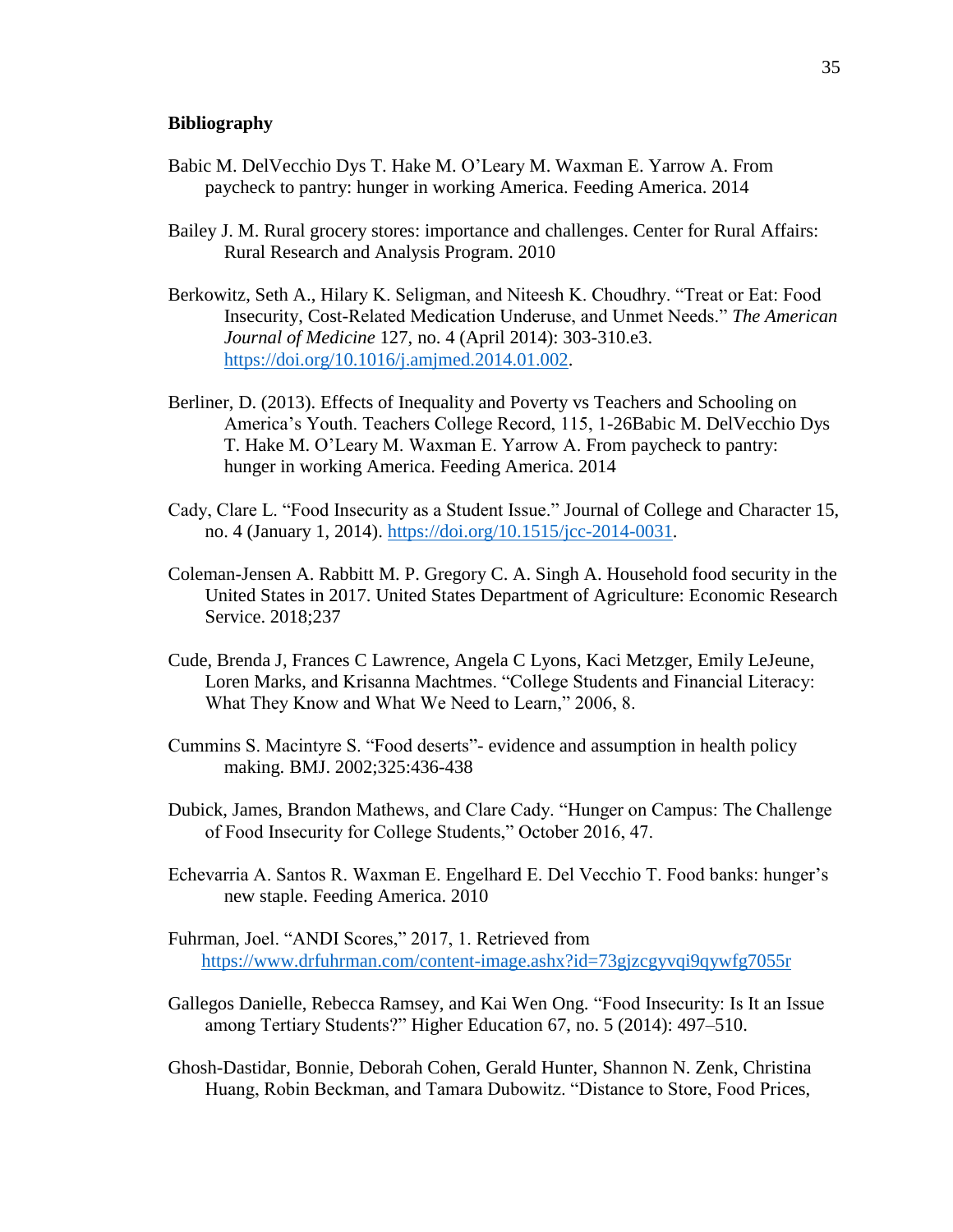and Obesity in Urban Food Deserts." American Journal of Preventive Medicine 47, no. 5 (November 2014): 587–95. [https://doi.org/10.1016/j.amepre.2014.07.005.](https://doi.org/10.1016/j.amepre.2014.07.005)

- Goldrick-Rab, Sara, Jed Richardson, Joel Schneider, Anthony Hernandez, and Clare Cady. "STILL HUNGRY AND HOMELESS IN COLLEGE," n.d., 52.
- Griskevicius, Vladas, Joshua M. Ackerman, Stephanie M. Cantú, Andrew W. Delton, Theresa E. Robertson, Jeffry A. Simpson, Melissa Emery Thompson, and Joshua M. Tybur. "When the Economy Falters, Do People Spend or Save? Responses to Resource Scarcity Depend on Childhood Environments." Psychological Science 24, no. 2 (February 2013): 197–205. [https://doi.org/10.1177/0956797612451471.](https://doi.org/10.1177/0956797612451471)
- Gudmunson, Clinton G., and Sharon M. Danes. "Family Financial Socialization: Theory and Critical Review." Journal of Family and Economic Issues 32, no. 4 (December 2011): 644–67.<https://doi.org/10.1007/s10834-011-9275-y>
- Gundersen C. Ziliak J. P. Childhood food insecurity in the U.S.: trends, causes, and policy options. The Future of Children Journal. 2014
- Gundersen, C., and J. P. Ziliak. "Food Insecurity And Health Outcomes." Health Affairs 34, no. 11 (November 1, 2015): 1830–39. [https://doi.org/10.1377/hlthaff.2015.0645.](https://doi.org/10.1377/hlthaff.2015.0645)
- Gundersen, C., A. Dewey, A. Crumbaugh, M. Kato & E. Engelhard. Map the Meal Gap 2017: Food Insecurity and Child Food Insecurity Estimates at the County Level. Feeding America, 2017.
- Hibbert, Jeffery R., Ivan F. Beutler, and Todd M. Martin. "Financial Prudence and Next Generation Financial Strain." Association for Financial Counseling and Planning Education 15, no. 2 (2004): 51–59.
- Hill, Sarah E., Marjorie L. Prokosch, Danielle J. DelPriore, Vladas Griskevicius, and Andrew Kramer. "Low Childhood Socioeconomic Status Promotes Eating in the Absence of Energy Need." *Psychological Science* 27, no. 3 (March 2016): 354– 64. [https://doi.org/10.1177/0956797615621901.](https://doi.org/10.1177/0956797615621901)
- Jorgensen, Bryce L., and Jyoti Savla. "Financial Literacy of Young Adults: The Importance of Parental Socialization." Family Relations 59, no. 4, (2010): 465–78.
- Kim, Jinhee, and Swarn Chatterjee. "Childhood Financial Socialization and Young Adults' Financial Management" 24, no. 1 (2013): 19.
- Larson, Nicole I., and Mary T. Story. "Food Insecurity and Weight Status Among U.S. Children and Families." *American Journal of Preventive Medicine* 40, no. 2 (February 2011): 166–73. [https://doi.org/10.1016/j.amepre.2010.10.028.](https://doi.org/10.1016/j.amepre.2010.10.028)
- Levine, James A. "Poverty and Obesity in the U.S.: FIG. 1." *Diabetes* 60, no. 11 (November 2011): 2667–68. [https://doi.org/10.2337/db11-1118.](https://doi.org/10.2337/db11-1118)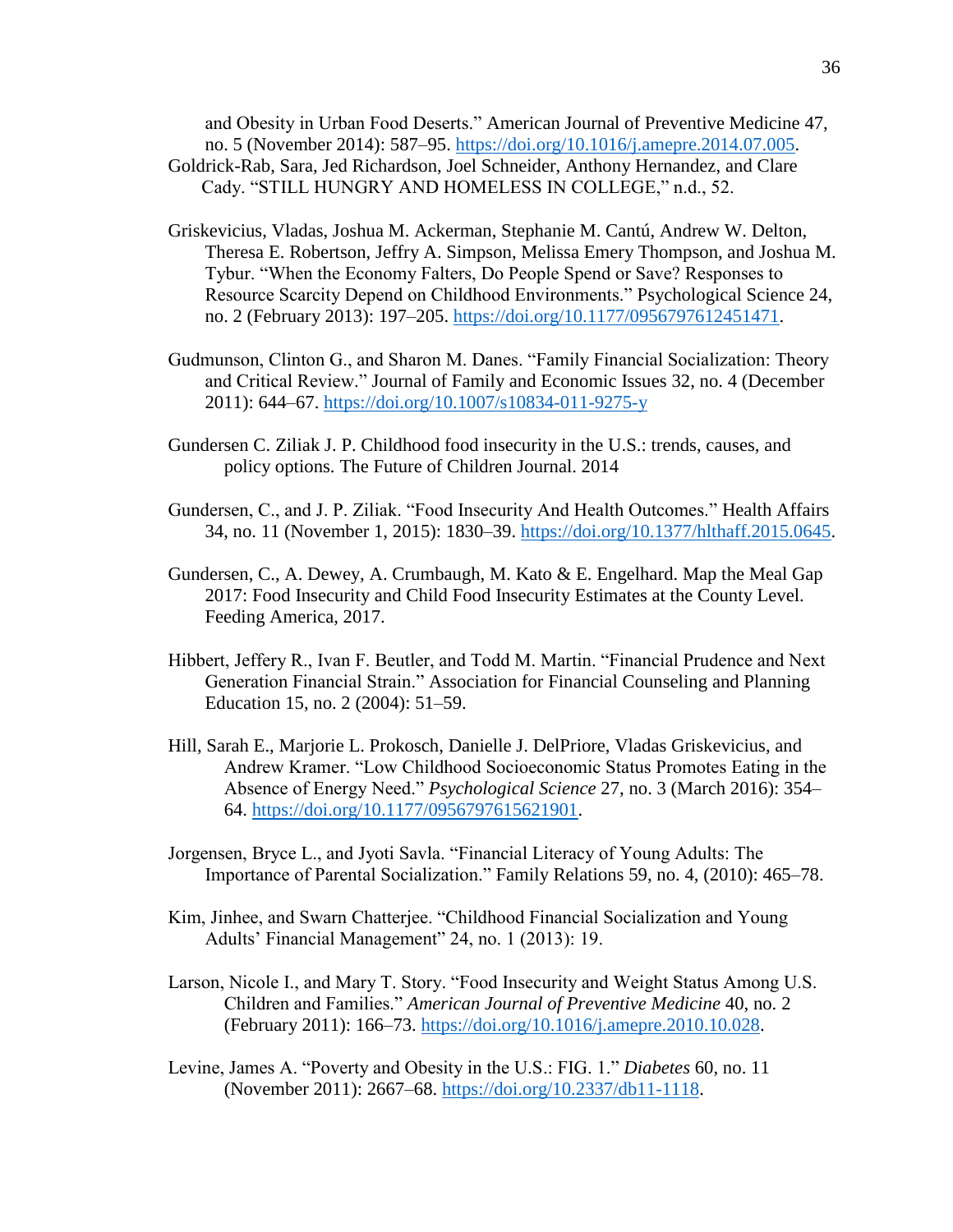- Lovendal, Christian Romer; Knowles, Marco. (2006). Tomorrow's hunger: A framework for analyzing vulnerability to food security. Research Paper, UNU-WIDER, United Nations University (UNU): No. 2006/119, ISBN 9291909033
- Nettle, Daniel, Clare Andrews, and Melissa Bateson. "Food Insecurity as a Driver of Obesity in Humans: The Insurance Hypothesis." Behavioral and Brain Sciences 40 (2017). [https://doi.org/10.1017/S0140525X16000947.](https://doi.org/10.1017/S0140525X16000947)
- Overview. (n.d.). Retrieved October 07, 2017, from [https://www.ers.usda.gov/topics/food-nutrition-assistance/food-security-in-the](https://www.ers.usda.gov/topics/food-nutrition-assistance/food-security-in-the-us/)[us/](https://www.ers.usda.gov/topics/food-nutrition-assistance/food-security-in-the-us/)
- Patton-López, Megan M., Daniel F. López-Cevallos, Doris I. Cancel-Tirado, and Leticia Vazquez. "Prevalence and Correlates of Food Insecurity Among Students Attending a Midsize Rural University in Oregon." Journal of Nutrition Education and Behavior 46, no. 3 (May 2014): 209–14. [https://doi.org/10.1016/j.jneb.2013.10.007.](https://doi.org/10.1016/j.jneb.2013.10.007)
- Seligman, Hilary K., Barbara A. Laraia, and Margot B. Kushel. "Food Insecurity Is Associated with Chronic Disease among Low-Income NHANES Participants." The Journal of Nutrition 140, no. 2 (February 1, 2010): 304–10. <https://doi.org/10.3945/jn.109.112573.8>
- Shankar, Priya, Rainjade Chung, and Deborah A Frank. "Association of Food Insecurity with Children's Behavioral, Emotional, and Academic Outcomes: A Systematic Review." *Behavioral Pediatrics* 38, no. 2 (2017): 16.
- Shim, Soyeon, Bonnie L. Barber, Noel A. Card, Jing Jian Xiao, and Joyce Serido. "Financial Socialization of First-Year College Students: The Roles of Parents, Work, and Education." Journal of Youth and Adolescence 39, no. 12 (December 2010): 1457–70. [https://doi.org/10.1007/s10964-009-9432-x.](https://doi.org/10.1007/s10964-009-9432-x)
- Stabenow, D., Murray, P., Markey, E., & Warren, E. (2019, January 09). Food Insecurity: Better Information Could Help Eligible College Students Access Federal Food Assistance Benefits. Retrieved from https://www.gao.gov/products/GAO-19-95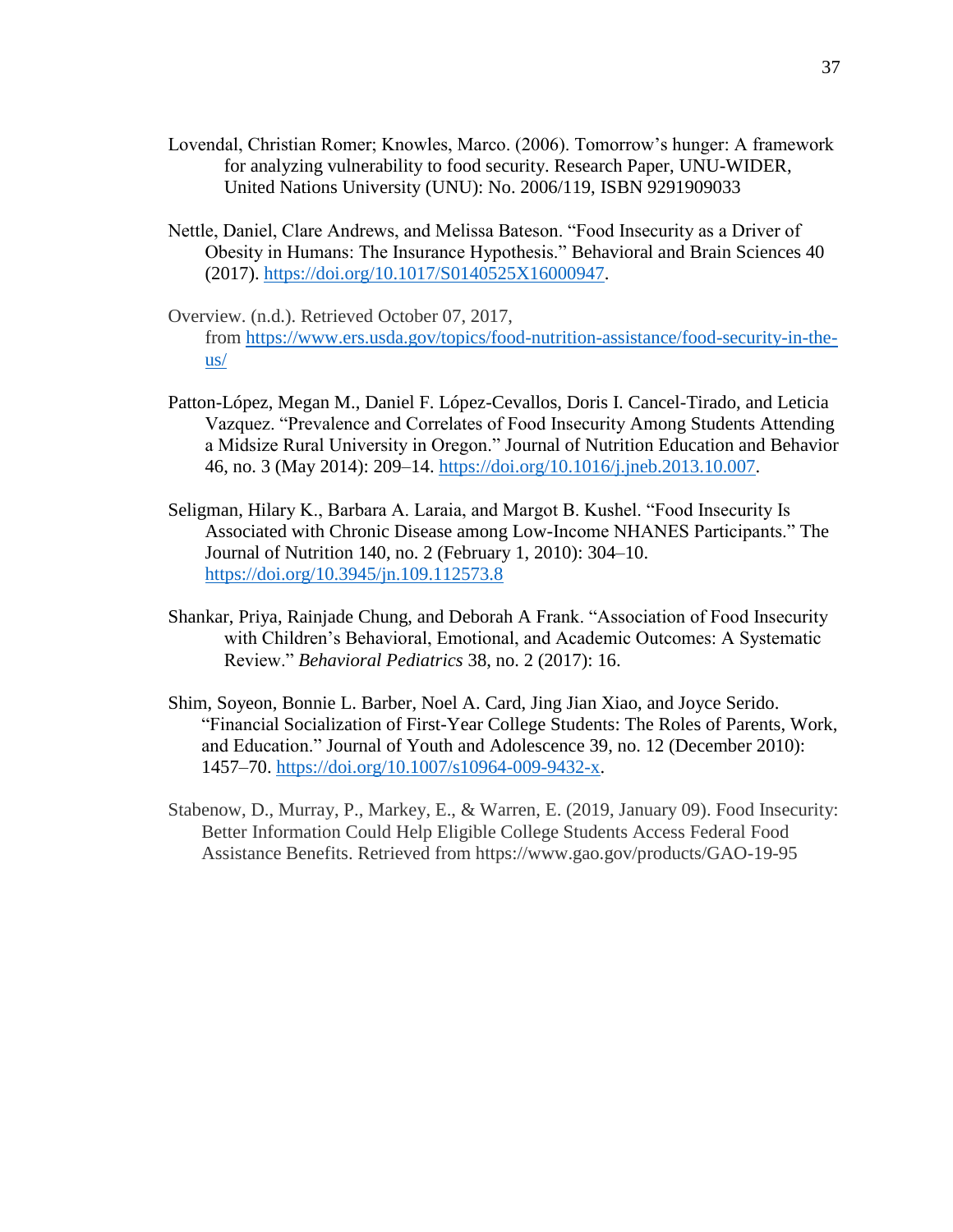#### **Appendix:**

Food Insecurity Simulator

In this section of the survey, you will be given a variety of different situations and scenarios, then based on these, asked to make choices.

There is no right or wrong answer, just select the choice that most closely aligns with what you normally would in your everyday life.

When the question or answer talks about parents, please consider your parents in the situations.

What is an approximate overall budget you are working with every month?

\_\_\_\_\_\_\_\_\_\_\_\_\_\_\_\_\_\_\_\_\_\_\_\_\_\_\_\_\_\_\_\_\_\_\_\_\_\_\_\_\_\_\_\_\_\_\_\_\_\_\_\_\_\_\_\_\_\_\_\_\_\_\_\_

You will now be asked to pick items from a grocery list to make meals for 7 days. Please select the item you would typically choose, if those items are not listed, please select the most similar item that is listed. The item is listed with the quantity of the package and the price per individual item. In the box to the right, please type in the price of the total items you want to buy. If you do not want to buy that item, please a 0 in the box to the right.

For example, if you want to buy 8 packages of Ramen Noodles at \$.25, please type 2.00 in the box on the right.

Grains : Rice 5 lb bag for \$2.29 : \_\_\_\_\_\_\_ Pasta 1 lb box for \$1.00 : \_\_\_\_\_\_\_ Cereal for  $$2.50$  per box : Pancake and Waffle Mix 2 lb box for \$2.30 : Macaroni and Cheese for \$1.00 per box : \_\_\_\_\_\_\_ Loaf of bread for  $$2.50:$ Frozen waffles  $10$  ct for  $$2.50$ : Muffin Mix 7.5 oz box for \$1.50 : \_\_\_\_\_\_ Ramen Noodle Soup for \$.25 each : \_\_\_\_\_\_\_

Vegetables : Tomatoes for  $$1.29$  per pound : \_\_\_\_\_\_\_\_ Sweet Potatoes for \$.99 per pound : Frozen vegetables for \$1.00 per bag : \_\_\_\_\_\_\_ Boxed mashed potatoes for \$1.50 per box : Canned vegetables for \$1.00 per can : \_\_\_\_\_\_\_\_\_ Canned beans  $$1.00$  per can :  $\frac{1}{1}$ 

Fruits : Apples for  $$.50$  each :  $\_\_$ Bananas for \$.49 per pound : 3 pound bag of clementines for \$5.00 : Bag of grapes for  $$4.00:$ Canned fruits for \$1.00 per can : \_\_\_\_\_\_\_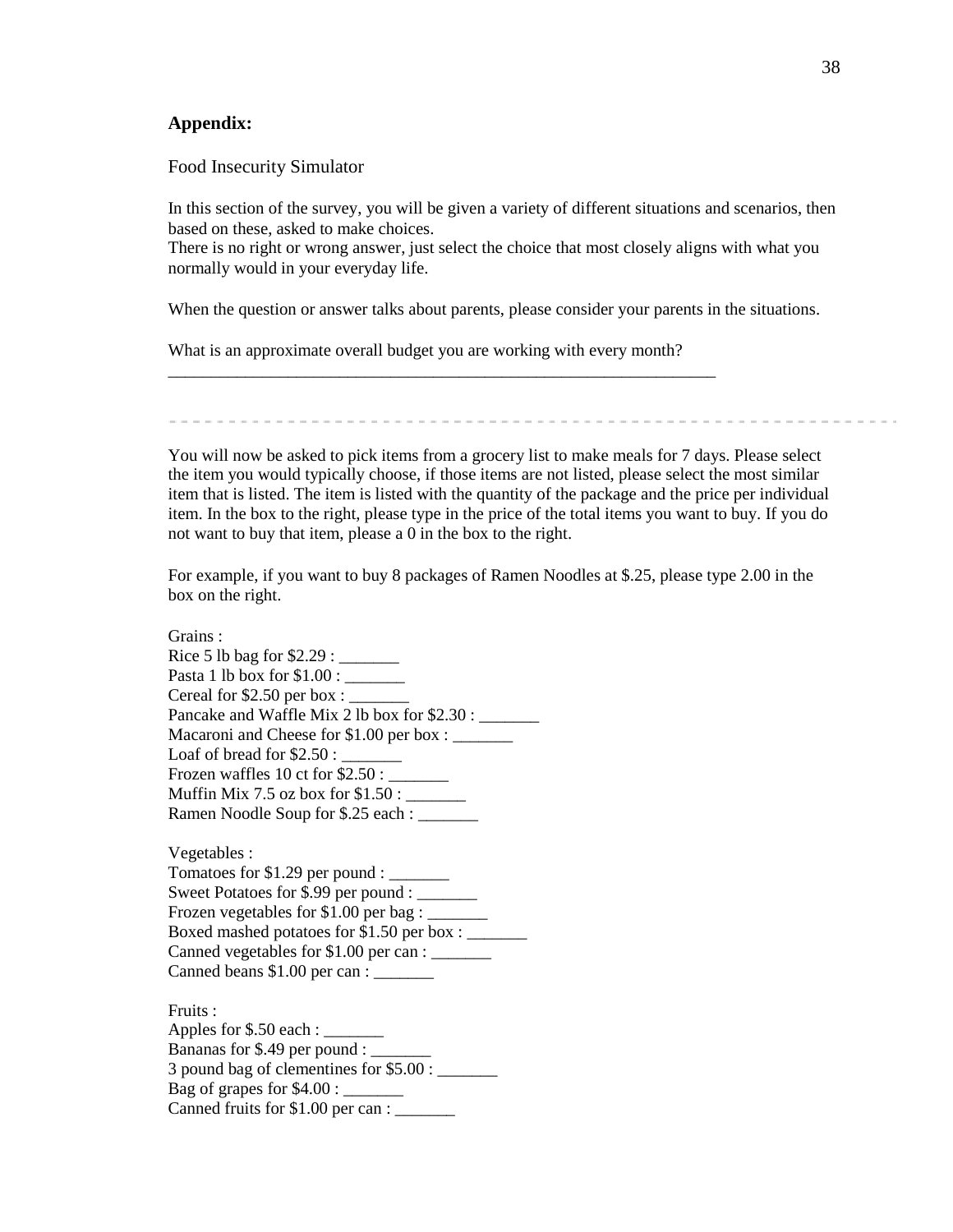Frozen Fruits \$1.00 per bag : \_\_\_\_\_\_\_

Dairy : Cottage Cheese for \$2.00 : \_\_\_\_\_\_\_ Gallon of Milk \$2.00 : Large Eggs  $12$  count for  $$2.99$ : Cheese sticks \$3.00 : \_\_\_\_\_\_\_ Cheese slices for  $$2.50:$ 

Meat : Bacon 12 oz for \$2.99 : \_\_\_\_\_\_\_ Ground Beef 1 lb for \$3.50 : \_\_\_\_\_\_\_ Hotdogs, 12 ct for \$1.00 : \_\_\_\_\_\_\_ Bologna, 16 oz package for \$2.00 : Chicken breasts, 2-3 per package for \$7.75 : \_\_\_\_\_\_\_ Deli Meats, 9 oz for \$3.00 : \_\_\_\_\_\_\_

Others : Tofu 15.5 oz for \$1.79 : \_\_\_\_\_\_\_ 24 oz jar of pasta sauce for \$1.99 : \_\_\_\_\_\_ Hamburger Helper box for  $$1.50$ : Pop-Tarts for \$1.99 : \_\_\_\_\_\_\_ 24 cans of soda for \$6.99 : \_\_\_\_\_\_\_ Oreos for \$2.50 : \_\_\_\_\_\_\_\_\_ Lunchable  $$1.80:$ 

Total :

#### January

Its time to come back to school from winter break. You were able to work your regular 20 hours on campus and you wereable to find a babysitting job in town so you have an extra \$500 in savings.

You owe a balance after your student loans were dispersed, are you going to drop one of your 5 classes that are all required courses for your degree, or are you going to pay the university \$750 to make sure you stay on track to graduate on time?

- Drop one class but you have to make this class up somewhere
- Pay the bill
- Ask your parents for help you and split the cost with them
- Your parents will pay the remaining balance for you

Now that you and your friends are all back at school, they want have a night out. Between dinner and drinks you will spend approximately \$40. Are you going to go out or are you going to stay in and go another time?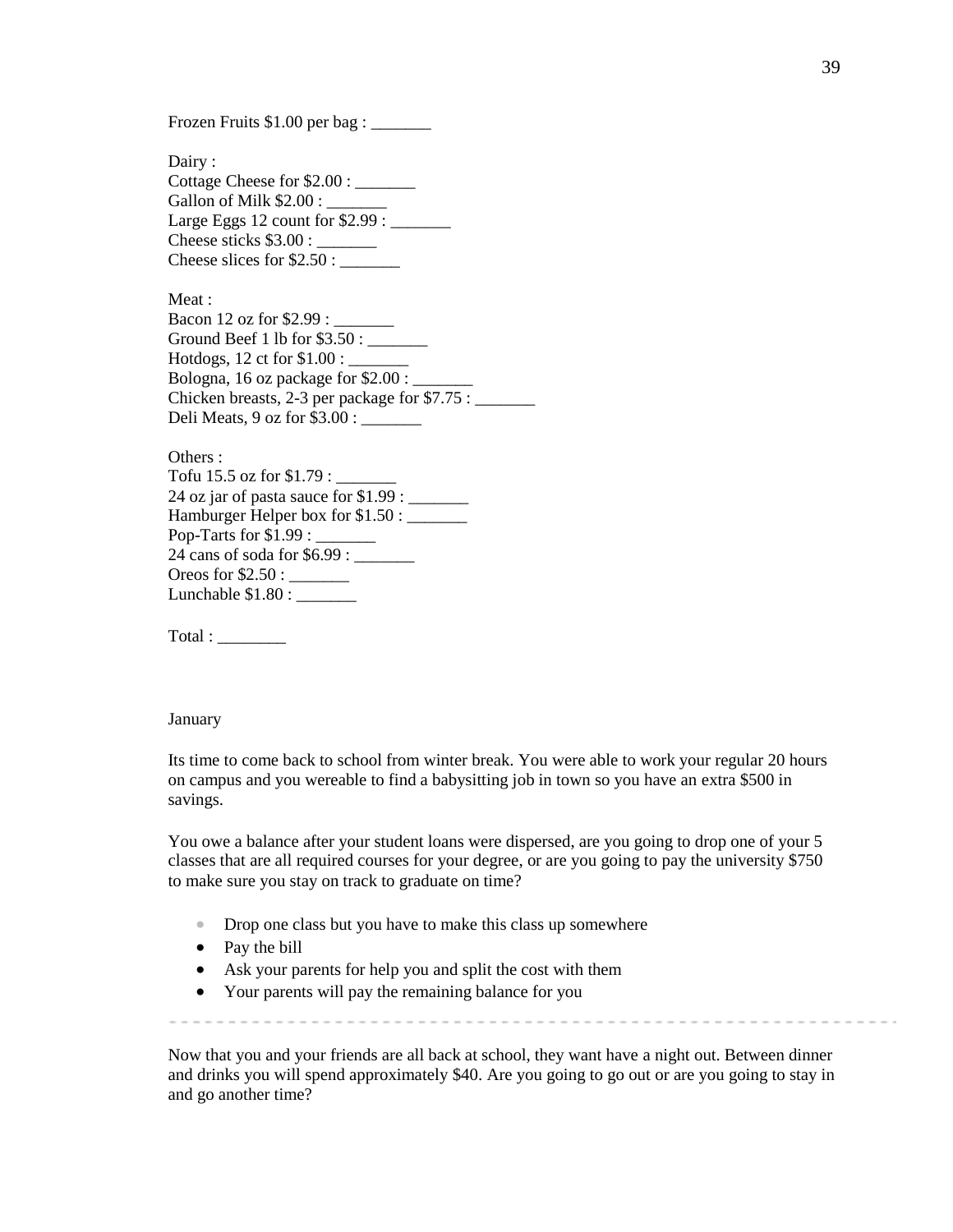- Go out
- Wait and go another time
- Go out but you don't drink as much and you choose less expensive options on the menu

It is getting close to the end of the month and you are running on low on cash but you need to go grocery shopping. What are you going to do?

- Ask your parents for help
- Make sure your other bills are paid and then eat fewer meals until your next paycheck
- Buy something off of the dollar menu if I get hungry
- Visit the campus food pantry and buy other items at the grocery store
- Put the extra expenses on my credit card and eat like I normally would

#### February

You have your first round of tests coming up next week and you need to have a B or better in your classes this semeser in order to take the more advanced classes in your degree program.

Your friends want to have a game night Friday, are you going to go or are you going to stay home and study?

- You don't go because you have a test to study for
- You go but you leave at a reasonable hour so you can get up early and study for the rest of the weekend
- You go out

Your car is making a noise and it wont shift passed 2nd gear on your way home from campus today. It turns out, you have a bad sensor. With labor and ordering the new part, it will cost you \$300 to fix. Are you going to fix it, or go without a car until you can afford the new sensor.

- Fix it now
- Ride the bus until I can afford it
- Sell the car for parts and just ride the bus regularly
- Ask your parents to pay for it
- Put it on my credit card

It has been a very stressful month with staying on top of school work and your car troubles. Your favorite food when you are stressed in the Magnum Raspberry Ice Cream bars dipped in chocolate. You really want them but you only have enough money in your account to buy a box and nothing else. What do you do?

- Ask your parents to transfer more money into your account before you go to the store
- Get something off of the dollar menu instead
- Don't eat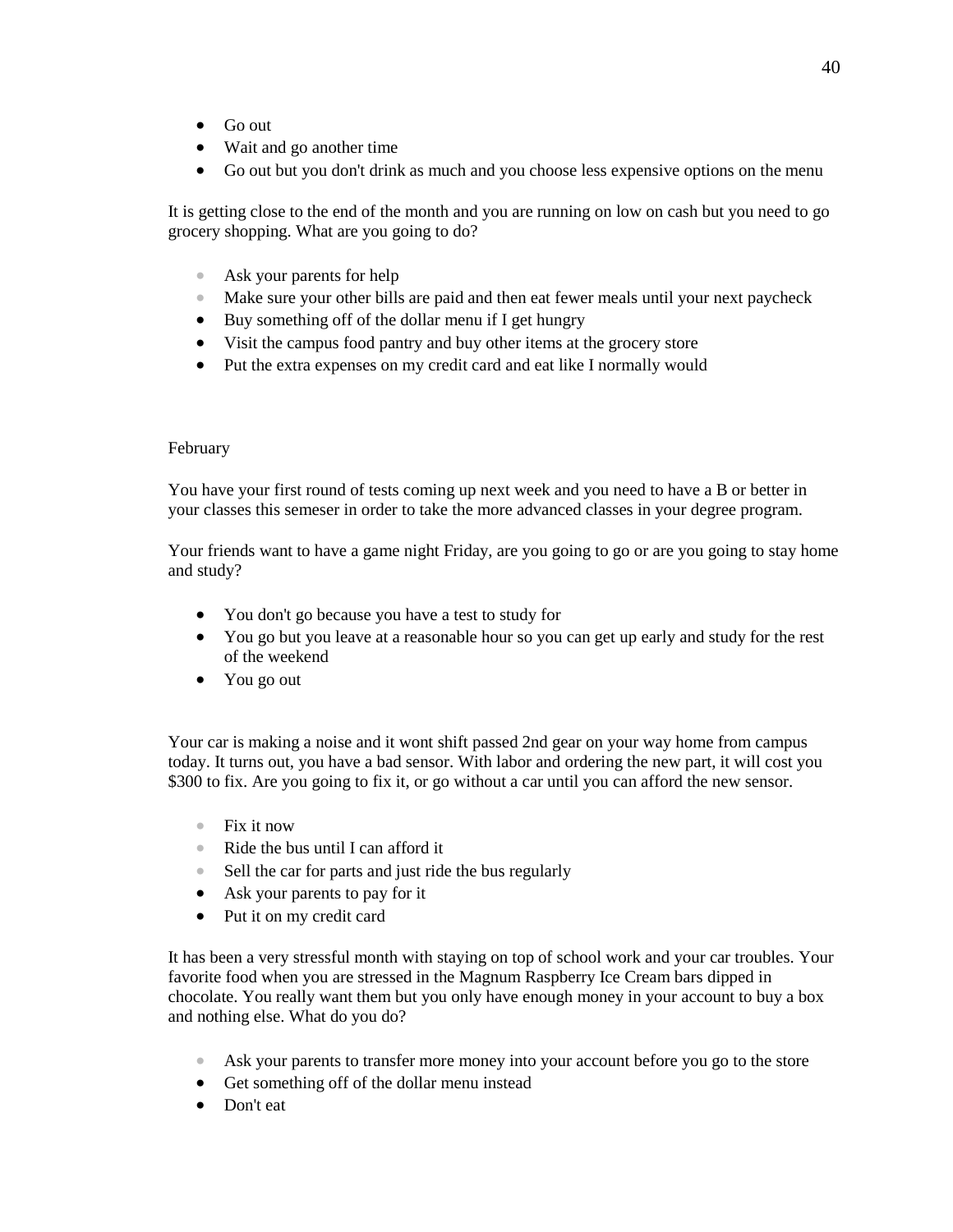• Go to the campus food pantry and treat yourself after you get paid

#### March

Spring break is almost here and you have your second round of tests right before you leave. You did not do so great on your first tests and now you need to get a 90% or better on this round. Your friends are not worried about their test grades and want to go out. Do you go with them or do you stay home and study?

- Study
- Go out but come home at a reasonable hour so you can get up early the next day and study
- Stay home

Your friends want to take a trip for spring break. You have three options: go on vacation, stay at school to babysit and make some extra money, or you can go home and spend time with your family. What are you going to do?

- Vacation, your parents will pay for it
- Stay at school and babysit, you need to make as much money while you can
- Go home and spend time with your family, you have worked enough and deserve a break

For your last day of class before break, one of your classes is celebrating with a food day. You are all asked to bring in an appetizer or desert for the entire class. What do you bring?

- Vegetable tray \$20
- Cookie tray \$10
- You make cheese dip and bring in chips \$15
- You call your mom and she orders a desert tray from a local bakery for you

April

It is your roommates birthday and you and the rest of your roommates are all taking them out for their birthday, you agree to cover your drinks and split your roommates tabs among the remaining four of you. The birthday night out will likely cost you \$50. Are you going to go out for the birthday celebration?

- Go to the birthday celebration
- Go out but only get things that are less expensive on the menu
- Stay home and get them a gift later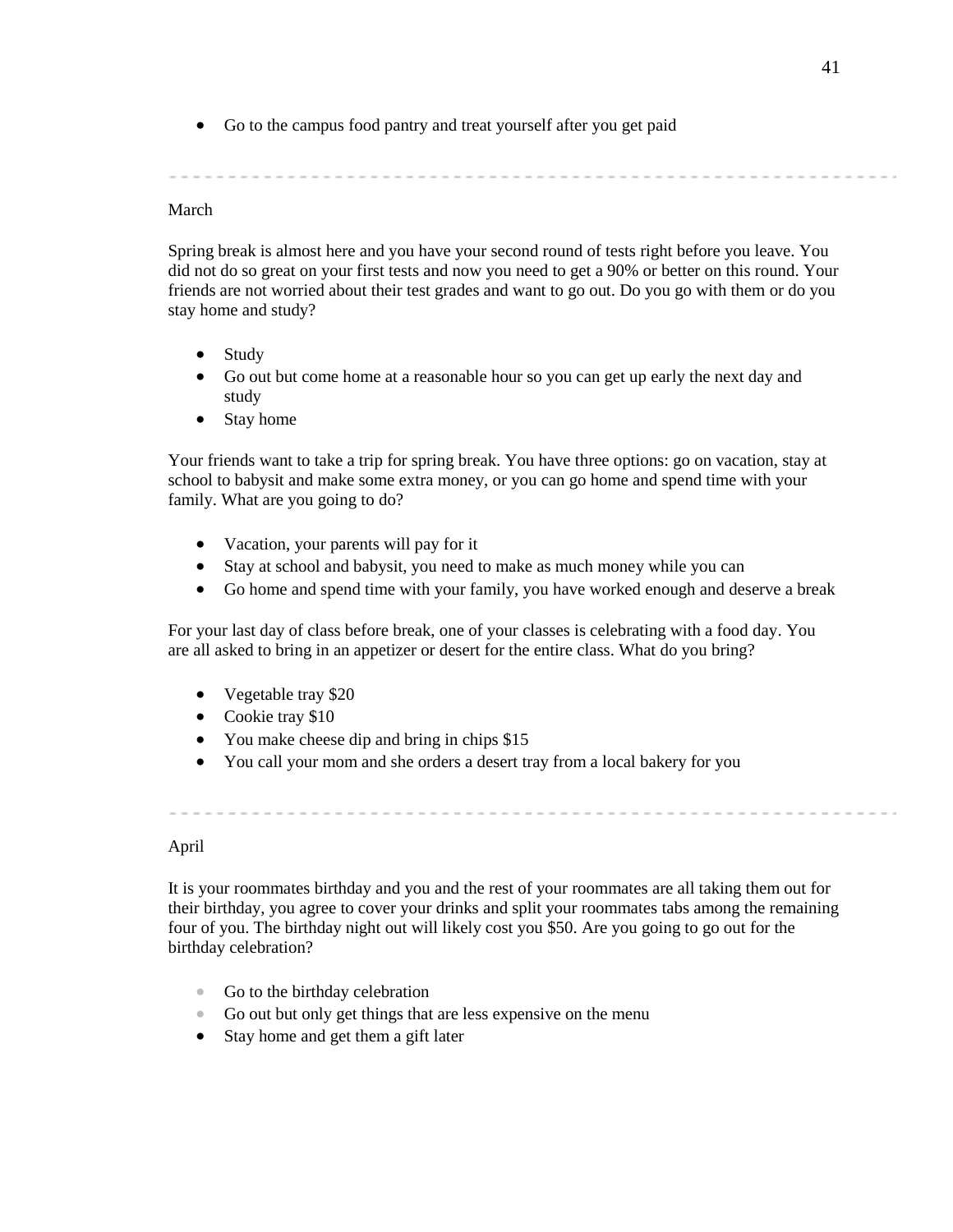You know you have finals coming up and you are not going to be able to work your regular hours because your supervisor only allows you to work 10 hours that week, how are you going to spend your time in preparation?

- Babysit as much as you can to make up for the fewer hours and then study as much as possible during finals week
- Ask your parents for more money to make up for fewer hours so you can study
- Take the extra time you have been given to study for your finals

There is a student organization on campus that runs a mobile food pantry. The have a variety of necessities and its first come, first served with no questions asked and your income. You can finally make one this month, do you go?

- Yes, this way I can save my money in case of an emergency
- Yes, if they aren't going to ask for proof of income, you may as well
- No, my parents will give me money for anything I need
- No, if I am careful with my money, I should be able to make the food I have last until my next paycheck
- No, I will put any extra living expenses on my credit card

#### May

It is starting to warm up and you have had to turn on your AC a few times. You see a \$20 increase in your electric bill this month. Where does this money come from?

- My parents will give it to me
- It will have to come from my budget for food
- I can work and make it up, not a problem
- Put the bill on my credit card and pay off what I can afford

You were asked if you could babysit on the night of your friend's graduation party. Are you going to work and spend time with your friend before they leave town or are you going to go to the party?

- Work and spend time with them later
- Work but try to go to the tail end of the party when you get off
- Go to the party

Your favorite vegetables are in season. They are cheaper than they are other times of the year, but they do not last as long as other vegetables. Do you buy them?

- Buy your favorite vegetables
- Buy other vegetables that last longer
- Buy frozen vegetables
- Ask your parents to give you extra money to buy more of your favorite vegetables
- Dont buy any vegetables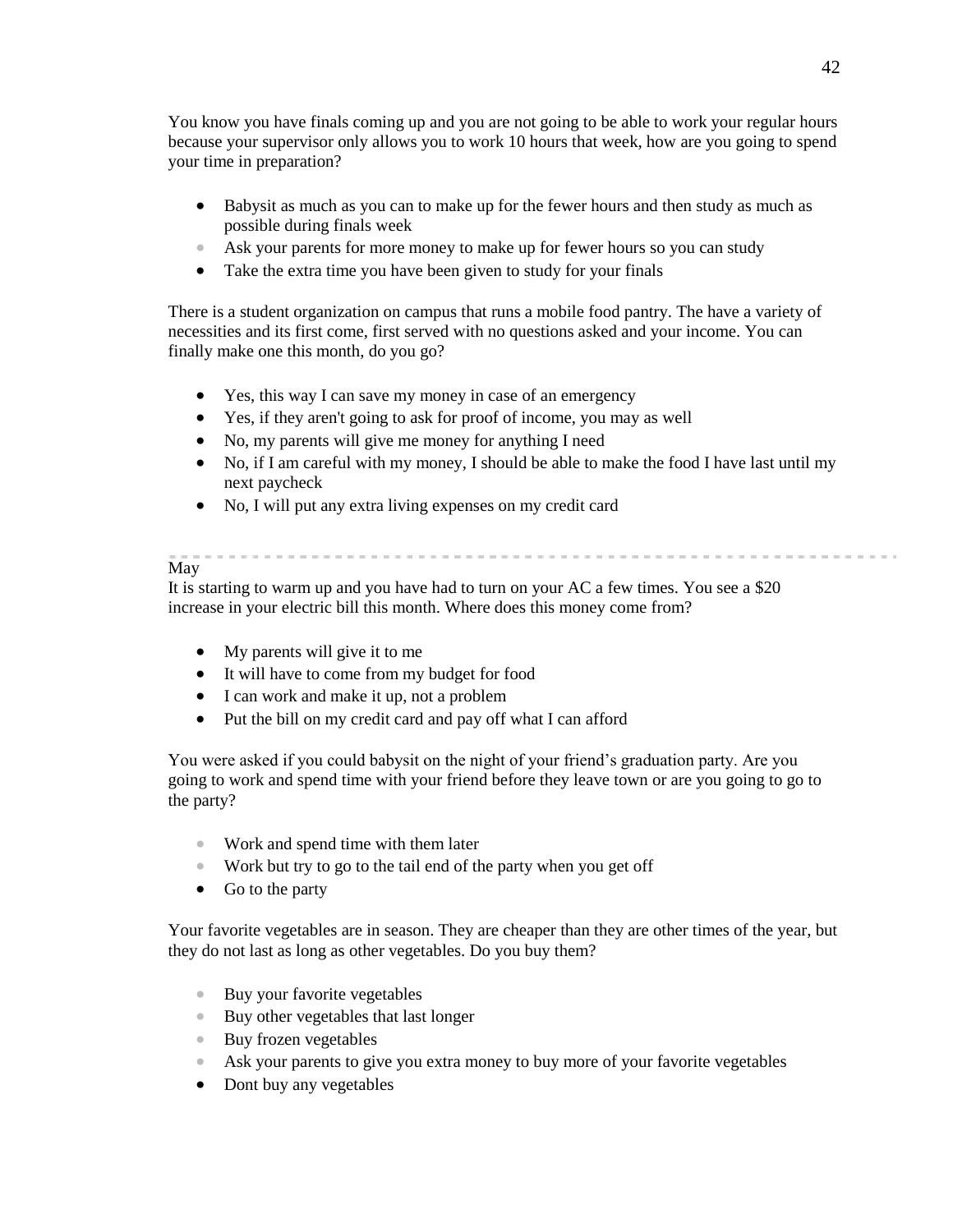You will now be asked again to pick items from a grocery list to make meals for 7 days. This time you only have a budget of \$30. Please select the item you would typically choose, if those items are not listed, please select the most similar item that is listed. The item is listed with the quantity of the package and the price per individual item. In the box to the right, please type in the price of the total items you want to buy. If you do not want to buy that item, please a 0 in the box to the right.

For example, if you want to buy 8 packages of Ramen Noodles at \$.25, please type 2.00 in the box on the right.

Grains : Rice 5 lb bag for  $$2.29$  : Pasta 1 lb box for \$1.00 : \_\_\_\_\_\_\_ Cereal for  $$2.50$  per box : Pancake and Waffle Mix 2 lb box for \$2.30 : Macaroni and Cheese for \$1.00 per box : \_\_\_\_\_\_\_\_\_ Loaf of bread for  $$2.50:$ Frozen waffles  $10$  ct for  $$2.50$ : Muffin Mix 7.5 oz box for  $$1.50$ : Ramen Noodle Soup for \$.25 each : Vegetables : Tomatoes for \$1.29 per pound : \_\_\_\_\_\_\_ Sweet Potatoes for \$.99 per pound : Frozen vegetables for \$1.00 per bag : \_\_\_\_\_\_\_ Boxed mashed potatoes for \$1.50 per box : \_\_\_\_\_\_\_ Canned vegetables for \$1.00 per can : \_\_\_\_\_\_\_ Canned beans for \$1.00 per can : \_\_\_\_\_\_\_ Fruits : Apples for  $$.50$  each :  $\_\_$ Bananas for \$.49 per pound : 3 pound bag of clementines for  $$5.00:$ Bag of grapes for \$4.00 : \_\_\_\_\_\_\_ Canned fruits for \$1.00 per can : \_\_\_\_\_\_\_ Frozen Fruits \$1.00 per bag : \_\_\_\_\_\_ Dairy: Cottage Cheese for \$2.00 : \_\_\_\_\_\_\_ Gallon of Milk \$2.00 : Large Eggs 12 count for \$2.99 : \_\_\_\_\_\_\_ Cheese sticks \$3.00 : \_\_\_\_\_\_\_\_ Cheese slices for  $$2.50:$ 

Meat : Bacon 12 oz for \$2.99 : \_\_\_\_\_\_\_ Ground Beef 1 lb for  $$3.50:$ Hotdogs, 12 ct for \$1.00 : \_\_\_\_\_\_\_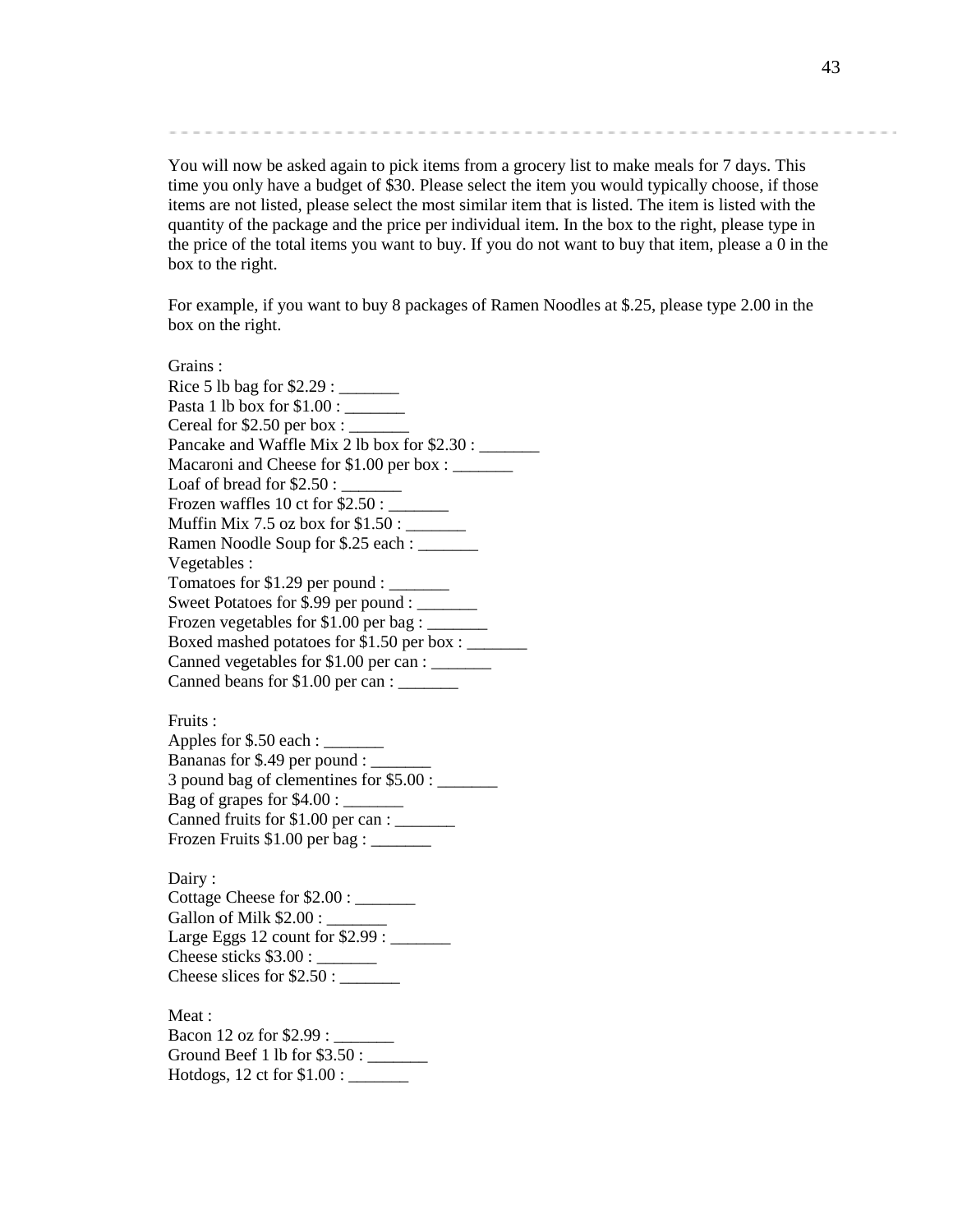Bologna, 16 oz ackage for  $$2.00:$ Chicken breasts, 2-3 per package for  $$7.75$  : Deli Meats, 9 oz for \$3.00 : \_\_\_\_\_\_\_

Others : Tofu 15.5 oz for \$1.79 : \_\_\_\_\_\_\_ 24 oz jar of pasta sauce for  $$1.99:$ Hamburger Helper box for \$1.50 : \_\_\_\_\_\_\_ Pop-Tarts for \$1.99 : \_\_\_\_\_\_\_ 24 cans of soda for \$6.99 : \_\_\_\_\_\_\_ Oreos for \$2.50 : \_\_\_\_\_\_\_ Lunchable \$1.80 : \_\_\_\_\_\_\_

Total :

Where do you currently live?

- On-campus
- Off-campus alone
- Off-campus with dependents
- Off-campus with roommates (this can include your spouse or significant other)
- Off-campus with your parents
- Not applicable

Do you currently have a meal plan?

- Yes
- No
- Refuse to answer

Which meal plan do you have?

- All-Access Meal Plan
- Red 440 Meal Pack
- White 250 Meal Pack

What range does your overall grade point average (GPA) fall into?

- $\bullet$  4.0-3.5
- 3.0-3.49
- $2.5 2.99$
- $2.0 2.49$
- Lower than 2.0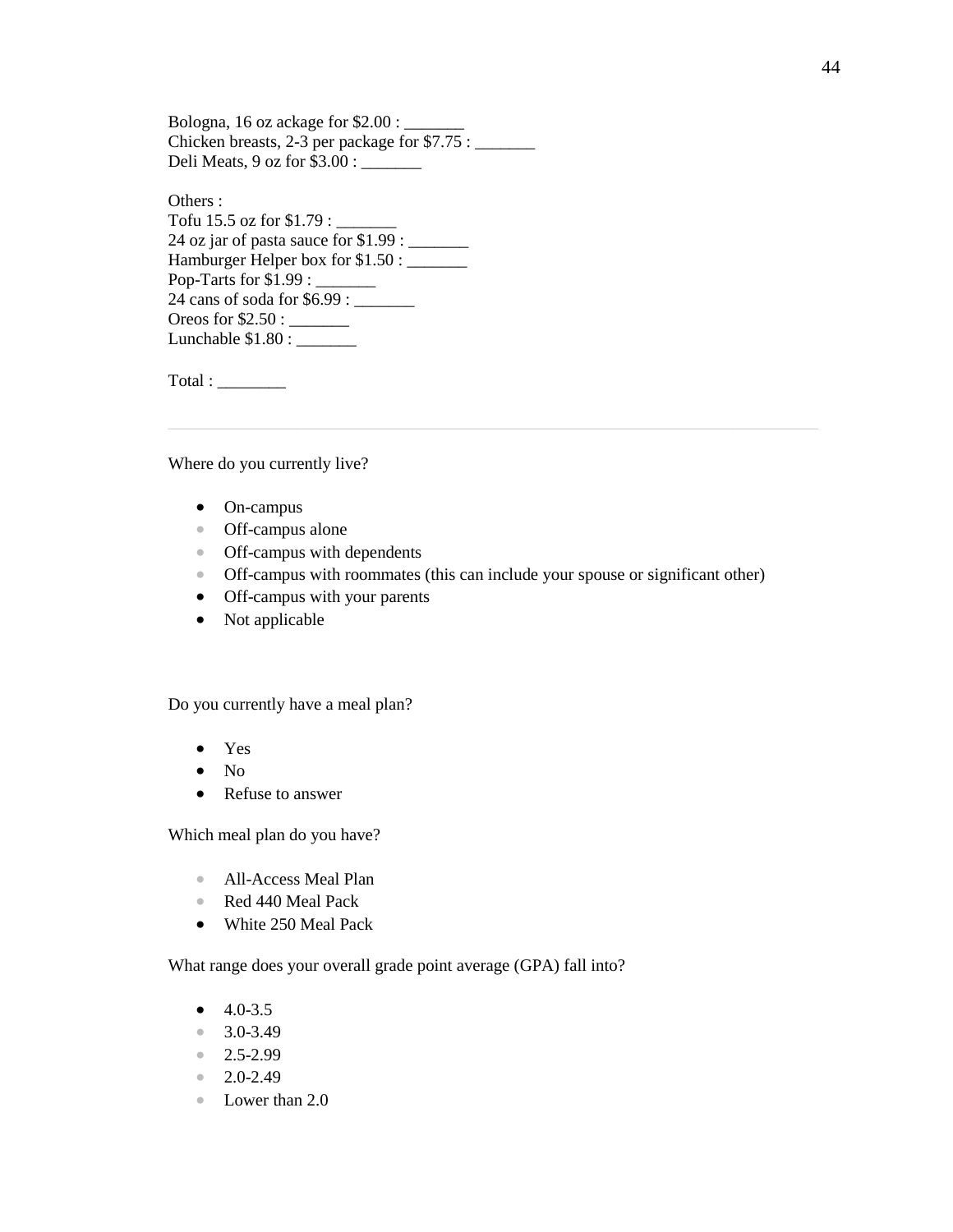• Not sure

and the control of

Do you currently receive financial aid? This includes scholarships, private or federal loans and grants.

- Yes
- No
- Not sure

Besides being a student, do you have a job?

- Yes
- No

How many jobs do you have?

- $-1-2$
- 3-4
- More than 4

How many hours per week do you work?

- Less than 15 hours
- $\bullet$  15-20 hours
- $\bullet$  21-25 hours
- 26-30 hours
- More than 30 hours

Does the majority of your income come from your job, your parents or another source?

- Job
- Parents
- Other

Do you have credit cards?

- None
- 1-2
- 3-4
- More than 4

Are you enrolled full-time or part-time? (Full-time is more than 12 credit hours for undergraduates and 9 for graduate students, less than these is part-time)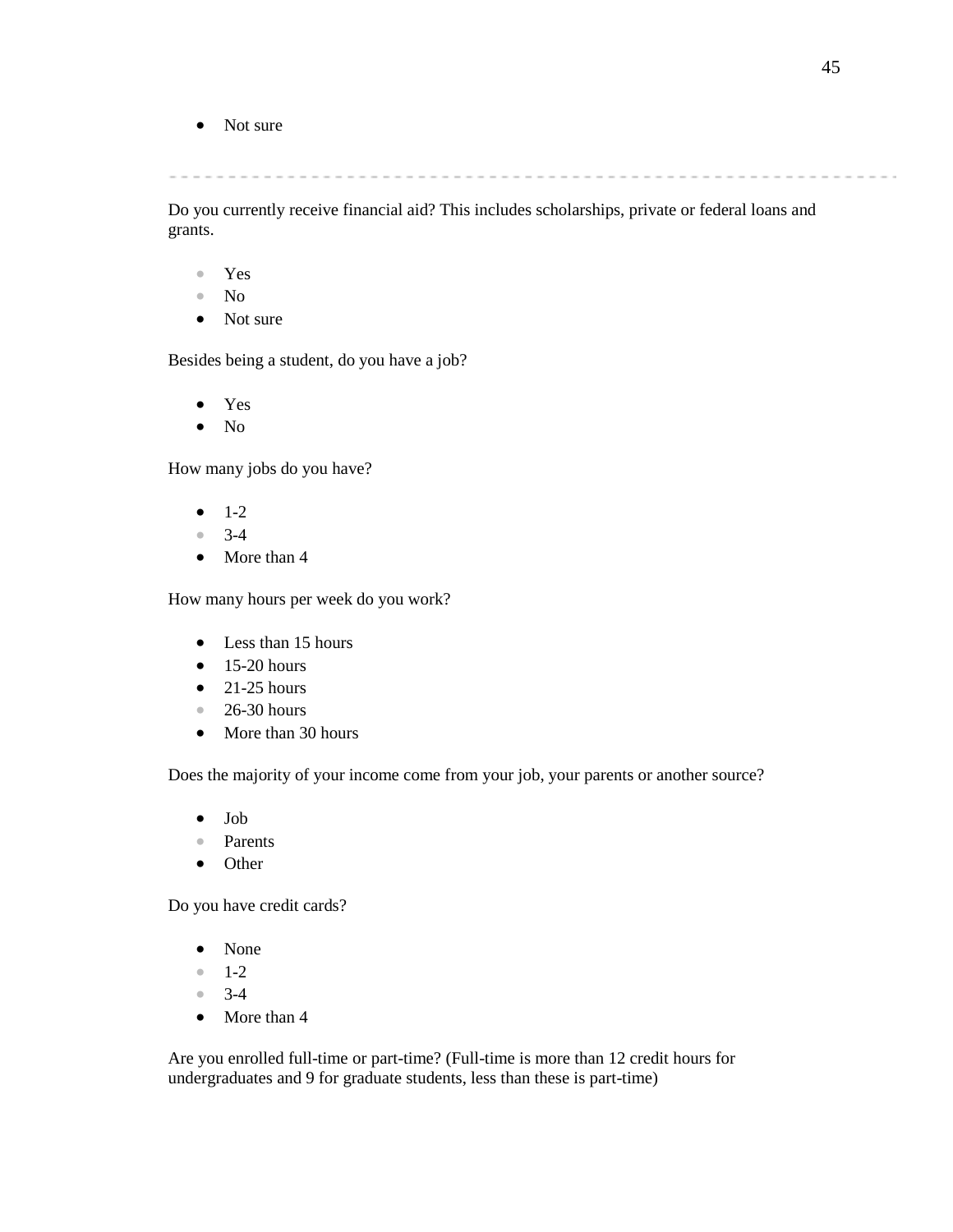- Full-time
- Part-time
- Not sure

What is your ethnicity?

- White
- Black or African American
- American Indian or Alaska Native
- Asian
- Native Hawaiian or Pacific Islander
- Other

When you graduate what is your anticipated annual income?

Please answer the following questions to the best of your knowledge and to the best of your memory.

\_\_\_\_\_\_\_\_\_\_\_\_\_\_\_\_\_\_\_\_\_\_\_\_\_\_\_\_\_\_\_\_\_\_\_\_\_\_\_\_\_\_\_\_\_\_\_\_\_\_\_\_\_\_\_\_\_\_\_\_\_\_\_\_

What is your parents' marital status?

- Married
- Divorced
- Separated
- Never married
- Single Not sure

What is your father's highest education level?

- Less than high school
- High school graduate
- Some college
- 2 year degree
- 4 year degree
- Professional degree
- Doctorate

What was your mother's highest education level?

- Less than high school
- High school graduate
- Some college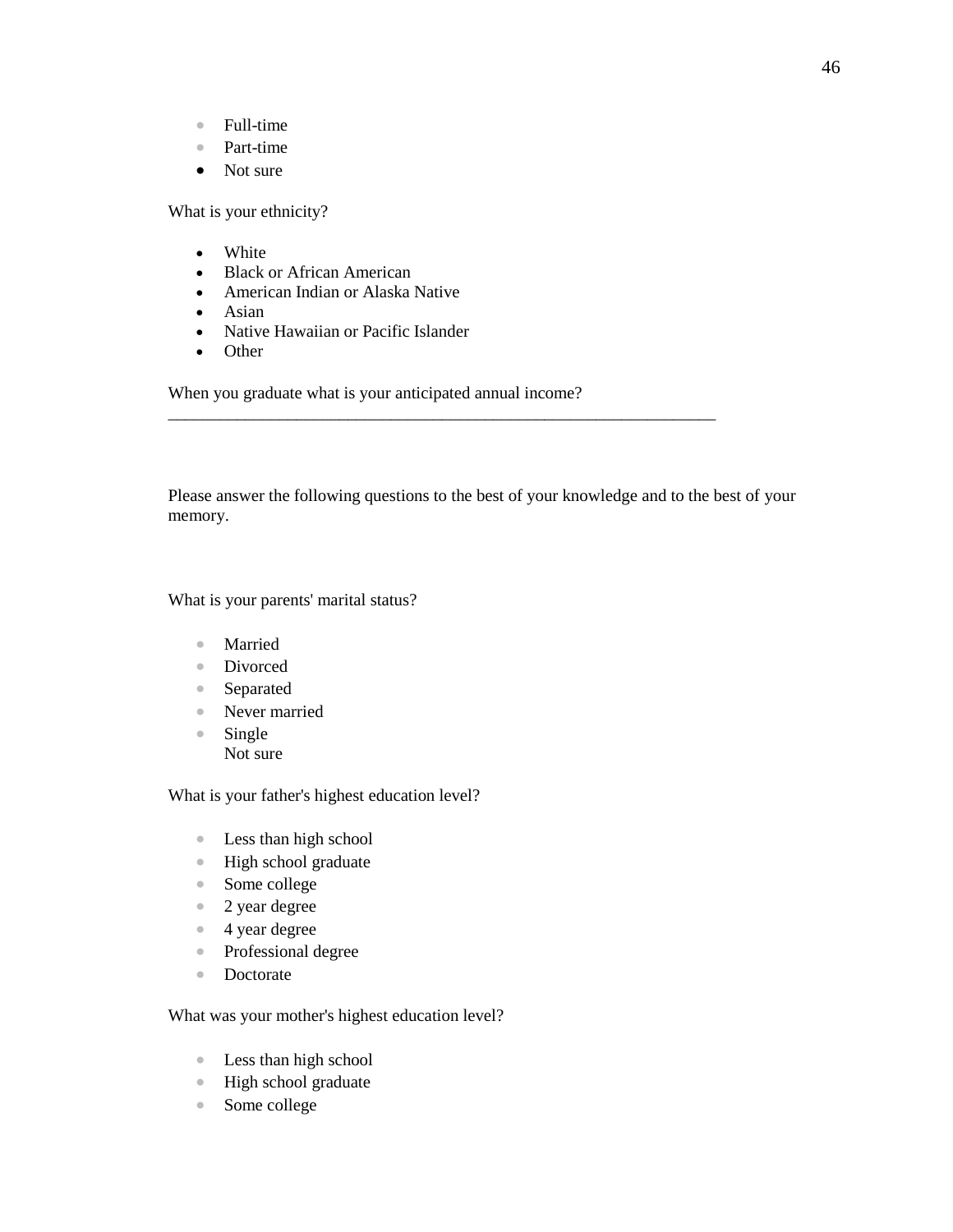- 2 year degree
- 4 year degree
- Professional degree
- Doctorate

How willing are your parents to help you pay expenses while you are in college?

- Not at all willing
- Willing if there is an emergency
- Somewhat willing
- Moderately willing
- Very willing

Despite how willing are your parents to help, how able are your parents to help you pay expenses while you are in college?

- Not at all able
- Able to help some if there is an emergency
- Somewhat able
- Moderately able
- Very able

By your best estimate, what socioeconomic category would you say you grew up in?

- Lower class
- Working/middle class
- Upper middle class
- Upper class
- Not sure

Based on what you can remember, would you say your parents/guardians were good at managing money when you were growing up?

- Extremely good
- Moderately good
- Slightly good
- Neither good nor bad
- Slightly bad
- Moderately bad
- Extremely bad

Based on what you can remember, would you say your parents/guardians made sure to teach you about how to manage your money?

- They discussed money management often
- They discussed money management sometimes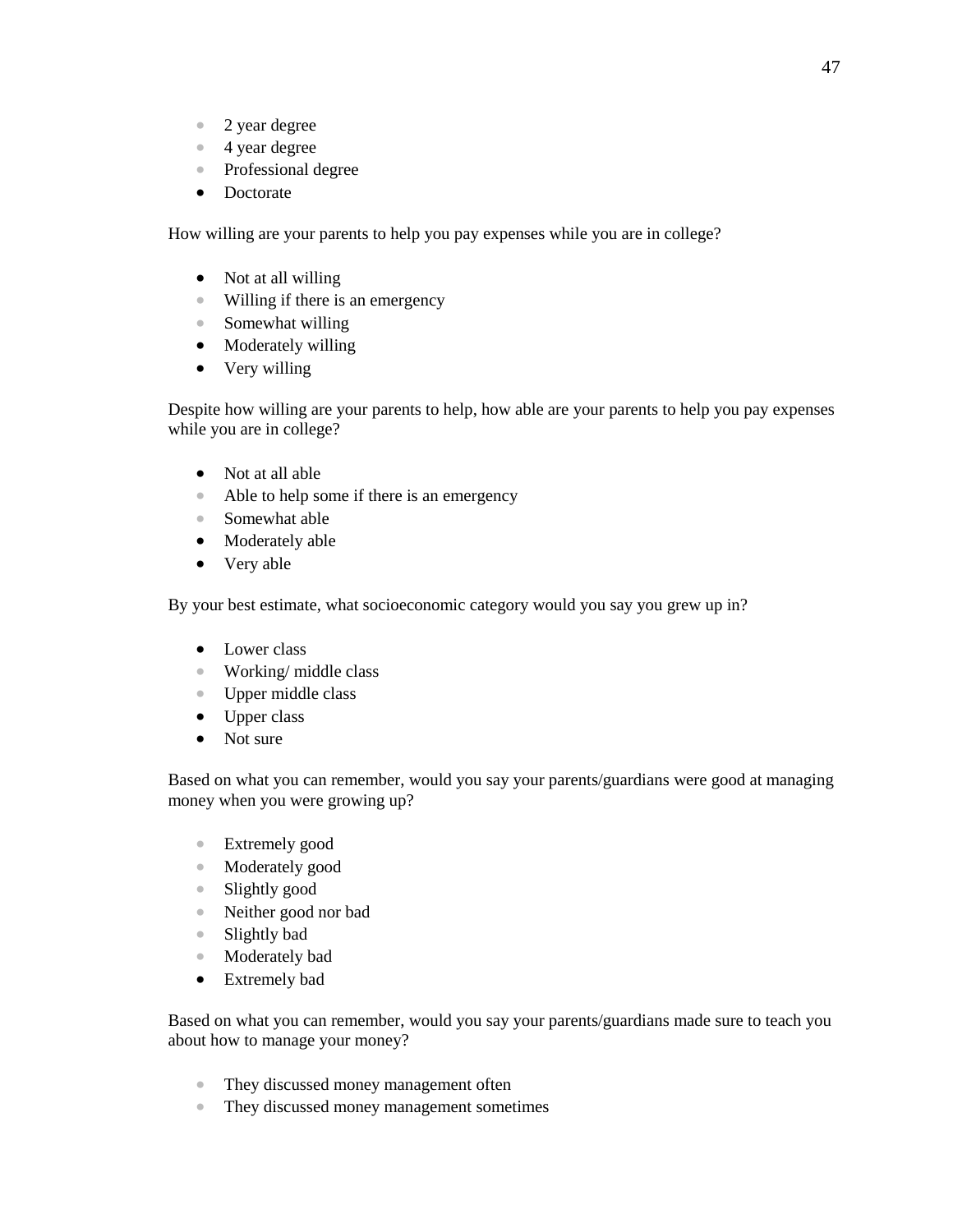- They never discussed money management
- I do not remember

Based on what you can remember, were your parent's financial struggles ever shared with you growing up?

- Always
- Most of the time
- About half the time
- Sometimes
- Never

Based on what you can remember, did you ever observe your parents/guardians struggle with money, no matter if it was talked about or not?

- Always
- Most of the time
- About half the time
- Sometimes
- Never

Do you have any dependents?

- Yes
- No

Did you take a general finance class or money management course while you were in high school?

- Yes
- $\bullet$  No
- I do not remember

Would you say your parents, education or something else influences how you manage your finances?

- Parents
- Education
- Both
- Other

Please tell us what influences how you manage your money

Please choose your level of agreement with the following statements:

\_\_\_\_\_\_\_\_\_\_\_\_\_\_\_\_\_\_\_\_\_\_\_\_\_\_\_\_\_\_\_\_\_\_\_\_\_\_\_\_\_\_\_\_\_\_\_\_\_\_\_\_\_\_\_\_\_\_\_\_\_\_\_\_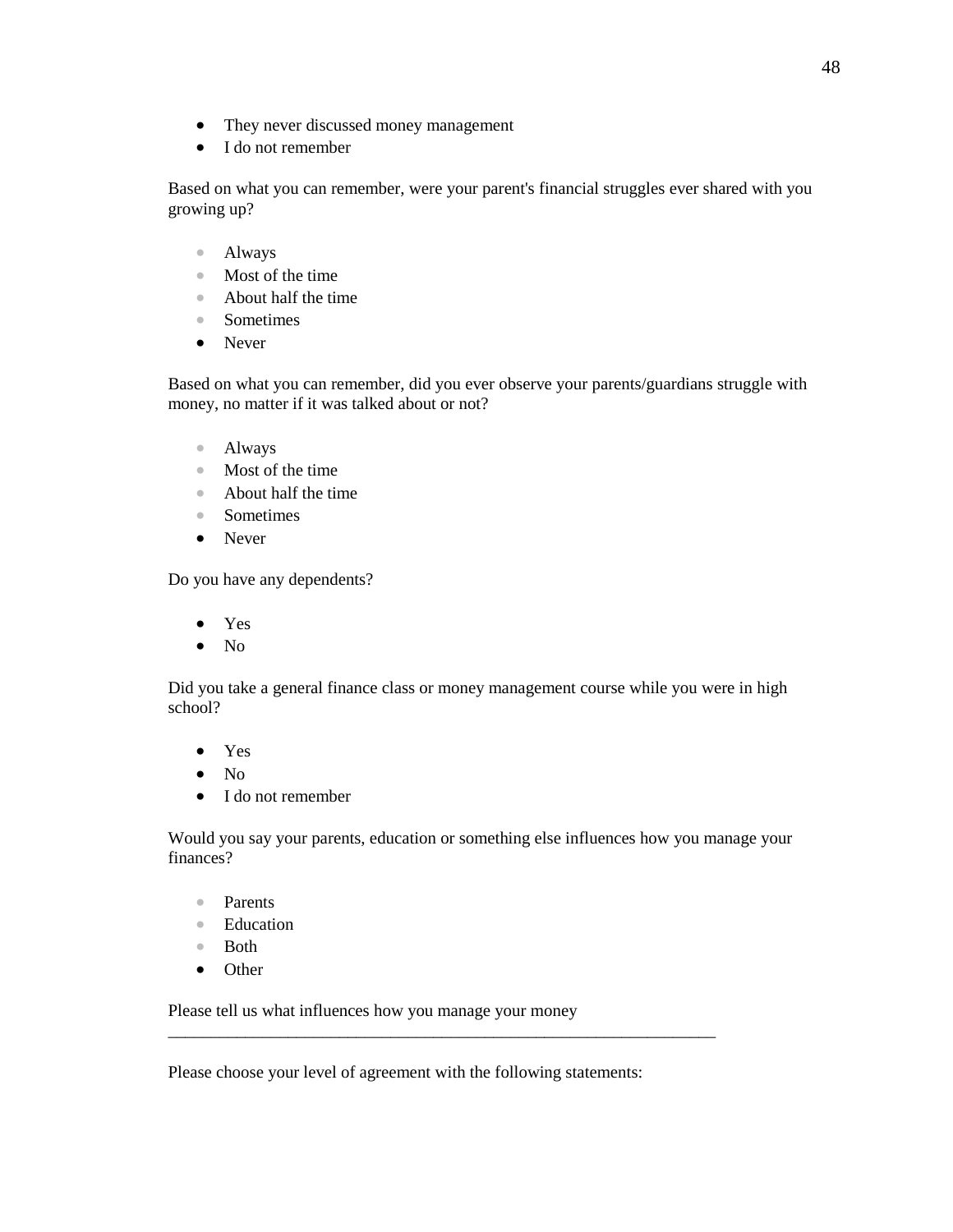I pay my rent/mortgage and other living expenses (i.e. phone, internet and utilities) on time every month.

- Always
- Most of the time
- About half the time
- Sometimes
- Never

I pay my credit card bills on time each month

- Always
- Most of the time
- About half the time
- Sometimes
- Never

I avoid maxing out or going over the limit on my credit cards

- Always
- Most of the time
- About half the time
- Sometimes
- Never

I avoid spending more money than I have

- Always
- Most of the time
- About half the time
- Sometimes
- Never

I have little or no difficultly managing my money

- Always
- Most of the time
- About half the time
- Sometimes
- Never

I pay my credit card bills in full each month to avoid interest charges

• Always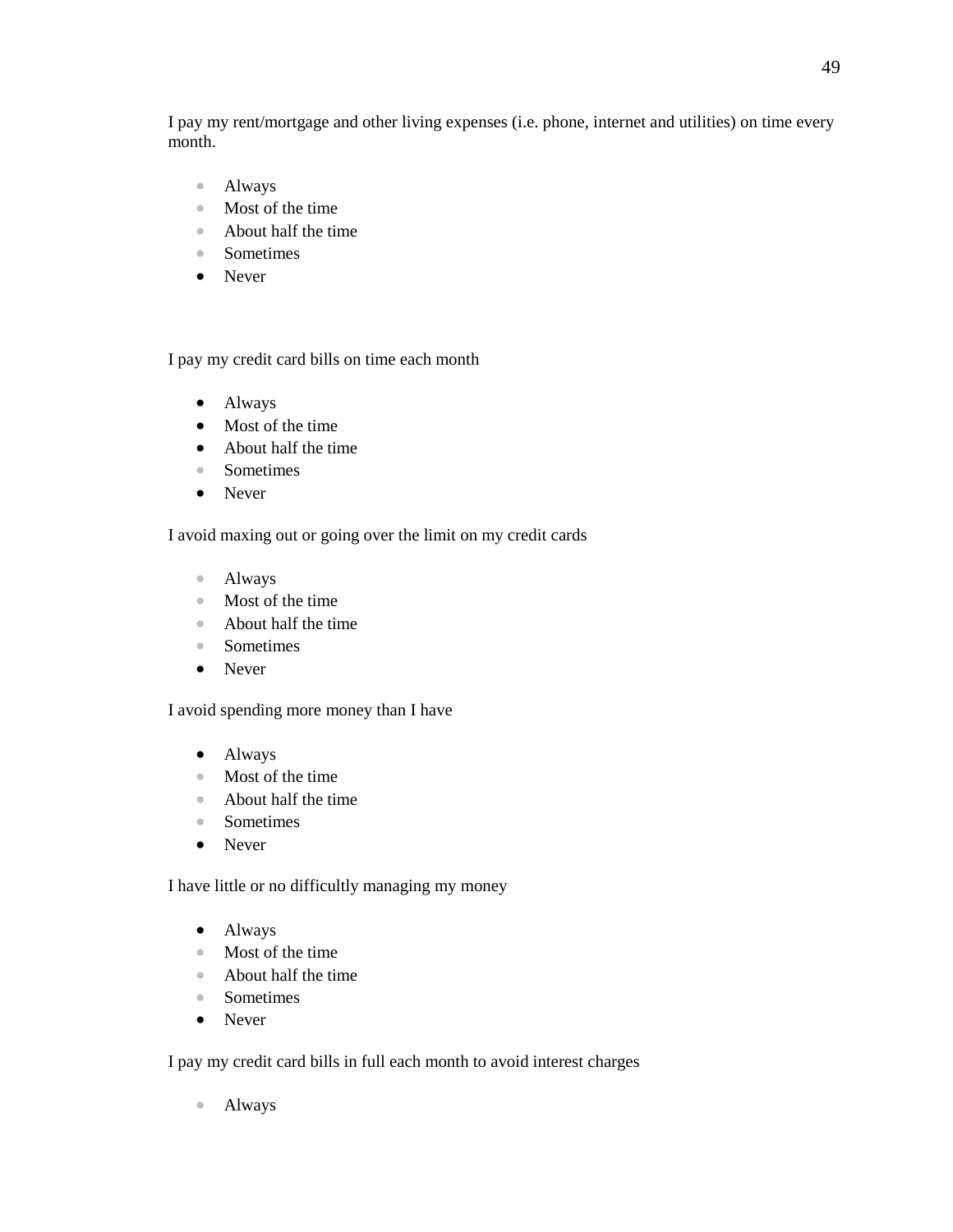- Most of the time
- About half the time
- Sometimes
- Never

I have a weekly or monthly budget that I follow

- Always
- Most of the time
- About half the time
- Sometimes
- Never

I regularly set aside money each month for savings

- Always
- Most of the time
- About half the time
- Sometimes
- Never

In the following section, please answer the questions based on what you can remember from your childhood.

Did you worry that food at home would run out before your family got money to get more?

- A lot
- Sometimes
- Never

Did the food that your family bought run out, and you didn't have money to get more?

- A lot
- Sometimes
- Never

Did your meals only include a few kinds of cheap foods because your family was running out of money to buy food?

- A lot
- Sometimes
- Never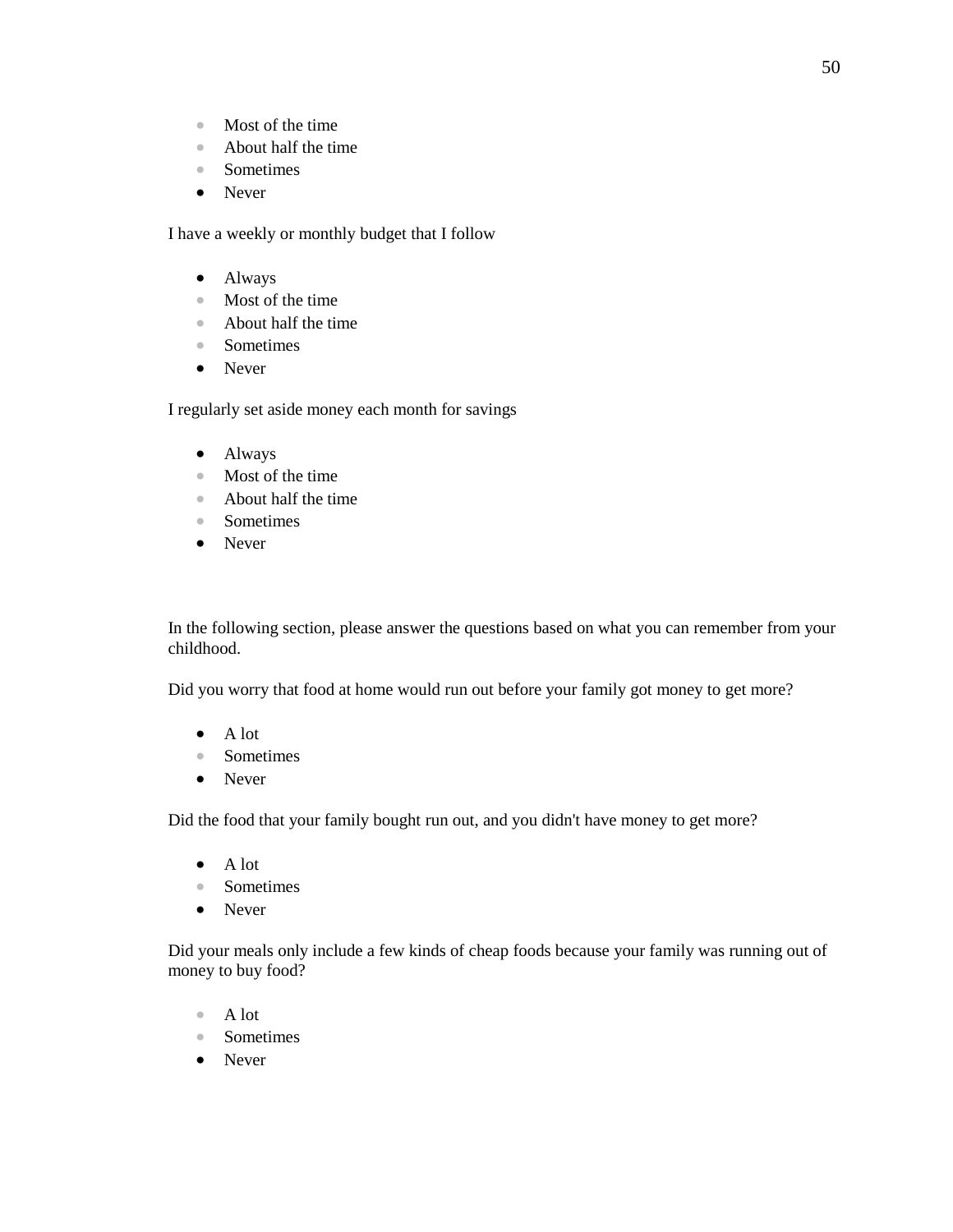How often were you not able to eat a balanced meal because your family did not have enough money?

- A lot
- Sometimes
- Never

Did you have to eat less because your family didn't have enough money to buy food?

- A lot
- Sometimes
- Never

Has the size of your meals been cut because your family didn't have enough money for food?

- A lot
- Sometimes
- Never

Did you have to skip a meal because your family didn't have enough money for food?

- A lot
- Sometimes
- Never

Were you hungry but didn't eat because your family didn't have enough food?

- A lot
- Sometimes
- Never

Did you not eat for a whole day because your family didn't have enough money for food?

- A lot
- Sometimes
- Never

Please select the images you think are a balanced meal:



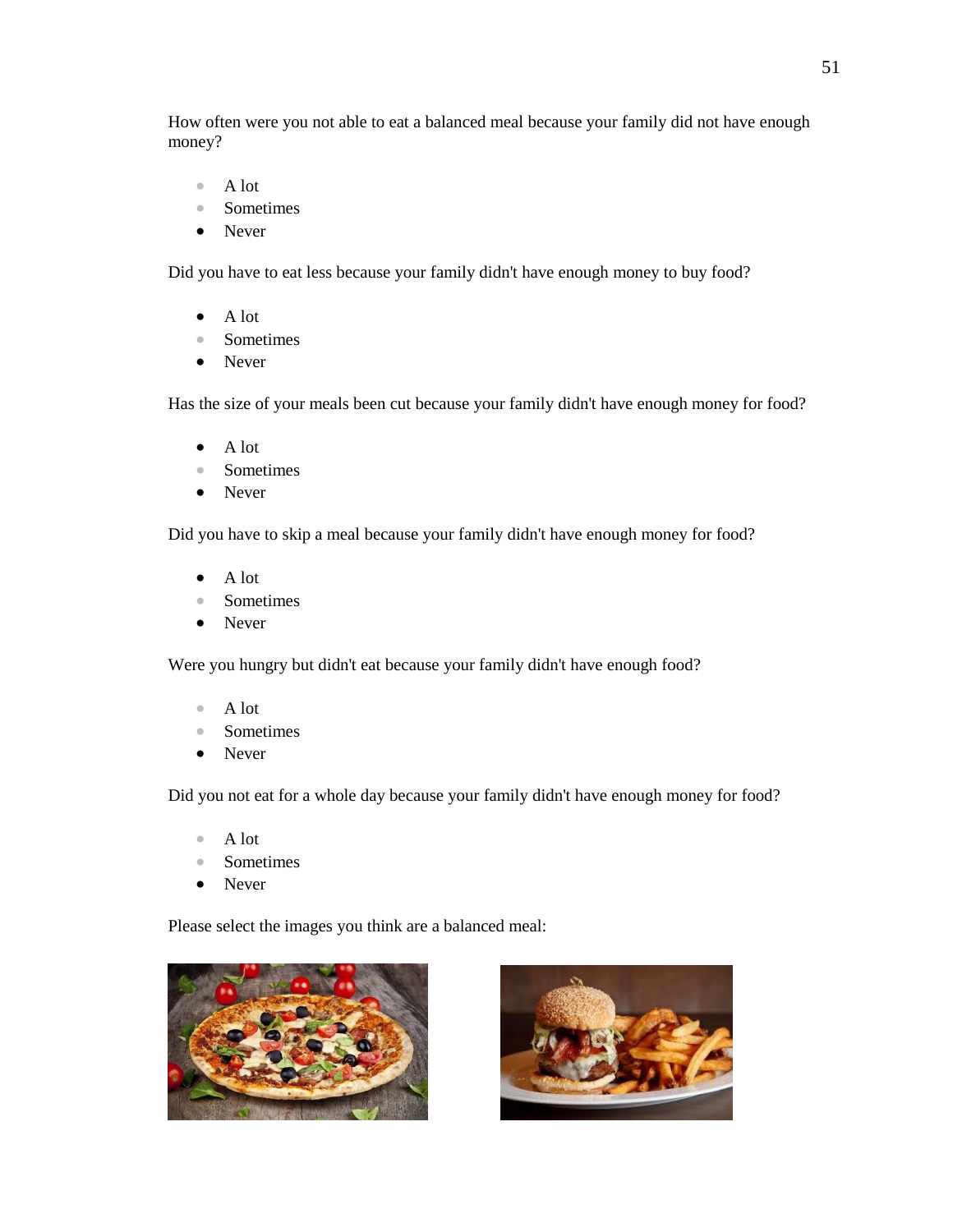

Please answer the following questions with your current situation in mind.

In the last 12 months, I worried whether my food would run out before I got money to buy more.

- Often true
- Sometimes true
- Never true
- I don't know
- Refuse to answer

In the last 12 months, the food that I bought just didn't last and I didn't have money to get more.

- Often true
- Sometimes true
- Never true
- I don't know
- Refuse to answer

In the last 12 months, I could not afford to eat a balanced meal.

- Often true
- Sometimes true
- Never true
- I don't know
- Refuse to answer

In the last 12 months, did you ever cut the size of your meals or skip meals because there wasn't enough money for food?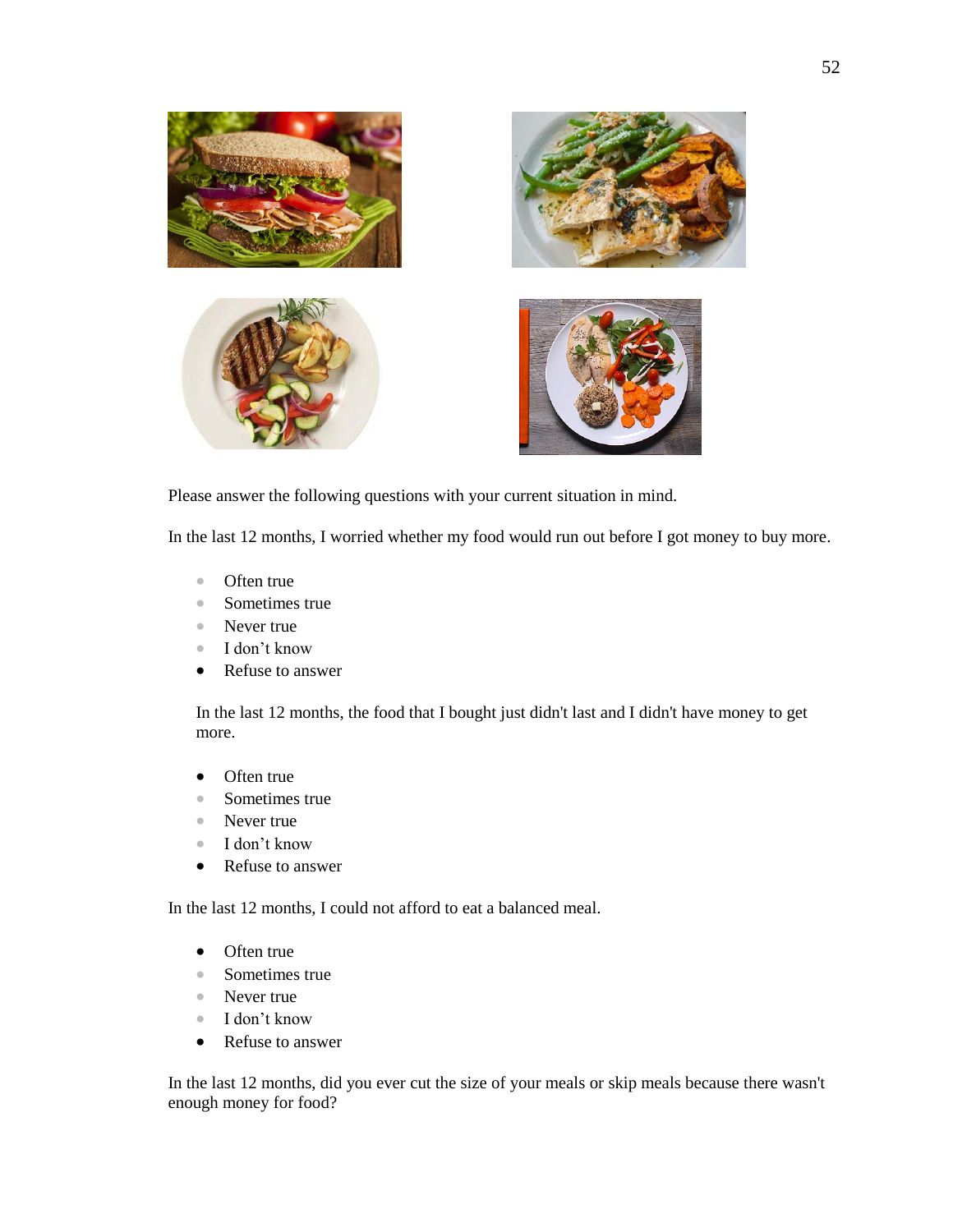- Yes
- No
- I don't know
- Refuse to answer

How often did this happen?

- Almost every month
- Some months but not every month
- Only 1 or 2 months
- I don't know
- Refuse to answer

In the last 12 months, did you ever eat less than you felt you should because there wasn't enough money for food?

- Yes
- No
- I don't know
- Refuse to answer

In the last 12 months, were you ever hungry but you didn't eat because there wasn't enough money for food?

- Yes
- No
- I don't know
- Refuse to answer

In the last 12 months, did you lose weight because there wasn't enough money for food?

- Yes
- No
- I don't know
- Refuse to answer

In the last 12 months, did you ever not eat for a whole day because there wasn't enough money for food?

- Yes
- No
- I don't know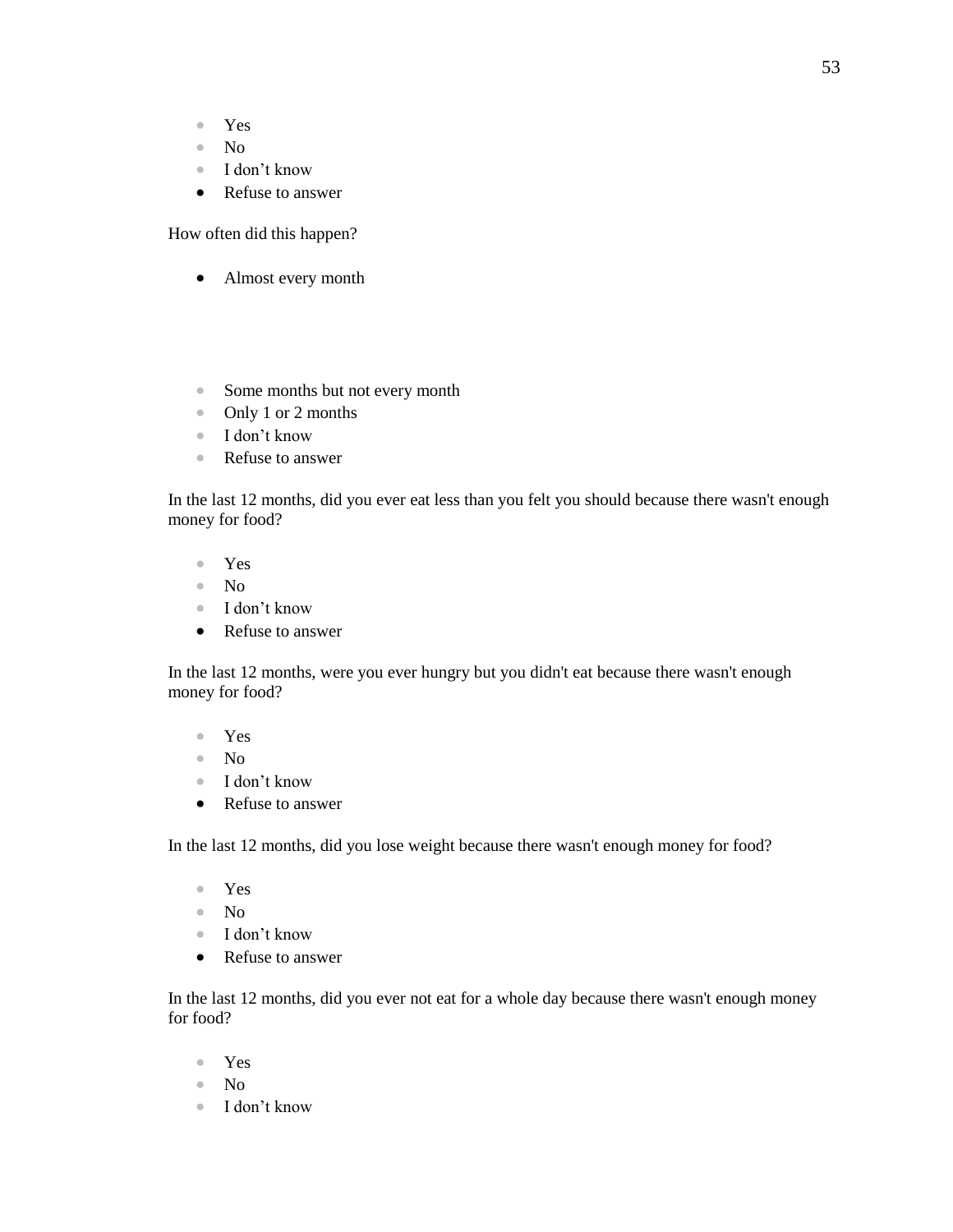• Refuse to answer

How often did this happen?

- Almost every month
- Some months but not every month
- Only 1 or 2 months
- I don't know
- Refuse to answer

#### END SURVEY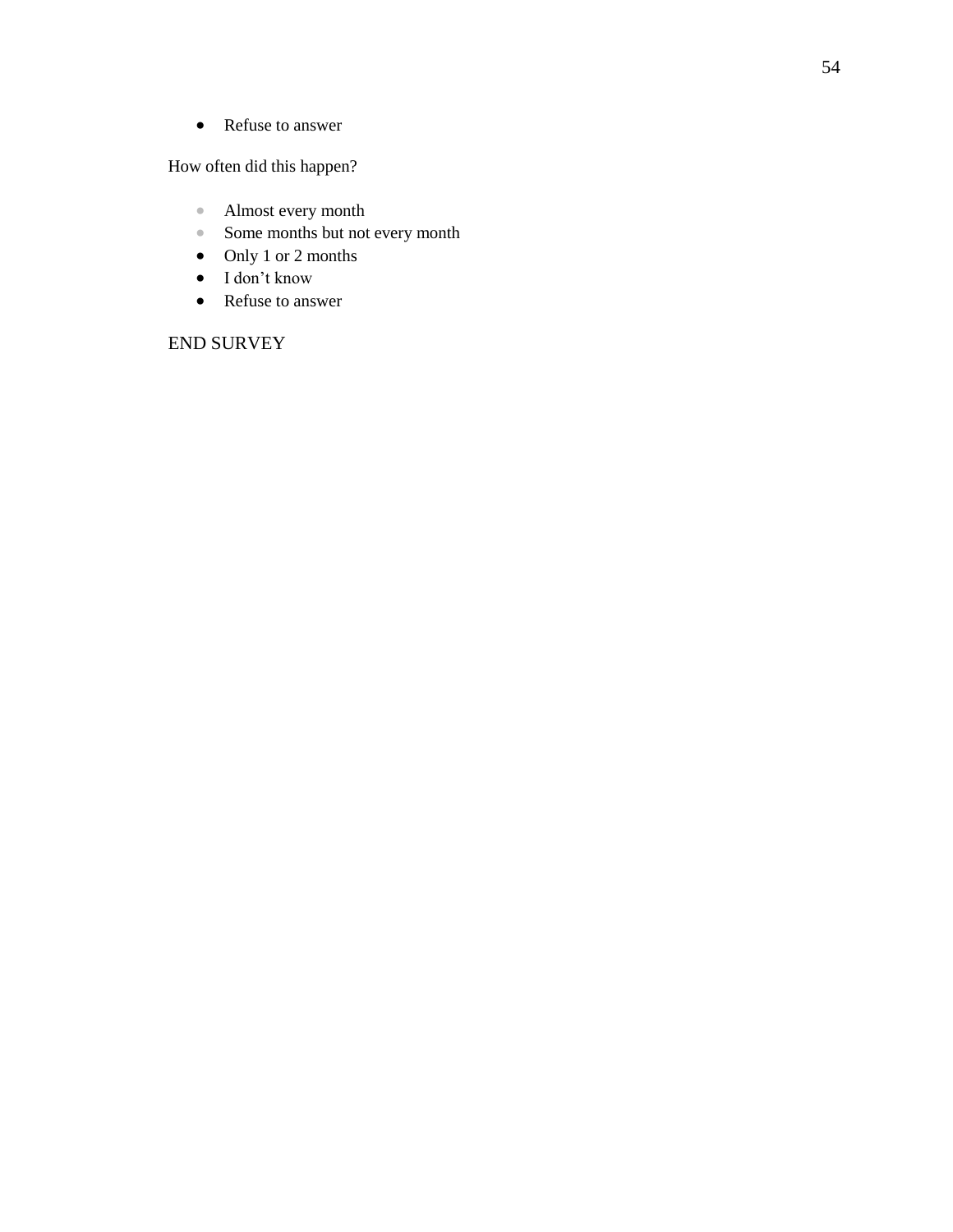| Food                               | Volume           | Price | Servings     | Proteins         | Carbs            | Calories | Comp.<br>Grade |
|------------------------------------|------------------|-------|--------------|------------------|------------------|----------|----------------|
| <b>Grains</b>                      |                  |       |              |                  |                  |          |                |
| Rice                               | 5 lb bag         | 2.29  | 11.63cp      | 13 g             | 155g             | 702      | 28             |
| Pasta                              | 1 lb             | 1.00  | 4.98 ср      | 12 <sub>g</sub>  | 68 g             | 338      | 11             |
| Cereal                             | $1$ box          | 2.50  | 12           | 3g               | 25 g             | 325      | 7              |
| Pancake &<br>waffle mix            | 2 <sub>1b</sub>  | 2.30  | 193.60       | 7.8 g            | 29 <sub>g</sub>  | 218      | 9              |
| Macaroni<br>& Cheese               | $1$ box          | 1.00  | 3            | 9g               | 47 g             | 350      | 11             |
| Loaf of<br>white<br>bread          |                  | 2.50  | 22           | $2\ \mathrm{g}$  | 13 <sub>g</sub>  | 70       | 9              |
| Frozen<br>waffles                  | 10 <sub>ct</sub> | 2.50  | 10           | 2.3g             | 15 <sub>g</sub>  | 100      | 9              |
| Muffin<br>Mix                      | 7.5 oz           | 1.50  | 7.5          | 1 <sub>g</sub>   | 17 <sub>g</sub>  | 83       | 9              |
| Ramen<br>Noodle<br>soup            | $1$ pkg          | .25   | $\mathbf{1}$ | 8.3 g            | 49 g             | 356      | $\mathbf{1}$   |
|                                    |                  |       |              |                  |                  |          |                |
| <b>Vegetables</b>                  |                  |       |              |                  |                  |          |                |
| Tomatoes                           | 1 lb             | 1.29  | 4.08         | 1.3 <sub>g</sub> | 3.5 g            | 18       | 186            |
| Sweet<br>Potatoes                  | 1 <sub>lb</sub>  | 1.29  | 3.5          | 2 g              | 26g              | 112      | 181            |
| Frozen<br>vegetables               | 1 bag            | 1.00  | 3            | 3.2 <sub>g</sub> | 13 <sub>g</sub>  | 68       | 300            |
| <b>Boxed</b><br>mashed<br>potatoes | $1$ box          | 1.50  | 3            | 4.5 <sub>g</sub> | 30 g             | 243      | 181            |
| Canned<br>vegetables               | 1 can            | 1.00  | $\mathbf{1}$ | 4.2 g            | 15 <sub>g</sub>  | 80       | 180            |
| Canned<br>beans                    | 1 can            | 1.00  | $\mathbf{1}$ | 20 g             | 54 g             | 296      | 64             |
|                                    |                  |       |              |                  |                  |          |                |
| <b>Fruits</b>                      |                  |       |              |                  |                  |          |                |
| Apples                             | 1 <sub>ct</sub>  | .50   | $\mathbf{1}$ | .4 g             | 21 <sub>g</sub>  | 77       | 53             |
| <b>Bananas</b>                     | 1 lb             | .49   | 3.8          | 1.3 <sub>g</sub> | $27\ \mathrm{g}$ | 105      | 30             |
| Clementine                         | 3 lb             | 5.00  | 18.40        | .9 g             | 12 g             | 47       | 98             |
| Grapes                             | 1 bag            | 4.00  | 3            | .6 g             | 16 <sub>g</sub>  | 62       | 119            |
| Canned<br>Fruits                   | 1 can            | 1.00  | $\mathbf{1}$ | 1.2 <sub>g</sub> | 41 g             | 222      | 54             |